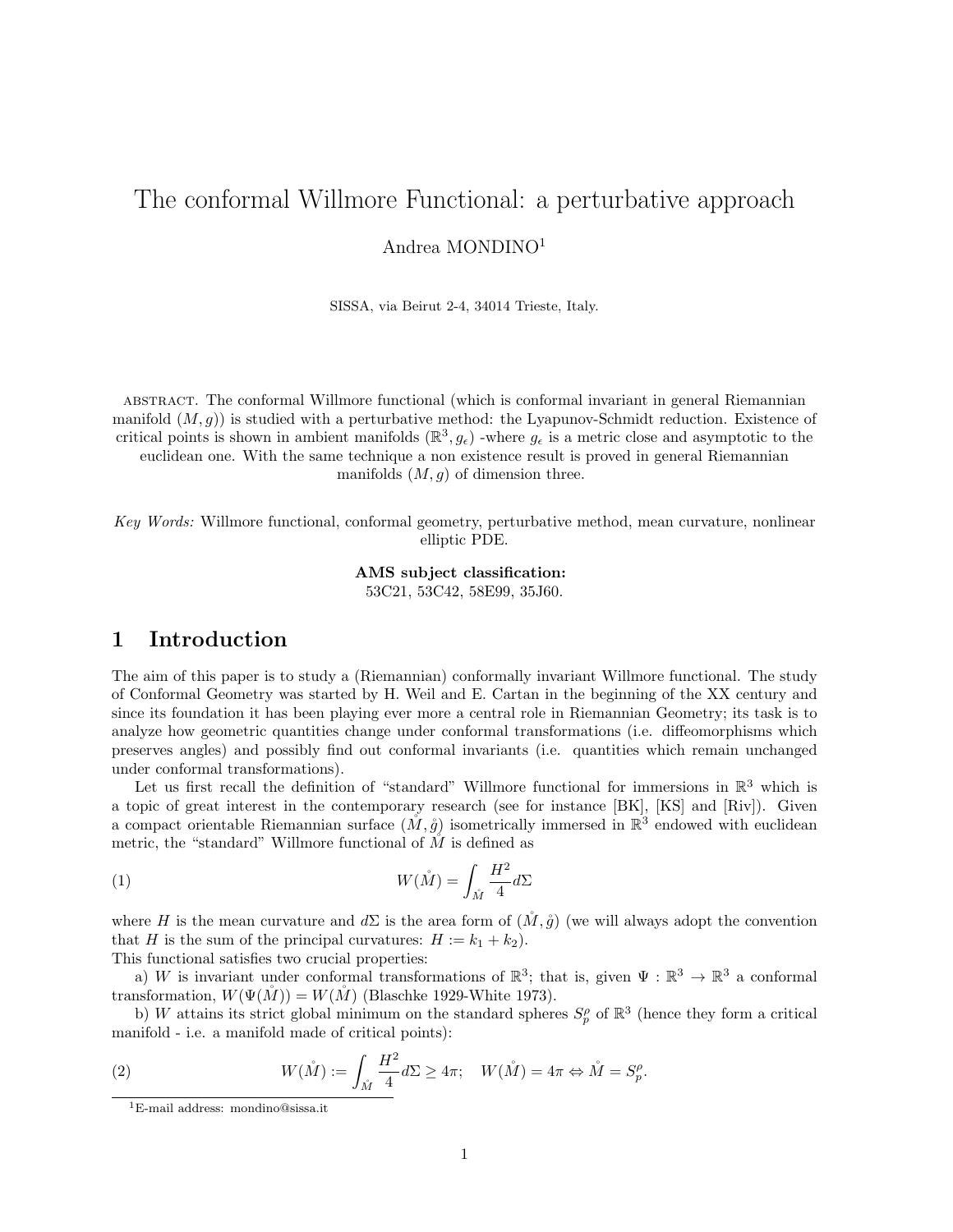The proofs of the last facts can be found in [Will] (pag. 271 and pag. 276-279).

Clearly the "standard" Willmore functional  $W$  can be defined in the same way for compact oriented surfaces immersed in a *general Riemannian manifold*  $(M, q)$  of dimension three. Although this functional has several interesting applications (see for instance the Introduction of  $[Mon]$ ), it turns out that W is not conformally invariant.

As proved by Bang-Yen Chen in [Chen] (see also [Wei] and for higher dimensional and codimensional analogues [PW] ), the "correct" Willmore functional from the conformal point of view is defined as follows. Given a compact orientable Riemannian surface  $(M, \mathring{g})$  isometrically immersed in the three dimensional Riemannian manifold  $(M, g)$ , the *conformal Willmore functional* of M is

(3) 
$$
I(\stackrel{\circ}{M}) := \int_{\stackrel{\circ}{M}} \left(\frac{H^2}{4} - D\right) d\Sigma
$$

where  $D := k_1 k_2$  is the product of the principal curvatures and as before H and  $d\Sigma$  are respectively the mean curvature and the area form of  $(M, \mathring{g})$ . In the aforementioned papers it is proved that I is conformally invariant (i.e. given  $\Psi : (M, g) \to (M, g)$  a conformal transformation,  $I(\Psi(M)) = I(M)$ ) so in this sense it is the "correct" generalization of the standard Willmore functional which, as pointed out, is conformally invariant in  $\mathbb{R}^3$ . We say that I generalizes W because if  $\mathbb{R}^3$  is taken as ambient manifold, the quantity  $D = k_1 k_2$  is nothing but the Gaussian curvature which, fixed the topology of the immersed surface, gives a constant when integrated (by the Gauss-Bonnet Theorem) hence it does not influence the variational properties of the functional.

A surface which makes the conformal Willmore functional I stationary with respect to normal variations is called conformal Willmore surface and it is well known ( the expression of the differential in full generality is stated without proof in [PW] and the computations can be found in [HL], here we deal with a particular case which will be computed in the proof of Proposition 3.9 ) that such a surface satisfies the following PDE:

$$
\frac{1}{2}\triangle_{\mathring{M}}H + H\bigg(\frac{H^2}{4}-D\bigg) + \frac{(\lambda_1-\lambda_2)}{2}[R(\mathring{N},e_1,\mathring{N},e_1) - R(\mathring{N},e_2,\mathring{N},e_2)] + \sum_{ij}(\nabla_{e_i}R)(\mathring{N},e_j,e_j,e_i) = 0
$$

where  $\Delta_{\mathring{M}}$  is the Laplace Beltrami operator on  $\mathring{M}$ , R is the Riemann tensor of the ambient manifold  $(M, g)$  (for details see "notations and conventions"),  $\tilde{N}$  is the inward unit normal vector,  $\lambda_1$  and  $\lambda_2$  are the principal curvatures and  $e_1, e_2$  are the normalized principal directions.

The goal of this paper is to study the existence of conformal Willmore surfaces.

The topic has been extensively studied in the last years: in [ZG] the author generalizes the conformal Willmore functional to arbitrary dimension and codimension and studies the existence of critical points in space forms; in  $[HL]$  the authors compute the differential of I in full generality and give examples of conformal Willmore surfaces in the sphere and in complex space forms; other existence results in spheres or in space forms are studied for instance in [GLW], [LU], [WG] and [MW].

The novelty of this paper is that the conformal Willmore functional is analyzed in an ambient manifold with non constant sectional curvature: we will give existence (resp. non existence) results for curved metrics in  $\mathbb{R}^3$ , close and asymptotic to the flat one (resp. in general Riemannian manifolds). More precisely, taken  $h_{\mu\nu} \in C_0^{\infty}(\mathbb{R}^3)$  a smooth bilinear form with compact support (as we will remark later it is sufficient that  $h_{\mu\nu}$  decreases fast at infinity with its derivatives) we take as ambient manifold

(4) 
$$
(\mathbb{R}^3, g_{\epsilon}) \quad \text{with} \quad g_{\epsilon} = \delta + \epsilon h
$$

where  $\delta$  is the euclidean scalar product.

The test surfaces are perturbed standard spheres (resp. perturbed geodesic spheres), let us define them. Let  $S_p^{\rho}$  be a standard sphere of  $\mathbb{R}^3$  parametrized by

$$
\Theta\in S^2\mapsto p+\rho\Theta
$$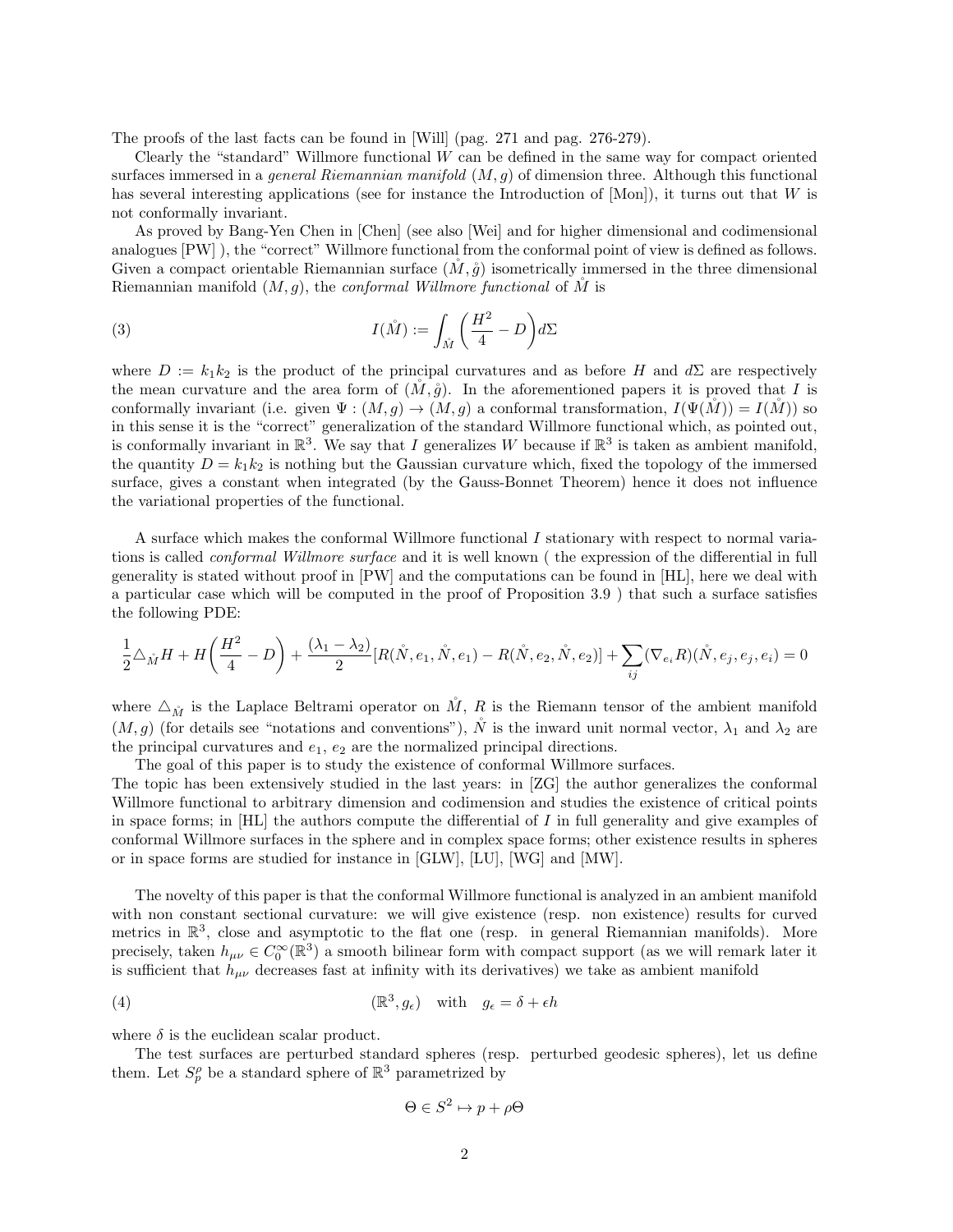and let  $w \in C^{4,\alpha}(S^2)$  be a small function, then the *perturbed standard sphere*  $S_p^{\rho}(w)$  is the surface parametrized as

$$
\Theta \in S^2 \mapsto p + \rho(1 - w(\Theta))\Theta.
$$

Analogously the *perturbed geodesic sphere*  $S_{p,\rho}(w)$  is the surface parametrized by

$$
\Theta \in S^2 \mapsto Exp_p[\rho(1 - w(\Theta))\Theta]
$$

where  $S^2$  is the unit sphere of  $T_pM$ ,  $Exp_p$  is the exponential map centered at p and, as before, w is a small function in  $C^{4,\alpha}(S^2)$ .

The main results of this paper are Theorem 1.1 and Theorem 1.2 below, which will be proved in Subsection 4.3. Before stating them recall that given a three dimensional Riemannian manifold  $(M, g)$ , the traceless Ricci tensor S is defined as

(5) 
$$
S_{\mu\nu} := R_{\mu\nu} - \frac{1}{3} g_{\mu\nu} R
$$

where  $R_{\mu\nu}$  is the Ricci tensor and R is the scalar curvature. Its squared norm at a point p is defined as  $||S_p||^2 = \sum_{\mu,\nu=1}^3 S_{\mu\nu}(p)^2$  where  $S_{\mu\nu}(p)$  is the matrix of S at p in an orthonormal frame. Expanding in  $\epsilon$ the curvature tensors (see for example [And-Mal] pages 23-24) it is easy to see that the traceless Ricci tensor corresponding to  $(\mathbb{R}^3, g_\epsilon)$  (defined in (4) )is

(6) 
$$
||S_p||^2 = \epsilon^2 \tilde{s}_p + o(\epsilon^2)
$$

where  $\tilde{s}_p$  is a nonnegative quadratic function in the second derivatives of  $h_{\mu\nu}$  which does not depend on ε. In the following Theorem, π will denote an affine plane in  $\mathbb{R}^3$  and  $H^1(\pi)$  will be the Sobolev space of the  $L^2$  functions defined on  $\pi$  whose distributional gradient is a vector valued  $L^2$  integrable function.  $H^1(\pi)$  is equipped with the norm

$$
||f||_{H^1(\pi)}^2 := ||f||_{L^2(\pi)}^2 + ||\nabla f||_{L^2(\pi)}^2 \quad \forall f \in H^1(\pi).
$$

Now we can state the Theorems.

**Theorem 1.1.** Let  $h \in C_0^{\infty}(\mathbb{R}^3)$  be a symmetric bilinear form with compact support and let c be such that

$$
c := \sup \{ ||h_{\mu\nu}||_{H^1(\pi)} : \pi \text{ is an affine plane in } \mathbb{R}^3, \mu, \nu = 1, 2, 3 \}.
$$

Then there exists a constant  $A_c > 0$  depending on c with the following property: if there exists a point  $\bar{p}$ such that

$$
\tilde{s}_{\bar{p}} > A_c
$$

then, for  $\epsilon$  small enough, there exists a perturbed standard sphere  $S_{p_{\epsilon}}^{\rho_{\epsilon}}(w_{\epsilon})$  which is a critical point of the conformal Willmore functional  $I_{\epsilon}$  converging to a standard sphere as  $\epsilon \to 0$ .

It is well-known (see Remark 1.5 point 3) that if a three dimensional Riemannian Manifold has non constant sectional curvature then the traceless Ricci tensor S cannot vanish everywhere. Clearly  $(\mathbb{R}^3, g_{\epsilon})$ has non constant sectional curvature (the metric is asymptotically flat but not flat) hence it cannot happen that  $||S||^2 \equiv 0$ ; for the following existence result we ask that this non null quantity has non degenerate expansion in  $\epsilon$ : we assume

(7) 
$$
M := \max_{p \in \mathbb{R}^3} \tilde{s}_p > 0.
$$

Actually it is a maximum and not only a supremum because the metric is asymptotically flat.

The following is like a mirror Theorem to the previous existence result: in the former we bounded c and asked  $\tilde{s}$  to be large enough at one point, in the latter we assume that  $\tilde{s}$  is non null at one point (at least) and we ask c to be small enough.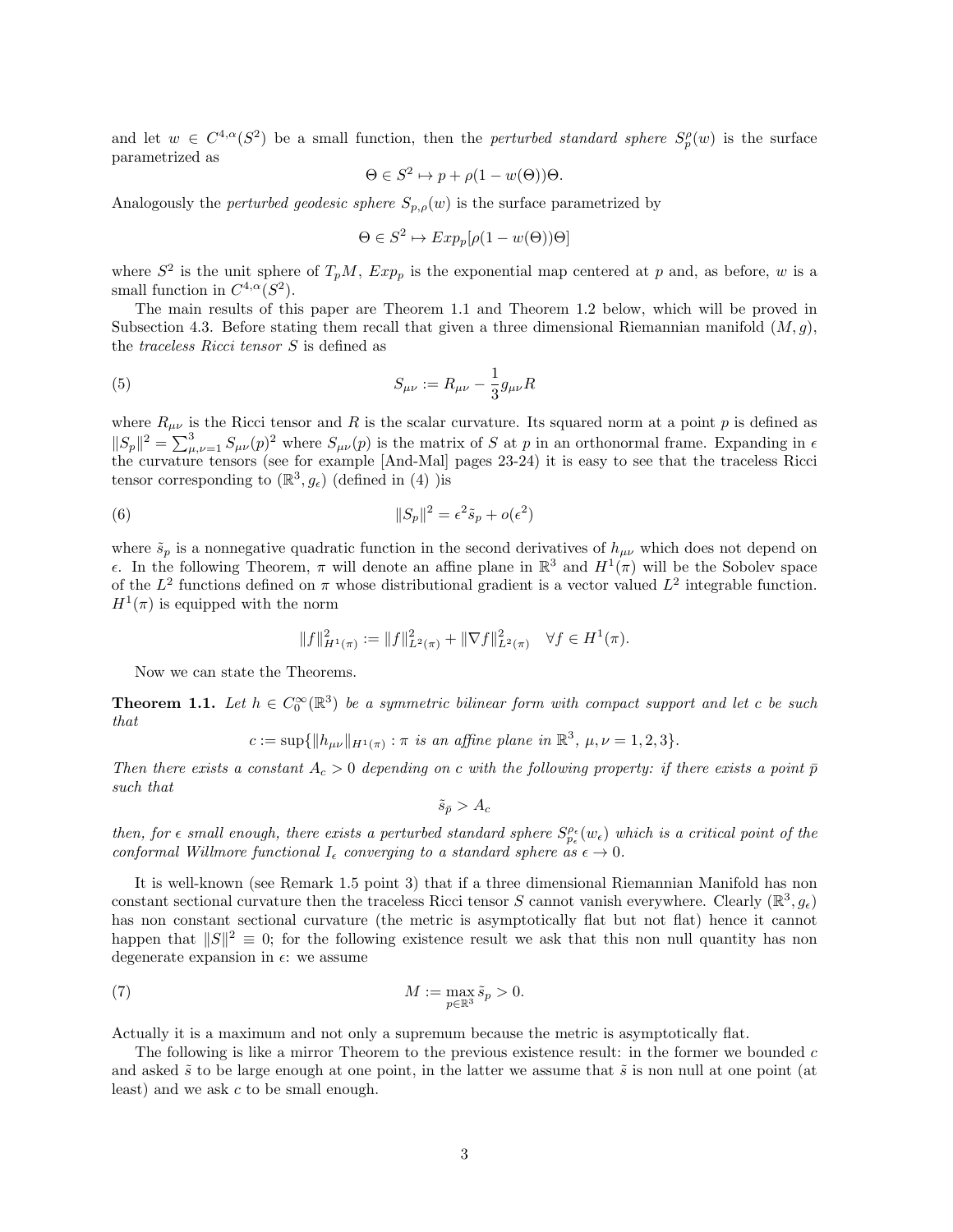**Theorem 1.2.** Let h, c be as in Theorem 1.1 and M satisfying (7). There exists  $\delta_M > 0$  depending on M such that if  $c < \delta_M$  then, for  $\epsilon$  small enough, there exists a perturbed standard sphere  $S_{p_\epsilon}^{\rho_\epsilon}(w_\epsilon)$  which is a critical point of the conformal Willmore functional  $I_{\epsilon}$  converging to a standard sphere as  $\epsilon \to 0$ .

- **Remark 1.3.** 1. As done in [Mon], the assumption  $h \in C_0^{\infty}(\mathbb{R}^3)$  in Theorem 1.1 and Theorem 1.2 can be relaxed asking that h decreases fast enough at infinity with its derivatives.
	- 2. The conditions of Theorem 1.1

$$
\sup\{\|h_{\mu\nu}\|_{H^1(\pi)} : \pi \text{ is an affine plane in } \mathbb{R}^3, \mu, \nu = 1, 2, 3\} \leq c
$$

and

 $\tilde{s}_{\bar{p}} > A_c$ 

are compatible. In fact the former involves only the first derivatives of h while the latter the second derivatives (see for instance  $[And-Mal]$  page 24). Of course the same fact is true for the conditions  $\tilde{s}_{\bar{p}} \geq M$  and  $c < \delta_M$  of Theorem 1.2.

- 3. If the perturbation h satisfies some symmetries (invariance under reflections or rotations with respect to planes, lines or points of  $\mathbb{R}^3$ ), it is possible to prove multiplicity results (see Subsection 5.2 of  $[Mon]$ .
- 4. If h is  $C^{\infty}$  then a standard regularity argument (see the paper of Leon Simon [SiL] pag. 303 or the book by Morrey [MCB]) shows that a  $C^{2,\alpha}$  conformal Willmore surface is actually  $C^{\infty}$ . It follows that the conformal Willmore surfaces exhibited in the previous Theorems, which are  $C^{4,\alpha}$  by construction, are  $C^{\infty}$ .
- 5. The critical points  $S_{p_{\epsilon}}^{\rho_{\epsilon}}(w_{\epsilon})$  of  $I_{\epsilon}$  are of (maybe degenerate) saddle type. In fact from (2) the standard spheres  $S_p^{\rho}$  are strict global minima in the direction of variations in  $C^{4,\alpha}(S^2)^{\perp} = Ker[I_0''(S_p^{\rho})]^{\perp} \cap$  $C^{4,\alpha}(S^2)$ , it is easy to see that for small  $\epsilon$  the surfaces  $S^{ \rho_\epsilon}_{p_\epsilon}(w_\epsilon)$  are still minima in the  $C^{4,\alpha}(S^2)^\perp$ direction; but, since they are obtained as maximum points of the reduced functional, in the direction of  $Ker[I''_0(S_p^{\rho})]$  they are (maybe degenerate) maximum points.

As we said before, the non existence result concerns perturbed geodesic spheres of small radius. Let us state it:

**Theorem 1.4.** Let  $(M, g)$  be a Riemannian manifold. Assume that the traceless Ricci tensor of M at the point  $\bar{p}$  is not null:

 $||S_{\bar{v}}|| \neq 0.$ 

Then there exist  $\rho_0 > 0$  and  $r > 0$  such that for radius  $\rho < \rho_0$  and perturbation  $w \in C^{4,\alpha}(S^2)$  with  $\|w\|_{C^{4,\alpha}(S^2)} < r$ , the surfaces  $S_{\bar{p},\rho}(w)$  are not critical points of the conformal Willmore functional I.

- **Remark 1.5.** 1. Observe the difference with the flat case: thanks to (2), in  $\mathbb{R}^3$  the spheres of any radius are critical points of the conformal Willmore functional I (has we noticed, the term D does not influence the differential properties of the functional by Gauss-Bonnet Theorem); on the contrary, in the case of ambient metric with non null traceless Ricci curvature we have just shown that the geodesic spheres of small radius are not critical points.
	- 2. The condition  $||S_p|| \neq 0$  is generic.
	- 3. If  $(M, g)$  has not constant sectional curvature then there exists at least one point  $\bar{p}$  such that  $||S_{\bar{p}}|| \neq$ 0. In fact if  $||S|| \equiv 0$  then  $(M, g)$  is Einstein, but the Einstein manifolds of dimension three have constant sectional curvature (for example see [Pet] pages 38-41).

The abstract method employed throughout the paper is similar to the one used in the previous article [Mon]: the Lyapunov-Schmidt reduction (for more details about the abstract method see Section 2). The main difficulty here is that, as we will see, the expansions are degenerate, and require more precision.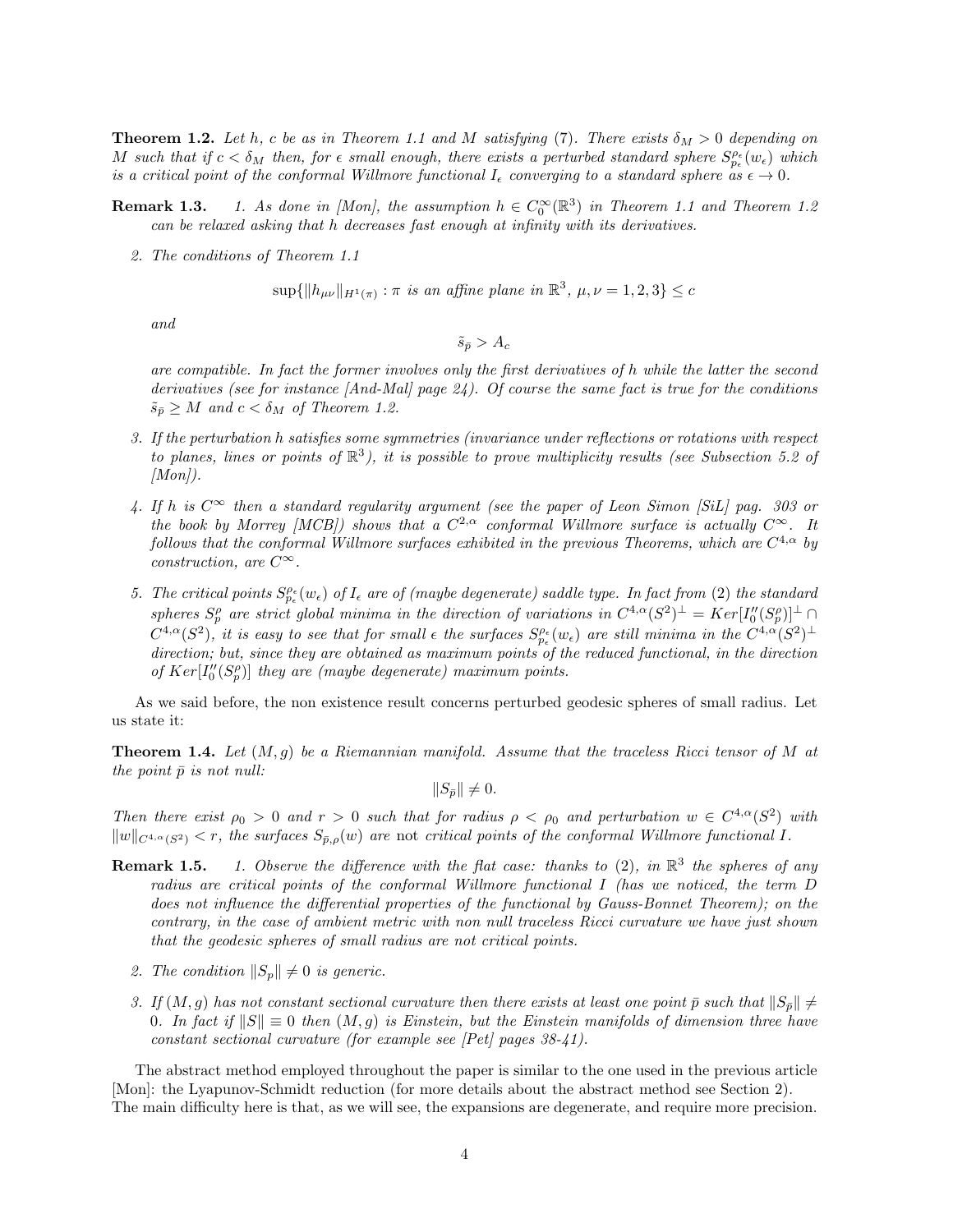We discuss next the structure of the article, but first let us explain (informally) the main idea (for the details see Subsection 3.3 and Subsection 4.1).

As we remarked, (2) implies that the Willmore functional in the euclidean space  $\mathbb{R}^3$  possesses a critical manifold Z made of standard spheres  $S_p^{\rho}$ . The tangent space to Z at  $S_p^{\rho}$  is composed of constant and affine functions on  $S_p^{\rho}$  so, with a pull back via the parametrization, on  $\dot{S}^2$ . The second derivative of  $I_0$ at  $S_p^{\rho}$  is

$$
I_0''(S_p^{\rho})[w] = \frac{1}{2} \triangle_{S^2} (\triangle_{S^2} + 2)w
$$

(for explanations and details see Remark 4.1) which is a Fredholm operator of index zero and whose Kernel is made of the constant and affine functions; exactly the tangent space to Z. So, considered  $C^{4,\alpha}(S^2)$  as a subspace of  $L^2(S^2)$  and called

$$
C^{4,\alpha}(S^2)^{\perp} := C^{4,\alpha}(S^2) \cap Ker[\Delta_{S^2}(\Delta_{S^2} + 2)]^{\perp},
$$

it follows that  $I_0''|_{C^{4,\alpha}(S^2)^{\perp}}$  is invertible on its image and one can apply the Lyapunov-Schmidt reduction. Thanks to this reduction, the critical points of  $I_{\epsilon}$  in a neighbourhood of Z are exactly the stationary points of a function (called reduced functional)  $\Phi_{\epsilon}: Z \to \mathbb{R}$  of *finitely many* variables (we remark that in a neighbourhood of Z the condition is necessary and sufficient for the existence of critical points of  $I_{\epsilon}$ .

In order to study the function  $\Phi_{\epsilon}$ , we will compute explicit formulas and estimates of the conformal Willmore functional. More precisely for small radius  $\rho$  we will give an expansion of the functional on small perturbed geodesic spheres, for large radius we will estimate the functional on perturbed standard spheres and we will link the geodesic and standard spheres in a smooth way using a cut off function (for details see Subsection 4.1).

The paper is organized as follows: in Section 3 we will start in the most general setting, the conformal Willmore functional for small perturbed geodesic spheres in ambient manifold  $(M, g)$ . Even in this case the reduction method can be performed, using the small radius  $\rho$  as perturbation parameter (see Lemma 3.10).

Employing the geometric expansions of Subsection 3.1 and the expression of the constrained  $w$  given in Subsection 3.3, in Subsection 3.4 we will compute the expansion of the reduced functional on small perturbed geodesic spheres of  $(M, g)$ . Explicitly, in Proposition 3.11, we will get

(8) 
$$
\Phi(p,\rho) = \frac{\pi}{5} ||S_p||^2 \rho^4 + O_p(\rho^5)
$$

where  $\Phi(.,.)$  is the reduced functional and, as before,  $S_p$  is the traceless Ricci tensor evaluated at p. Using this formula we will show that if  $||S_{\bar{p}}|| \neq 0$  then  $\Phi(\bar{p},.)$  is strictly increasing for small radius. The non existence result will follow from the necessary condition.

Section 4 will be devoted to the conformal Willmore functional in ambient manifold  $(\mathbb{R}^3, g_{\epsilon})$ . In Subsection 4.1 we will treat the applicability of the abstract method and in the last Subsection 4.3 we will bound the reduced functional  $\Phi_{\epsilon}$  for large radius  $\rho$  using the computations of Subsection 4.2. We remark that the expansion of  $\Phi_{\epsilon}$  is degenerate in  $\epsilon$  (i.e. the first term in the expansion is null and  $\Phi_{\epsilon} = O(\epsilon^2)$ , clearly this feature complicates the problem. Using the estimates on the reduced functional  $\Phi_{\epsilon}$  for large radius and the expansions for small radius (since for small radius we take geodesic spheres it will be enough to specialize (8) in the setting  $(\mathbb{R}^3, g_\epsilon)$ ) we will force  $\Phi_\epsilon$  to have a global maximum, sufficient condition to conclude with the existence results.

#### Notations and conventions

1)  $\mathbb{R}^+$  denotes the set of strictly positive real numbers.

2) As mentioned in the Introduction, the perturbed spheres will play a central role throughout this paper.

· First, let us define the perturbed standard sphere  $S_p^{\rho}(w)$  ⊂  $\mathbb{R}^3$  we will use to prove the existence results. We denote with  $S^2$  the standard unit sphere in the euclidean 3-dimensional space,  $\Theta \in S^2$  is the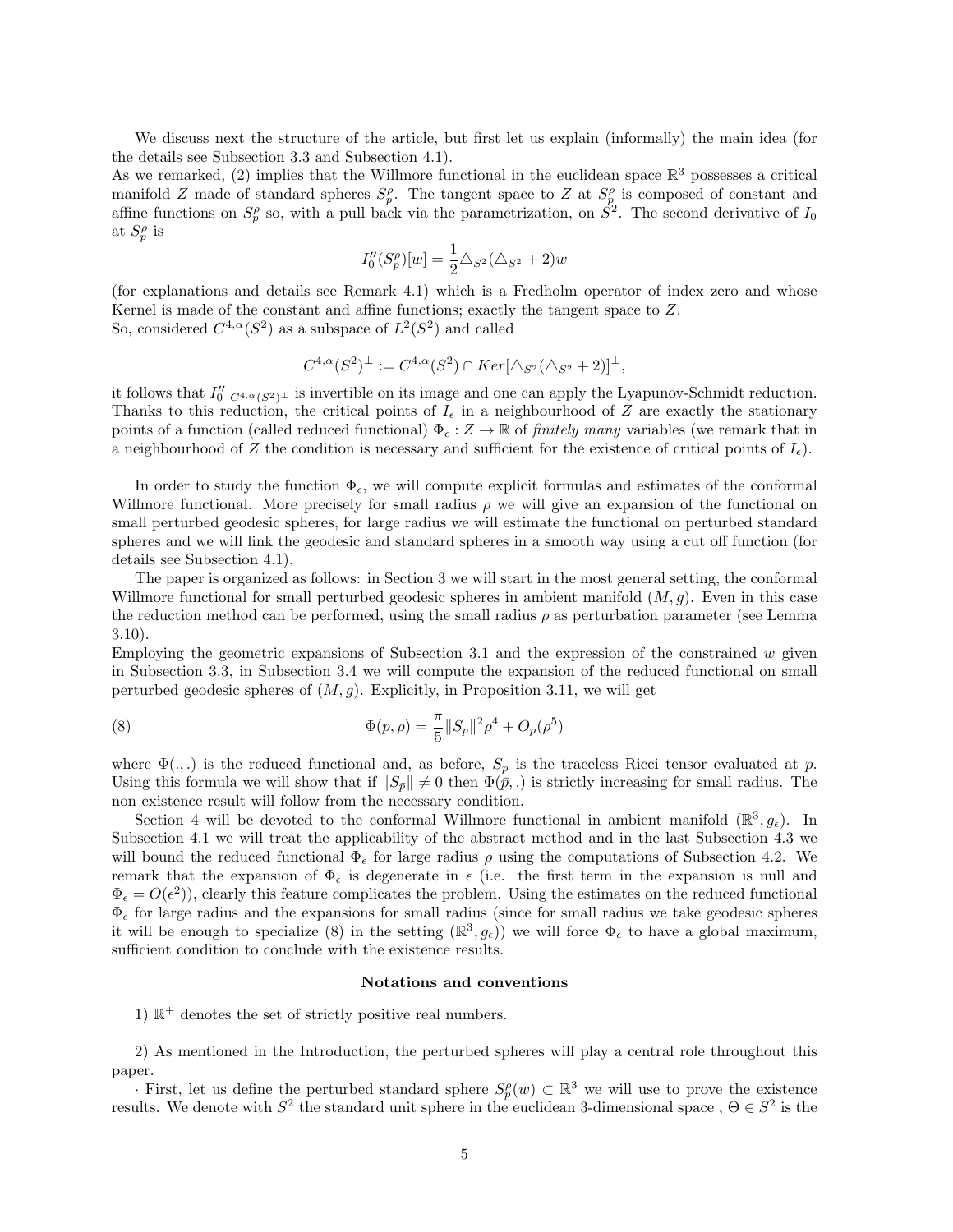radial versor with components  $\Theta^{\mu}$  parametrized by the polar coordinates  $0 < \theta^{1} < \pi$  and  $0 < \theta^{2} < 2\pi$ chosen in order to satisfy 2

$$
\begin{cases}\n\Theta^1 = \sin \theta^1 \cos \theta^2 \\
\Theta^2 = \sin \theta^1 \sin \theta^2 \\
\Theta^3 = \cos \theta^1.\n\end{cases}
$$

We call  $\Theta_i$  the coordinate vector fields on  $S^2$ 

$$
\Theta_1 := \frac{\partial \Theta}{\partial \theta^1}, \quad \Theta_2 := \frac{\partial \Theta}{\partial \theta^2}
$$

and  $\bar{\theta}_i$  or  $\bar{\Theta}_i$  the corresponding normalized ones

$$
\bar{\theta}_1 = \bar{\Theta}_1 := \frac{\Theta_1}{\|\Theta_1\|}, \quad \bar{\theta}_2 = \bar{\Theta}_2 := \frac{\Theta_2}{\|\Theta_2\|}.
$$

The standard sphere in  $\mathbb{R}^3$  with center p and radius  $\rho > 0$  is denoted by  $S_p^{\rho}$ ; we parametrize it as  $(\theta^1, \theta^2) \mapsto p + \rho \Theta(\theta^1, \theta^2)$  and call  $\theta_i$  the coordinate vector fields

$$
\theta_1:=\rho\frac{\partial\Theta}{\partial\theta^1},\quad \theta_2:=\rho\frac{\partial\Theta}{\partial\theta^2}.
$$

The perturbed spheres will be normal graphs on standard spheres by a function  $w$  which belongs to a suitable function space. Let us introduce the function space which has been chosen by technical reasons (to apply Schauder estimates in Lemma 4.3).

Denote  $C^{4,\alpha}(S^2)$  (or simply  $C^{4,\alpha}$ ) the set of the  $C^4$  functions on  $S^2$  whose fourth derivatives, with respect to the tangent vector fields, are  $\alpha$ -Hölder  $(0 < \alpha < 1)$ . The Laplace-Beltrami operator on  $S^2$  is denoted by  $\Delta_{S^2}$  or, if there is no confusion, as  $\Delta$ . The fourth order elliptic operator  $\Delta(\Delta+2)$  induces a splitting of  $L^2(S^2)$ :

$$
L^{2}(S^{2}) = Ker[\triangle(\triangle + 2)] \oplus Ker[\triangle(\triangle + 2)]^{\perp}
$$

(the splitting makes sense because the kernel is finite dimensional, so it is closed). If we consider  $C^{4,\alpha}(S^2)$  as a subspace of  $L^2(S^2)$ , we can define

$$
C^{4,\alpha}(S^2)^{\perp} := C^{4,\alpha}(S^2) \cap Ker[\triangle(\triangle + 2)]^{\perp}.
$$

Of course  $C^{4,\alpha}(S^2)^{\perp}$  is a Banach space with respect to the  $C^{4,\alpha}$  norm; it is the space from which we will get the perturbations w. If there is no confusion  $C^{4,\alpha}(S^2)^{\perp}$  will be called simply  $C^{4,\alpha^{\perp}}$ .

Now we can define the perturbed spheres we will use to prove existence of critical points: fix  $\rho > 0$  and a small  $C^{4,\alpha^{\perp}}$  function w; the perturbed sphere  $S^{\rho}_{p}(w)$  is the surface parametrized by

$$
\Theta \in S^2 \mapsto p + \rho \big( 1 - w(\Theta) \big) \Theta.
$$

· Now let us define the perturbed geodesic spheres  $S_{p,\rho}(w)$  in the three dimensional Riemannian manifold  $(M, g)$ ; we will use them to prove the non-existence result.

Once a point  $p \in M$  is fixed we can consider the exponential map  $Exp_p$  with center p. For  $\rho > 0$  small enough, the sphere  $\rho S^2 \subset T_pM$  is contained in the radius of injectivity of the exponential. We call  $S_{p,\rho}$ the geodesic sphere of center  $p$  and radius  $\rho$ . This hypersurface can be parametrized by

$$
\Theta \in S^2 \subset T_p M \mapsto Exp_p[\rho \Theta].
$$

Analogously to the previous case, fix  $p \in M$ ,  $\rho > 0$  and a small  $C^{4,\alpha}(S^2)$  function w; the perturbed geodesic sphere  $S_{p,\rho}(w)$  is the surface parametrized by

$$
\Theta \in S^2 \mapsto Exp_p[\rho(1 - w(\Theta))\Theta].
$$

The tangent vector fields on  $S_{p,\rho}(w)$  induced by the canonical polar coordinates on  $S^2$  are denoted by  $Z_i$ .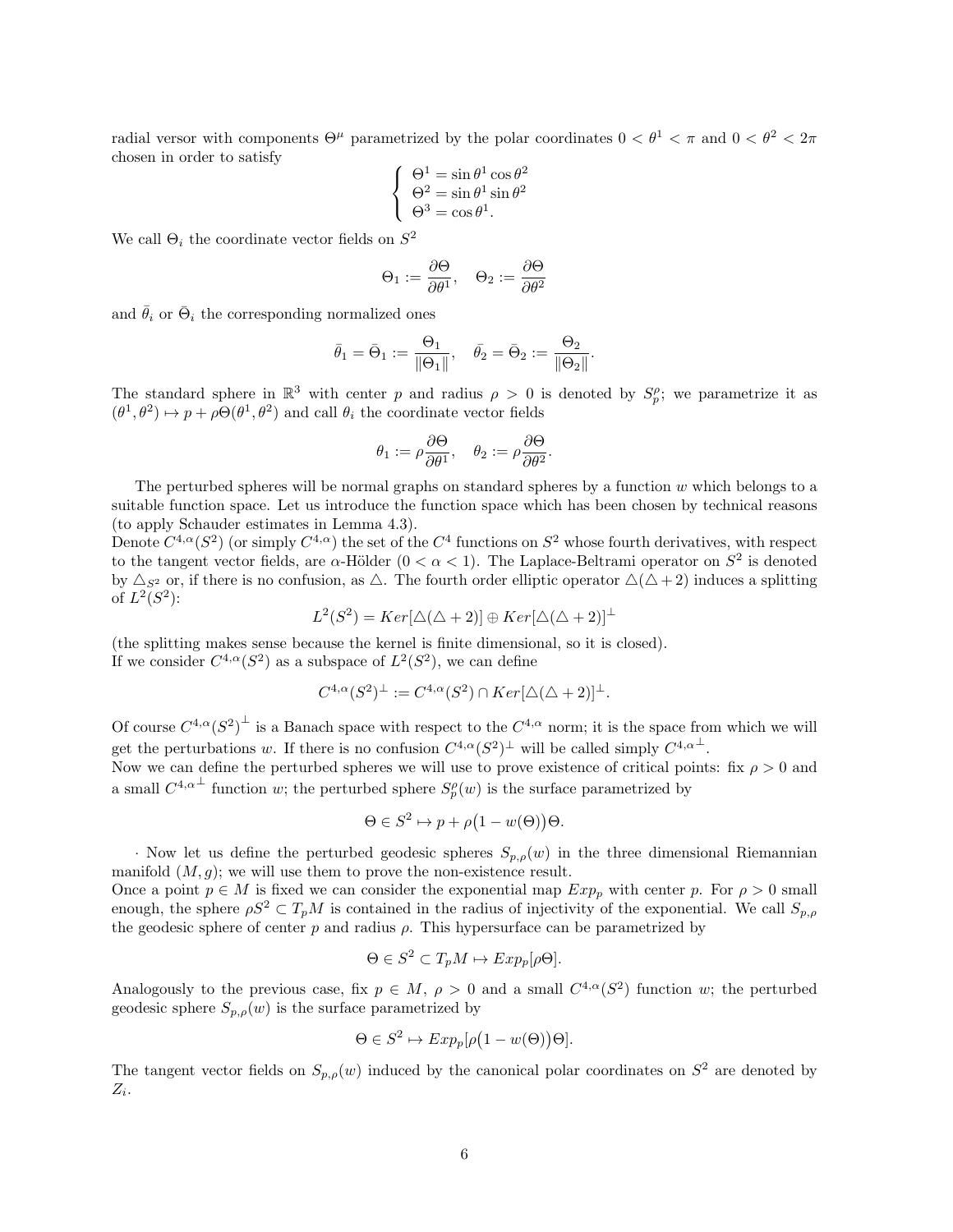3) Let  $(M, q)$  be a 3-dimensional Riemannian manifold.

· First we make the following convention: the Greek index letters, such as  $\mu, \nu, \iota, \ldots$ , range from 1 to 3 while the Latin index letters, such as  $i, j, k, \ldots$ , will run from 1 to 2.

· About the Riemann curvature tensor we adopt the convention of [Will]: denoting  $\mathfrak{X}(M)$  the set of the vector fields on  $M, \forall X, Y, Z \in \mathfrak{X}(M)$ 

$$
R(X,Y)Z := \nabla_X \nabla_Y Z - \nabla_Y \nabla_X Z - \nabla_{[X,Y]} Z
$$

$$
R(X, Y, Z, W) := g(R(Z, W)Y, X);
$$

chosen in p an orthonormal frame  $E_{\mu}$ , the Ricci curvature tensor is

(9)  
\n
$$
Ric_p(v_1, v_2) := \sum_{\mu=1}^3 R(E_{\mu}, v_1, E_{\mu}, v_2) = \sum_{1}^3 g(R_p(E_{\mu}, v_2)v_1, E_{\mu})
$$
\n
$$
= -\sum_{\mu=1}^3 g(R_p(v_2, E_{\mu})v_1, E_{\mu}) \quad \forall v_1, v_2 \in T_pM.
$$

· In order to keep formulas not too long, we introduce the following notation:

$$
R(0i0j) := g(R_p(\Theta, \Theta_i)\Theta, \Theta_j)
$$
  
\n
$$
\nabla_0 R(0i0j) := g(\nabla_{\Theta} R_p(\Theta, \Theta_i)\Theta, \Theta_j)
$$
  
\n
$$
\nabla_{00} R(0i0j) := g(\nabla_{\Theta} \nabla_{\Theta} R_p(\Theta, \Theta_i)\Theta, \Theta_j)
$$
  
\n
$$
R(0i0\mu) := g(R_p(\Theta, \Theta_i)\Theta, E_{\mu}).
$$

In the following ambiguous cases we will mean:

$$
R(0101) := g(R_p(\Theta, \Theta_1)\Theta, \Theta_1)
$$
  
\n
$$
R(0\overline{2}0\overline{2}) := g(R_p(\Theta, \overline{\Theta}_2)\Theta, \overline{\Theta}_2)
$$
  
\n
$$
R(010\overline{2}) := g(R_p(\Theta, \Theta_1)\Theta, \overline{\Theta}_2).
$$

·Recall the definitions of the Hessian and the Laplace-Beltrami operator on a function w:

$$
Hess(w)_{\mu\nu} := \nabla_{\mu} \nabla_{\nu} w
$$

$$
\triangle := g^{\mu\nu} \nabla_{\mu} \nabla_{\nu} w.
$$

4) Let  $(M, \hat{g}) \hookrightarrow (M, g)$  be an isometrically immersed surface. Recall the notion of second fundamental form h: fix a point p and an orthonormal base  $Z_1, Z_2$  of  $T_pM$ ; the (inward) normal unit vector is denoted as  $\check{N}$ . By the Weingarten equation  $\check{h}_{ij} = -g(\nabla_{Z_i}\check{N}, Z_i)$ .

Call  $k_1$  and  $k_2$  the principal curvatures (the eigenvalues of the second fundamental form with respect to the first fundamental form of  $\tilde{M}$ , i.e. the roots of det $(h_{ij} - k\tilde{g}_{ij}) = 0$ . We adopt the convention that the mean curvature is defined as  $H := k_1 + k_2$ .

The product of the principal curvatures will be denoted with D:

(10) 
$$
D := k_1 k_2 = \frac{\det(\mathring{h})}{\det(\mathring{g})}.
$$

5) · Following the notation of [PX], given  $a \in \mathbb{N}$ , any expression of the form  $L_p^{(a)}(w)$  denotes a linear combination of the function w together with its derivatives with respect to the tangent vector fields  $\Theta_i$ up to order a. The coefficients of  $L_p^{(a)}$  might depend on  $\rho$  and  $p$  but, for all  $k \in \mathbb{N}$ , there exists a constant  $C > 0$  independent on  $\rho \in (0, 1)$  and  $p \in M$  such that

$$
||L_p^{(a)}(w)||_{C^{k,\alpha}(S^2)} \leq C||w||_{C^{k+a,\alpha}(S^2)}.
$$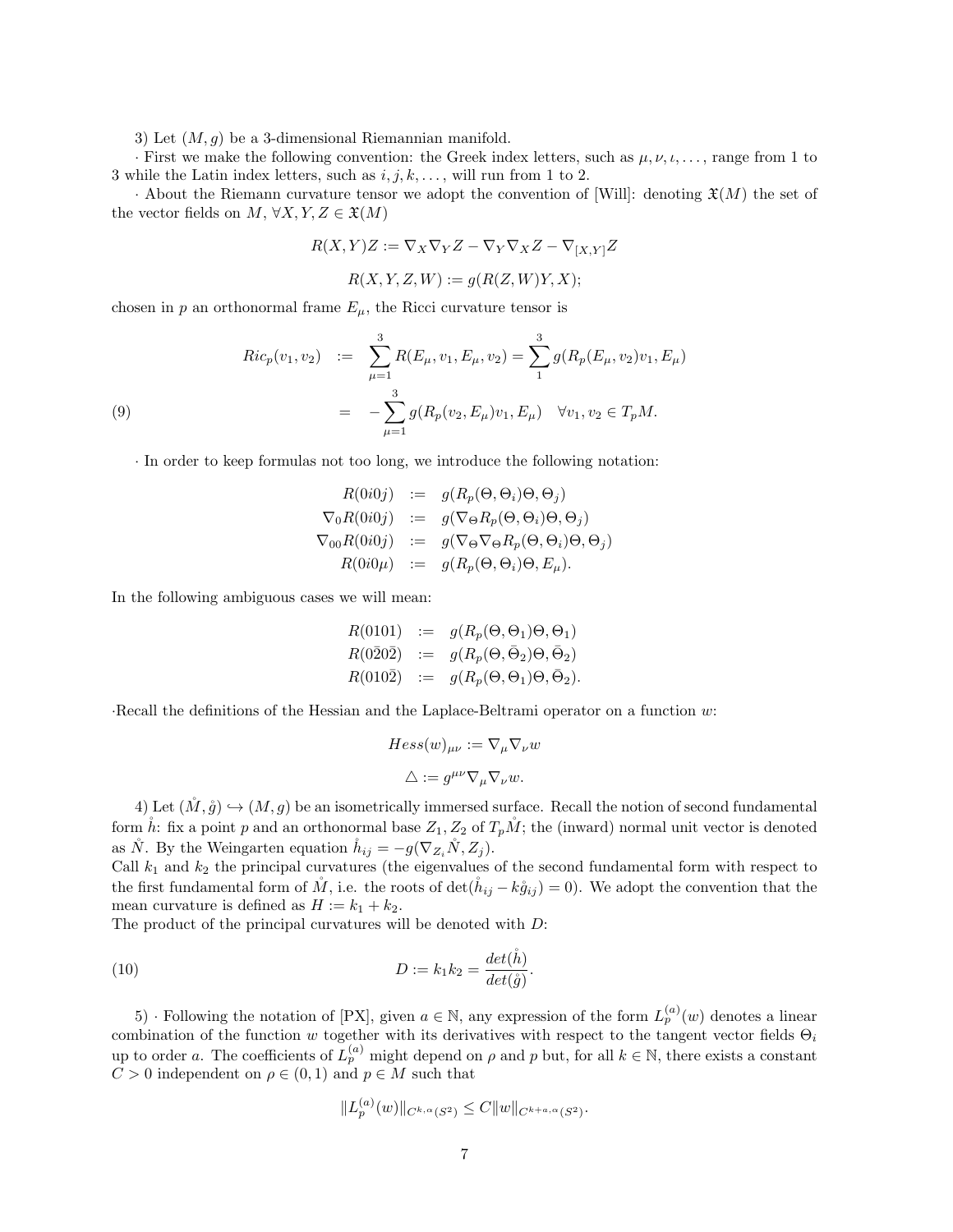· Similarly, given  $b \in \mathbb{N}$ , any expression of the form  $Q_p^{(b)(a)}(w)$  denotes a nonlinear operator in the function w together with its derivatives with respect to the tangent vector fields  $\Theta_i$  up to order a such that, for all  $p \in M$ ,  $Q_p^{(b)(a)}(0) = 0$ . The coefficients of the Taylor expansion of  $Q_p^{(b)(a)}(w)$  in powers of w and its partial derivatives might depend on  $\rho$  and p but, for all  $k \in \mathbb{N}$ , there exists a constant  $C > 0$ independent on  $\rho \in (0,1)$  and  $p \in M$  such that

$$
(11) \|Q_p^{(b)(a)}(w_2) - Q_p^{(b)(a)}(w_1)\|_{C^{k,\alpha}(S^2)} \le c \big( \|w_2\|_{C^{k+a,\alpha}(S^2)} + \|w_1\|_{C^{k+a,\alpha}(S^2)} \big)^{b-1} \times \|w_2 - w_1\|_{C^{k+a,\alpha}(S^2)},
$$

provided  $||w_l||_{C^a(S^2)} \leq 1$ ,  $l = 1, 2$ . If the numbers a or b are not specified, we intend that their value is 2. · We also agree that any term denoted by  $O_p(\rho^d)$  is a smooth function on  $S^2$  that might depend on

p but which is bounded by a constant (independent on p) times  $\rho^d$  in  $C^k$  topology, for all  $k \in N$ .

6) Large positive constants are always denoted by  $C$ , and the value of  $C$  is allowed to vary from formula to formula and also within the same line. When we want to stress the dependence of the constants on some parameter (or parameters), we add subscripts to  $C$ , as  $C_{\delta}$ , etc.. Also constants with subscripts are allowed to vary.

#### Acknowledgments

This work has been supported by M.U.R.S.T within the PRIN 2006 "Variational Methods and Nonlinear Differential Equations" and by the Project FIRB-IDEAS "Analysis and Beyond".

I would like to thank my supervisor Prof. Malchiodi for support and for useful discussions about this topic.

# 2 A Preliminary result: the Lyapunov-Schmidt reduction

The technique used throughout this paper relies on an abstract perturbation method which first appeared in [AB1], [AB2] and is extensively treated with proofs and examples in [AM]. Let us briefly summarize it. Actually we present the abstract method in a form which permits to deal with degenerate expansions (as the ones we will have to handle).

Given an Hilbert space H, let  $I_{\epsilon}: H \to \mathbb{R}$  be a  $C^2$  functional of the form

$$
I_{\epsilon}(u) = I_0(u) + \epsilon G_1(u) + \epsilon^2 G_2(u) + o(\epsilon^2),
$$

where  $I_0 \in C^2(H,\mathbb{R})$  plays the role of the unperturbed functional and  $G_1, G_2 \in C^2(H,\mathbb{R})$  are the perturbations.

We first assume that there exists a finite dimensional smooth manifold  $Z$  made of critical points of  $I_0: I'_0(z) = 0$  for all  $z \in Z$ . The set Z will be called *critical manifold* (of  $I_0$ ). The critical manifold is supposed to satisfy the following non degeneracy conditions:

(ND) for all  $z \in Z$ ,  $T_z Z = Ker[I_0''(z)],$ 

(Fr) for all  $z \in Z$ ,  $I_0''(z)$  is a Fredholm operator of index zero.

Under these assumptions it is known that near Z there exists a perturbed manifold  $Z^{\epsilon}$  such that the critical points of  $I_{\epsilon}$  constrained on  $Z^{\epsilon}$  give rise to stationary points of  $I_{\epsilon}$ .

More precisely, the key result is the following Theorem.

**Theorem 2.1.** Suppose  $I_0$  possesses a non degenerate (satisfying (ND) and (Fr)) critical manifold Z of dimension d.

Given a compact subset  $Z_c$  of Z, there exists  $\epsilon_0 > 0$  such that for all  $|\epsilon| < \epsilon_0$  there is a smooth function

$$
w_{\epsilon}(z):Z_c\to H
$$

such that

(i) for  $\epsilon = 0$  it results  $w_{\epsilon}(z) = 0, \forall z \in Z_c$ ;

(ii)  $w_{\epsilon}(z)$  is orthogonal to  $T_zZ$ ,  $\forall z \in Z_c$ ;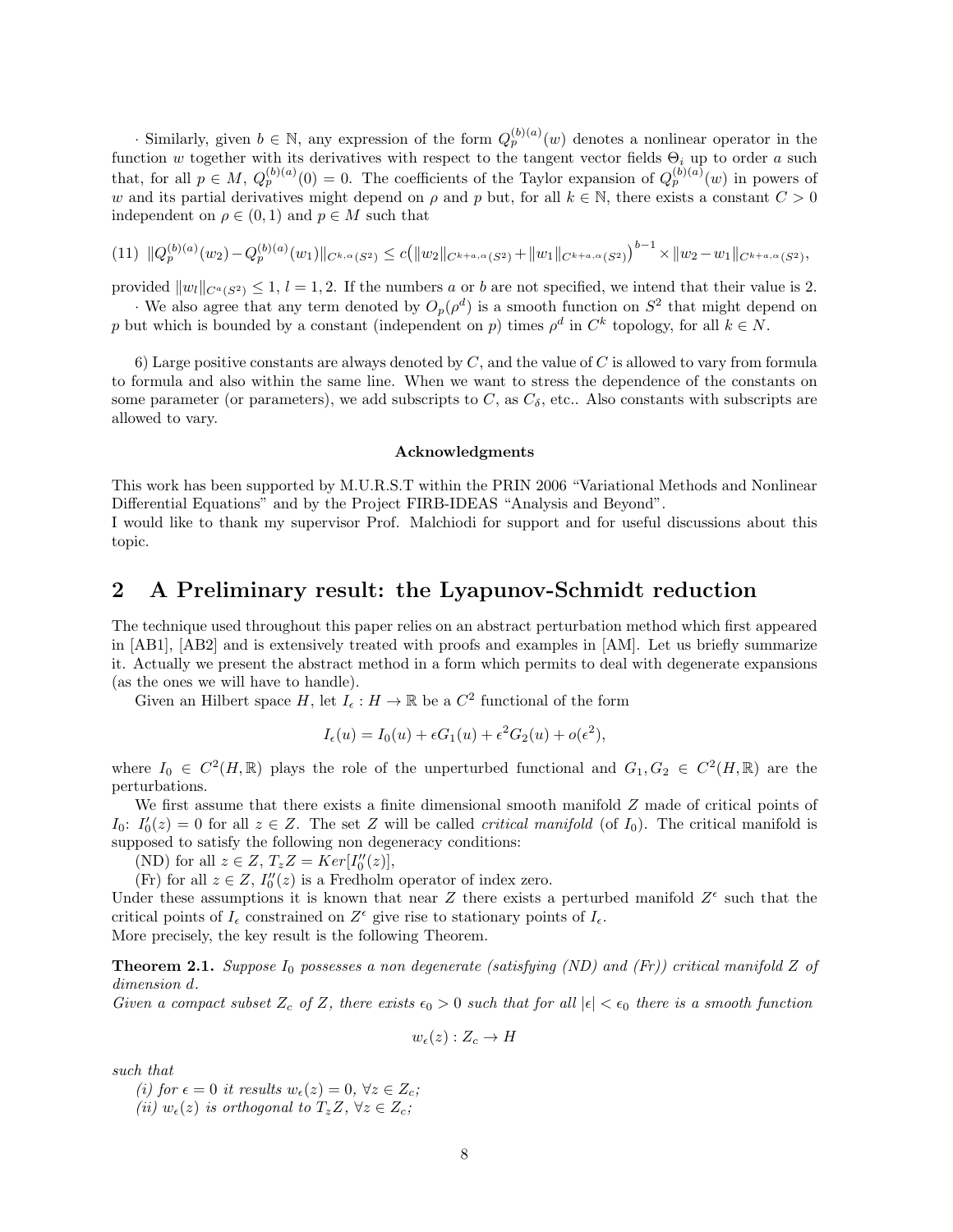(iii) the manifold

$$
Z^{\epsilon} = \{ z + w_{\epsilon}(z) : z \in Z_c \}
$$

is a natural constraint for  $I'_{\epsilon}$ . Namely, denoting

$$
\Phi_{\epsilon}(z) = I_{\epsilon}(z + w_{\epsilon}(z)) : Z_{c} \to \mathbb{R}
$$

the constriction of  $I_{\epsilon}$  to  $Z^{\epsilon}$ , if  $z_{\epsilon}$  is a critical point of  $\Phi_{\epsilon}$  then  $u_{\epsilon} = z_{\epsilon} + w_{\epsilon}(z_{\epsilon})$  is a critical point of  $I_{\epsilon}$ .

Thanks to this fundamental tool, in order to find critical points of  $I_{\epsilon}$ , we can reduce ourselves to study  $\Phi_{\epsilon}$  which is a function of *finitely* many variables.

If we are slightly more accurate, it can be shown that the function  $w_{\epsilon}(z)$  is of order  $O(\epsilon)$  as  $\epsilon \to 0$ uniformly in z varying in the compact  $Z_c$ . In our application, the expansion is degenerate in the sense that

$$
G_1(z) = 0 \quad \forall z \in Z.
$$

Using the previous facts, by a Taylor expansion it is easy to see that (we will prove it in full detail in Lemma 4.7)

$$
\Phi_{\epsilon}(z) = \epsilon^2 \Big[ G_2(z) - \frac{1}{2} \big( G_1'(z) |I_0''(z)^{-1} G_1'(z) \big) \Big] + o(\epsilon^2).
$$

In Section 4 we will give sense to this formula, which will be crucial for the estimates involved in the existence result.

# 3 The conformal Willmore functional on perturbed geodesic spheres  $S_{p,q}(w)$  of a general Riemannian Manifold  $(M, g)$

### 3.1 Geometric expansions

In this subsection we give accurate expansions of the geometric quantities appearing in the conformal Willmore functional. First we recall and refine the well-known expansions of the first and second fundamental form and the mean curvature for the geodesic perturbed spheres  $S_{p,\rho}(w)$  introduced in the previous "notations and conventions". Recall that  $\Theta_i$  are the coordinate vector fields on  $S^2$  (induced by polar coordinates) and  $Z_i$  are the corresponding coordinate vector fields on  $S_{p,\rho}(w)$ . The derivatives of w with respect to  $\Theta_i$  are denoted by  $w_i$ .

Let  $\mathring{g}$  denote the first fundamental form on  $S_{p,\rho}(w)$  induced by the immersion in  $(M, g)$ . The next Lemma, whose proof can be found in [PX] (Lemma 2.1), gives an expansion of the components  $\mathring{g}_{ij}$  :=  $g_p(Z_i, Z_j)$ :

**Lemma 3.1.** The first fundamental form on  $S_{p,\rho}(w)$  has the following expansion:

$$
(1 - w)^{-2} \rho^{-2} \mathring{g}_{ij} = g(\Theta_i, \Theta_j) + (1 - w)^{-2} w_i w_j + \frac{1}{3} R(0i0j) \rho^2 (1 - w)^2 + \frac{1}{6} \nabla_0 R(0i0j) \rho^3 (1 - w)^3
$$

$$
+ \left[ \frac{1}{20} \nabla_{00} R(0i0j) + \frac{2}{45} R(0i0\mu) R(0j0\mu) \right] \rho^4 (1 - w)^4 + O_p(\rho^5) + \rho^5 L_p(w) + \rho^5 Q_p^{(2)}(w)
$$

where all curvature terms and scalar products are evaluated at p (since we are in normal coordinates, at p the metric is euclidean).

Let h denote the second fundamental form on  $S_{p,\rho}(w)$  induced by the immersion in  $(M, g)$  and N the inward normal unit vector to  $S_{p,\rho}(w)$ ; by the Weingarten equation  $\dot{h}_{ij} = -g(\nabla_{Z_i}N, Z_j)$ .

**Lemma 3.2.** The second fundamental form on  $S_{p,\rho}(w)$  has the following expansion:

$$
\hat{h}_{ij} = \rho(1-w)g(\Theta_i, \Theta_j) + \rho(Hess_{S^2}w)_{ij} + \frac{2}{3}R(0i0j)\rho^3(1-w)^3 + \frac{5}{12}\nabla_0R(0i0j)\rho^4(1-w)^4
$$
  
+ 
$$
\left[\frac{3}{20}\nabla_{00}R_p(0i0j) + \frac{2}{15}R(0i0\mu)R(0j0\mu)\right]\rho^5(1-w)^5 - \rho B_{ij}^kw_k + O_p(\rho^6) + \rho^5L_p(w) + \rho^2Q_p^{(2)}(w)
$$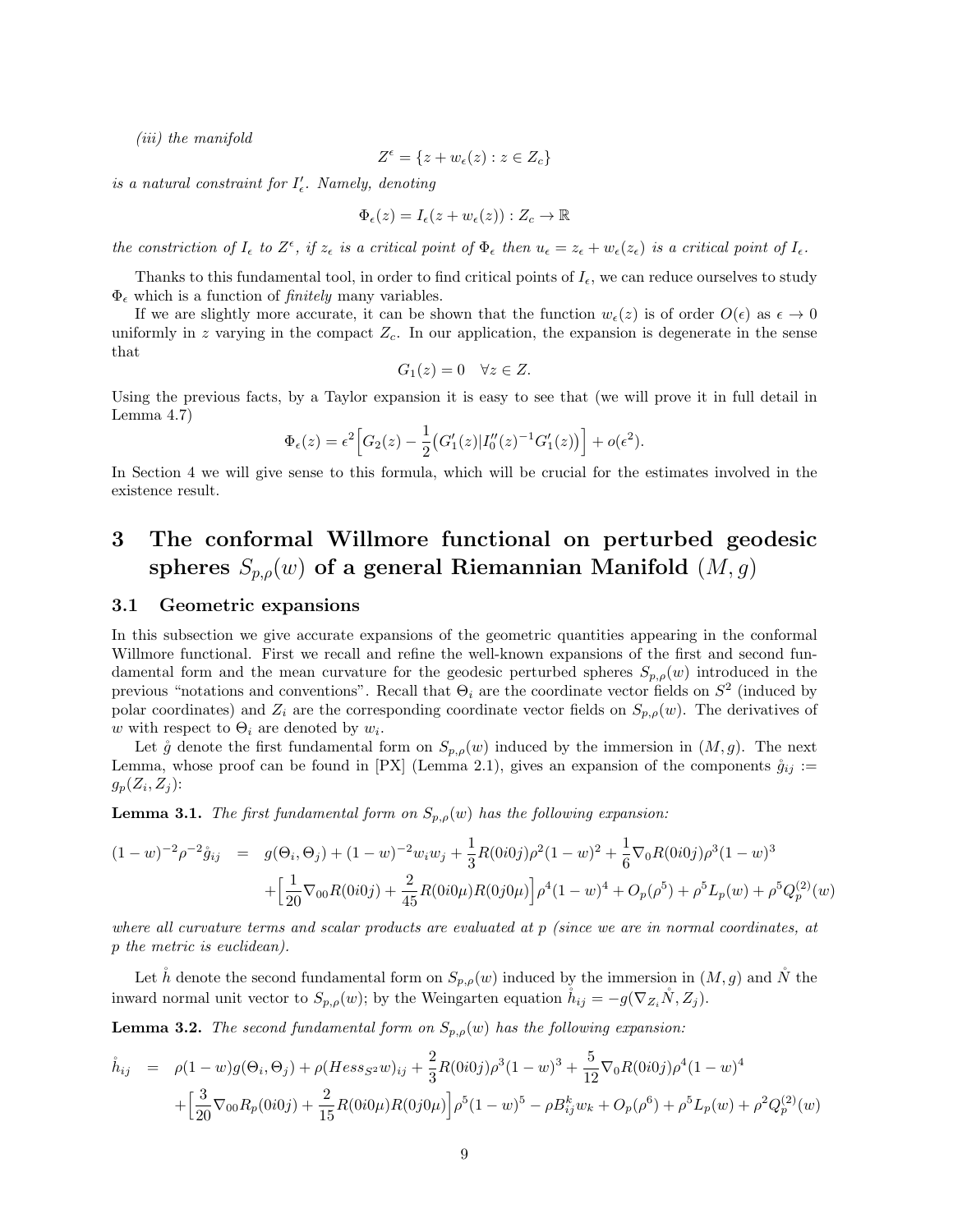where  $B_{ij}^k$  are functions on  $S^2$  of the form  $B_{ij}^k = O(\rho^2) + L_p(w) + Q_p^{(2)}(w)$  and, as usual, all curvature terms and scalar products are evaluated at p.

*Proof.* In [PX] the authors consider  $\stackrel{\circ}{N}$  such that the normal unit vector  $\stackrel{\circ}{N}$  has the form  $\stackrel{\circ}{N} = \stackrel{\circ}{N}(1 \rho^2 \mathring{g}^{ij} w_i w_j$ )<sup>-1/2</sup>. They set

$$
\hat{\tilde{h}}_{ij} = -g(\nabla_{Z_i} \mathring{\tilde{N}}, Z_j)
$$

and they derive the following formula

$$
\mathring{\tilde{h}}_{ij} = \frac{1}{2(1-w)} \partial_{\rho} \mathring{g} - \frac{1}{1-w} \rho dw \otimes dw + \rho Hess_{\mathring{g}} w.
$$

Using Lemma 3.1 the first summand is:

$$
\frac{1}{2(1-w)}\partial_{\rho}\mathring{g} = g(\Theta_i, \Theta_j)\rho(1-w) + \frac{\rho}{1-w}w_iw_j + \frac{2}{3}R(0i0j)\rho^3(1-w)^3 + \frac{5}{12}\nabla_0R(0i0j)\rho^4(1-w)^4
$$

$$
+ \frac{3}{20}\Big[\nabla_{00}R(0i0j) + \frac{2}{15}R(0i0\mu)R(0j0\mu)\Big]\rho^5(1-w)^5 + O_p(\rho^6) + \rho^6L_p(w) + \rho^6Q_p^{(2)}(w)
$$

The third summand is:

$$
\rho(Hess_{\mathring{g}}w)_{ij} = \rho(w_{ij} - \mathring{\Gamma}_{ij}^k w_k).
$$

With a direct computation it is easy to check that

$$
(12)\qquad \qquad \mathring{\Gamma}_{ij}^k = \Gamma_{ij}^k + B_{ij}^k
$$

where  $\Gamma_{ij}^k$  are the Christoffel symbols of  $S^2$  in polar coordinates and  $B_{ij}^k$  are functions on  $S^2$  of the form

$$
B_{ij}^{k} = O(\rho^{2}) + L_{p}(w) + Q_{p}^{(2)}(w).
$$

Hence

$$
\rho(Hess_{\mathring{g}}w)_{ij} = \rho(Hess_{S^2}w)_{ij} - \rho B_{ij}^k w_k.
$$

Observing that the second summand simplifies with an adding of the first summand and that

$$
\mathring{h}_{ij} = -g(\nabla_{Z_i}\mathring{N}, Z_j) = -g(\nabla_{Z_i}\mathring{\mathring{N}}(1 - \rho^2\mathring{g}^{ij}w_iw_j)^{-1/2}, Z_j) = \mathring{\mathring{h}}_{ij} + \rho^2 Q_p^{(2)}(w)
$$

we get the desired formula.

Recall that the mean curvature H is the trace of  $\mathring{h}$  with respect to the metric  $\mathring{g}: H = \mathring{h}_{ij}\mathring{g}^{ij}$ . Collecting the two previous Lemmas we obtain the following

**Lemma 3.3.** The mean curvature of the hypersurface  $S_{p,\rho}(w)$  can be expanded as

$$
H = \frac{2}{\rho} + \frac{1}{\rho} (2 + \Delta_{S^2}) w + \frac{1}{\rho} [2w(w + \Delta_{S^2} w) - g_{S^2}^{ij} w_i w_j] - \frac{1}{\rho} g_{S^2}^{ij} B_{ij}^k w_k
$$
  

$$
- \frac{1}{3} [g_{S^2}^{il} R(0l0k) g_{S^2}^{kj} (Hess_{S^2} w)_{ij} + Ric_p(\Theta, \Theta)(1 - w)] \rho + \frac{1}{4} g_{S^2}^{ij} \nabla_0 R(0i0j) \rho^2 (1 - w)^2
$$
  

$$
+ \left[ \frac{1}{10} g_{S^2}^{ij} \nabla_{00} R(0i0j) + \frac{4}{45} g_{S^2}^{ij} R(0i0\mu) R(0j0\mu) - \frac{1}{9} g_{S^2}^{il} R(0l0k) g_{S^2}^{kn} R(0n0i) \right] \rho^3 (1 - w)^3
$$
  

$$
+ O_p(\rho^4) + \rho^2 L_p(w) + Q_p^{(2)}(w) + \frac{1}{\rho} L_p(w) Q_p^{(2)}(w)
$$

where  $Ric_p$  is the Ricci tensor computed at p.

 $\Box$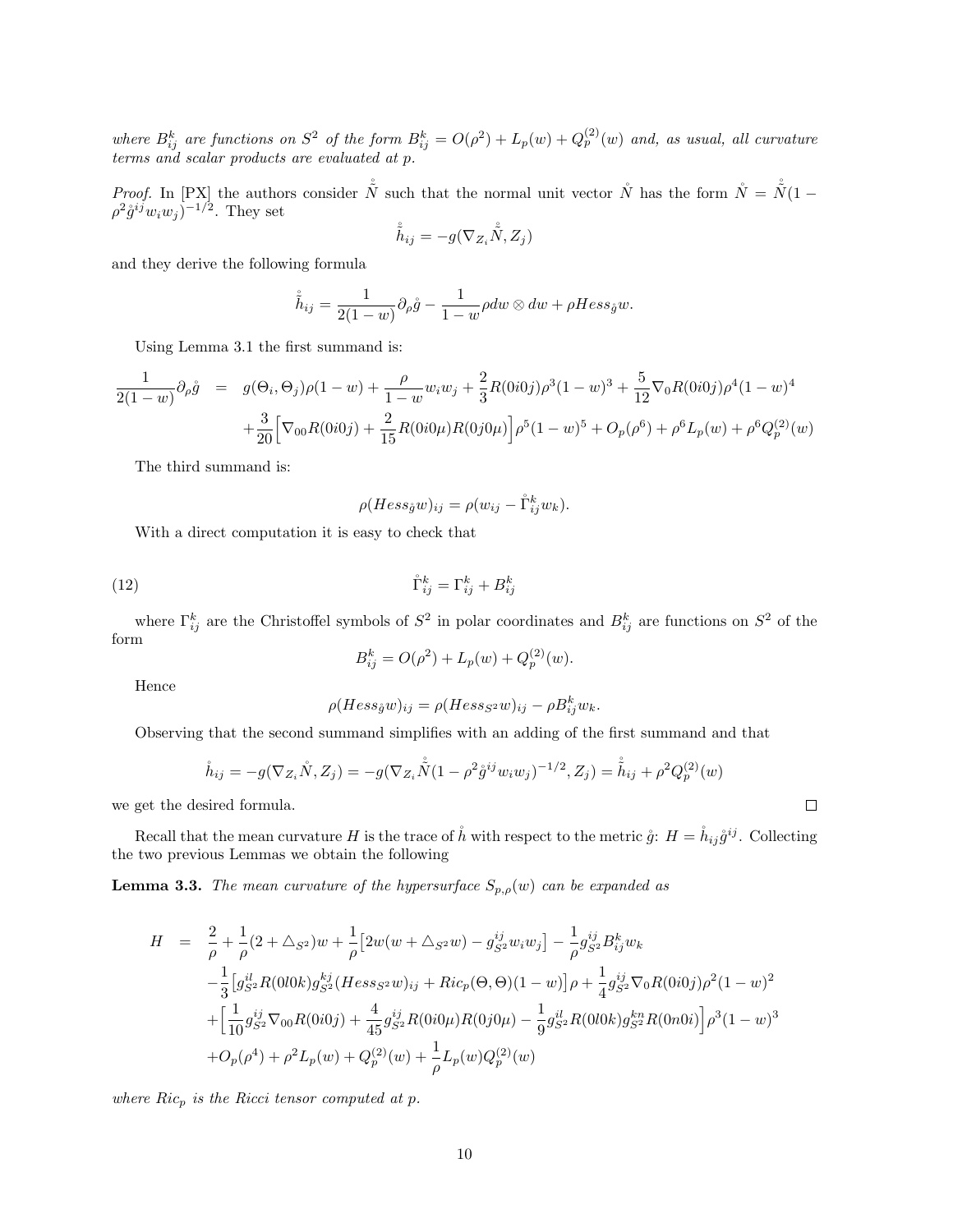*Proof.* First let us find an expansion of  $\hat{g}^{ij}$ . Given an invertible matrix A,  $(A+B\rho^2+C\rho^3+D\rho^4)^{-1}=A^{-1}-A^{-1}BA^{-1}\rho^2-A^{-1}CA^{-1}\rho^3-A^{-1}DA^{-1}\rho^4+A^{-1}BA^{-1}BA^{-1}\rho^4+O(\rho^5)$ so we get

$$
\dot{g}^{ij} = \frac{1}{\rho^2 (1 - w)^2} \Big\{ g_{S^2}^{ij} - g_{S^2}^{il} (1 - w)^{-2} w_l w_k g_{S^2}^{kj} - \frac{1}{3} g_{S^2}^{il} R(0 l 0 k) g_{S^2}^{kj} \rho^2 (1 - w)^2 - \frac{1}{6} g_{S^2}^{il} \nabla_0 R(0 l 0 k) g_{S^2}^{kj} \rho^3 (1 - w)^3 - g_{S^2}^{il} \Big[ \frac{1}{20} \nabla_{00} R(0 l 0 k) + \frac{2}{45} R(0 l 0 \mu) R(0 k 0 \mu) \Big] g_{S^2}^{kj} \rho^4 (1 - w)^4 + \frac{1}{9} g_{S^2}^{il} R(0 l 0 k) g_{S^2}^{kn} R(0 n 0 q) g_{S^2}^{qj} \rho^4 (1 - w)^4 \Big\} + O_p(\rho^3) + \rho^3 L_p(w) + \rho^2 Q_p^{(2)}(w) + \frac{1}{\rho^2} (Dw)^4.
$$
\n(13)

Where  $(Dw)^4$  is an homogeneous polynomial in the first derivatives  $w_i$  of order four. Putting together (13) and Lemma 3.2 it is easy to evaluate  $H = \hat{h}_{ij} \hat{g}^{ij}$  just using the following observations:

$$
\begin{array}{rcl}\n\bullet \rho \mathring{g}^{ij} (Hess_{S^2}w)_{ij} & = & \big(\frac{1}{\rho}(1+2w)g_{S^2}^{ij} - \frac{\rho}{3}g_{S^2}^{il}R(0l0k)g_{S^2}^{kj} + \frac{1}{\rho}Q(w) + O(\rho^2) + \rho L(w)\big)(Hess_{S^2}w)_{ij} \\
& = & \frac{1}{\rho}(1+2w)\triangle_{S^2}w - \frac{\rho}{3}g_{S^2}^{il}R(0l0k)g_{S^2}^{kj}(Hess_{S^2}w)_{ij} + \rho^2 L(w) + \rho Q(w) + \frac{1}{\rho}L(w)Q(w)\n\end{array}
$$

• with a Taylor expansion

$$
\frac{2}{\rho(1-w)} = \frac{2(1+w+w^2)}{\rho} + \frac{1}{\rho}wQ(w),
$$

$$
\frac{1}{\rho(1-w)^3} g_{S^2}^{ij} w_i w_j = \frac{1}{\rho} g_{S^2}^{ij} w_i w_j + \frac{1}{\rho} wQ(w)
$$

• finally, recalling our notations, (9) and that  $\{\Theta, \frac{\Theta_1}{\|\Theta_1\|}, \frac{\Theta_2}{\|\Theta_2\|}\}$  form an orthonormal base of  $T_pM$ 

(14) 
$$
g(\Theta_i, \Theta_j)g_{S^2}^{il}R(0l0k)g_{S^2}^{kj} = \delta_j^l g(R_p(\Theta, \Theta_l)\Theta, \Theta_k)g_{S^2}^{kj} = g(R_p(\Theta, \Theta_i)\Theta, \Theta_j)g_{S^2}^{ij} = -Ric_p(\Theta, \Theta).
$$

Now we compute  $H^2$ :

**Lemma 3.4.** The square of the mean curvature  $H^2$  on  $S_{p,\rho}(w)$  can be expanded as

$$
H^{2} = \frac{4}{\rho^{2}} + \frac{4}{\rho^{2}} (2 + \triangle_{S^{2}}) w + \frac{1}{\rho^{2}} (12w^{2} + 12w \triangle_{S^{2}} w + (\triangle_{S^{2}} w)^{2} - 4g_{S^{2}}^{ij} w_{i} w_{j}) - \frac{4}{\rho^{2}} g_{S^{2}}^{ij} B_{ij}^{k} w_{k}
$$
  

$$
- \frac{4}{3} g_{S^{2}}^{il} R(0 l 0 k) g_{S^{2}}^{kj} (Hess_{S^{2}} w)_{ij} - \frac{2}{3} Ric_{p}(\Theta, \Theta)(2 + \triangle_{S^{2}} w) + [g_{S^{2}}^{ij} \nabla_{0} R(0 i 0 j)] \rho
$$
  

$$
+ \left[ \frac{2}{5} g_{S^{2}}^{ij} \nabla_{00} R(0 i 0 j) + \frac{16}{45} g_{S^{2}}^{ij} R(0 i 0 \mu) R(0 j 0 \mu) - \frac{4}{9} g_{S^{2}}^{il} R(0 l 0 k) g_{S^{2}}^{kn} R(0 n 0 i) + \frac{1}{9} Ric_{p}(\Theta, \Theta) Ric_{p}(\Theta, \Theta) \right] \rho^{2}
$$
  

$$
+ O_{p}(\rho^{3}) + \rho L_{p}(w) + \frac{1}{\rho} Q_{p}^{(2)}(w) + \frac{1}{\rho^{2}} L_{p}(w) Q_{p}^{(2)}(w).
$$

Proof. Just compute the square of H expressed as in Lemma 3.3.

$$
\Box
$$

**Lemma 3.5.** The determinant of the first fundamental form of  $S_{p,\rho}(w)$  can be expanded as

$$
det[\hat{g}] = ||\Theta_2||^2 \rho^4 \Big\{ (1-w)^4 + (g_{S^2}^{ij} w_i w_j) - \frac{1}{3} Ric_p(\Theta, \Theta) \rho^2 (1-w)^6 + \frac{1}{6} g_{S^2}^{ij} \nabla_0 R(0i0j) \rho^3 (1-w)^7
$$
  
+ 
$$
\Big[\frac{1}{20} g_{S^2}^{ij} \nabla_{00} R(0i0j) + \frac{2}{45} g_{S^2}^{ij} R(0i0\mu) R(0j0\mu) + \frac{1}{9} R(0101) R(020\bar{2}) - R(010\bar{2})^2 \Big] \rho^4 (1-w)^8 \Big\}
$$
  
+ 
$$
O_p(\rho^9) + \rho^9 L_p(w) + \rho^6 Q_p^{(2)}(w) + \rho^4 L_p(w) Q_p^{(2)}(w)
$$

where recall that  $R(0101) = g(R_p(\Theta, \Theta_1)\Theta, \Theta_1), R(0\bar{2}0\bar{2}) = g(R_p(\Theta, \bar{\Theta}_2)\Theta, \bar{\Theta}_2), R(010\bar{2}) = -g(R_p(\Theta, \Theta_1)\Theta, \bar{\Theta}_2)$ and  $\bar{\Theta}_2$  is  $\Theta_2$  normalized:  $\bar{\Theta}_2 := \frac{\Theta_2}{|\Theta_2|}$ .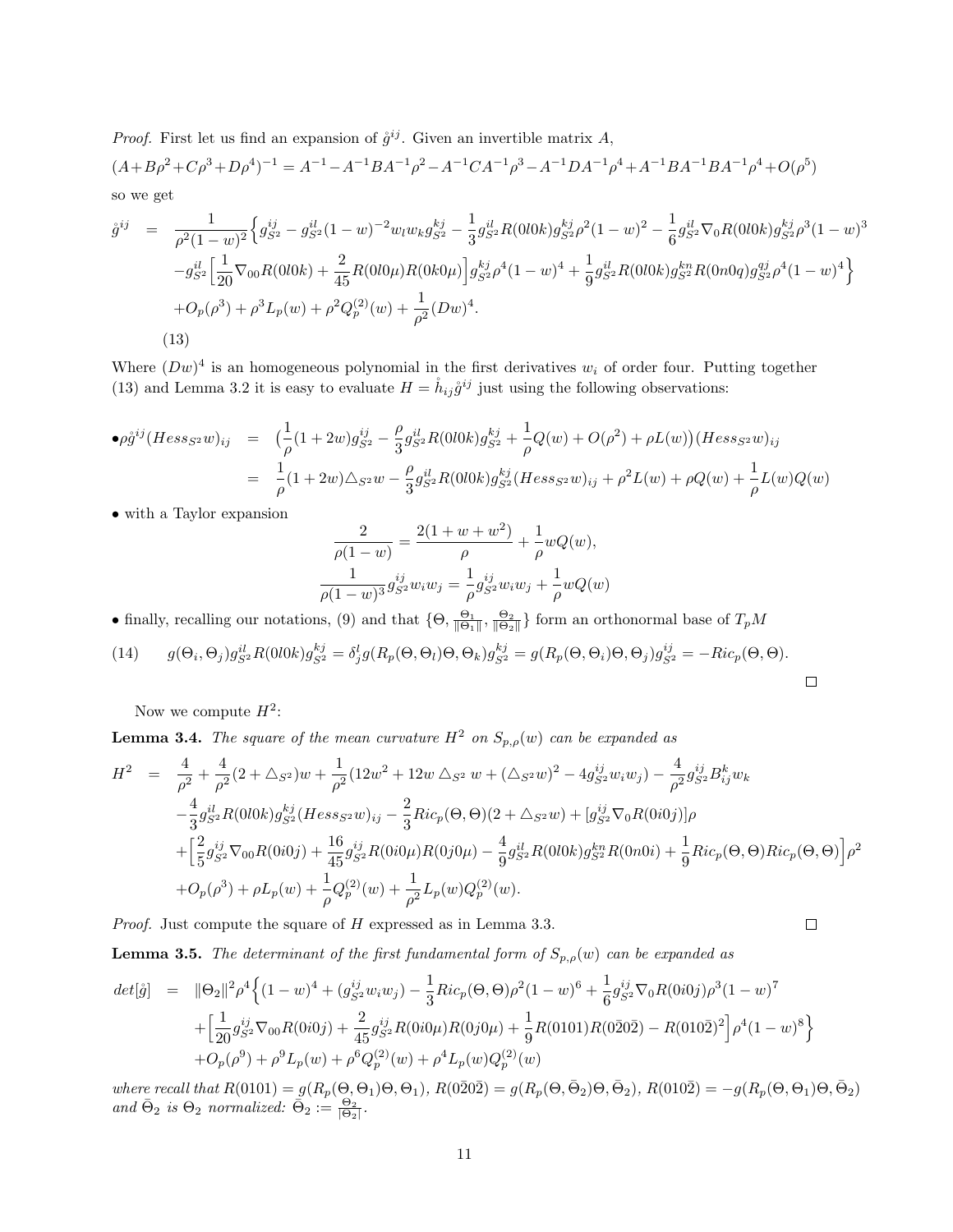*Proof.* Just compute  $det[\mathring{g}]$  using Lemma 3.1, formula (14) and observing that  $g_{S^2}^{ij} = diag(1, 1/||\Theta_2||^2)$ 

**Lemma 3.6.** The determinant of the second fundamental form of  $S_{p,\rho}(w)$  has the following expansion:

$$
det[\mathring{h}] = \rho^2 (1-w)^2 ||\Theta_2||^2 + \rho^2 ||\Theta_2||^2 \Delta_{S^2} w (1-w) + \rho^2 [(Hess_{S^2}w)_{11} (Hess_{S^2}w)_{22} - (Hess_{S^2}w)_{12}^2]
$$
  
+ 
$$
\frac{2}{3} \rho^4 [R(0101)(Hess_{S^2}w)_{22} + R(0202)(Hess_{S^2}w)_{11} - 2R(0102)(Hess_{S^2}w)_{12} - Ric_p(\Theta, \Theta)(1-w)^4 ||\Theta_2||^2]
$$
  
+ 
$$
||\Theta_2||^2 \Big[ \frac{5}{12} g_{S^2}^{ij} \nabla_0 R(0i0j) \rho^5 (1-w)^5 + \frac{3}{20} g_{S^2}^{ij} \nabla_{00} R(0i0j) \rho^6 (1-w)^6 + \frac{2}{15} g_{S^2}^{ij} R(0i0\mu) R(0j0\mu) \rho^6 (1-w)^6 \Big]
$$
  
+ 
$$
\frac{4}{9} \rho^6 (1-w)^6 ||\Theta_2||^2 [R(0101)R(0202) - R(0102)^2] - ||\Theta_2||^2 \rho^2 g_{S^2}^{ij} B_{ij}^k w_k + O_p(\rho^7) + \rho^5 L_p(w) + \rho^3 Q_p^{(2)}(w).
$$

*Proof.* Just compute the determinant of  $\hat{h}_{ij}$  expressed as in Lemma 3.2 using the same tricks of the previous Lemmas.  $\Box$ 

**Lemma 3.7.** The product of the principal curvatures of  $S_{p,\rho}(w)$ 

$$
D = k_1 k_2 = \frac{det(\mathring{h})}{det(\mathring{g})}
$$

has the following expansion:

$$
D = \frac{1}{\rho^2} (1 + 2w + \Delta_{S^2} w + 3w\Delta_{S^2} w + 3w^2) - \frac{1}{\rho^2} g_{S^2}^{ij} w_i w_j + \frac{1}{\|\Theta_2\|^2 \rho^2} \left[ (Hess_{S^2} w)_{11} (Hess_{S^2} w)_{22} - (Hess_{S^2} w)_{12} \right]
$$
  
+ 
$$
\frac{2}{3\|\Theta_2\|^2} \left[ R(0101)(Hess_{S^2} w)_{22} + R(0202)(Hess_{S^2} w)_{11} - 2R(0102)(Hess_{S^2} w)_{12} \right]
$$
  
+ 
$$
\frac{1}{3} Ric_p(\Theta, \Theta)(\Delta_{S^2} w - 1) + \frac{1}{4} g_{S^2}^{ij} \nabla_0 R(0i0j) \rho (1 - w) - \frac{1}{\rho^2} g_{S^2}^{ij} B_{ij}^k w_k
$$
  
+ 
$$
\left[ \frac{1}{10} g_{S^2}^{ij} \nabla_{00} R(0i0j) + \frac{4}{45} g_{S^2}^{ij} R(0i0\mu) R(0j0\mu) + \frac{1}{3} [R(0101)R(0202) - R(0102)^2] - \frac{1}{9} Ric_p(\Theta, \Theta)^2 \right] \rho^2 (1 - w)^2
$$
  
+ 
$$
O_p(\rho^3) + \rho L_p(w) + \frac{1}{\rho} Q_p^{(2)}(w) + \frac{1}{\rho^2} L_p(w) Q_p^{(2)}(w).
$$

*Proof.* Recalling the expansion  $\frac{1}{1+x} = 1 - x + x^2 + O(x^3)$  and Lemma 3.5 we get

$$
\frac{1}{\det[\mathring{g}]} = \frac{1}{\|\Theta_2\|^2 (1-w)^4 \rho^4} \{1 - (g_{S^2}^{ij} w_i w_j) + \frac{1}{3} Ric_p(\Theta, \Theta) \rho^2 (1-w)^2 - \frac{1}{6} g_{S^2}^{ij} \nabla_0 R(0i0j) \rho^3 (1-w)3 \n- \left[ \frac{1}{20} g_{S^2}^{ij} \nabla_{00} R(0i0j) + \frac{2}{45} g_{S^2}^{ij} R(0i0\mu) R(0j0\mu) + \frac{1}{9} R(0101) R(0202) - R(0102)^2 \right] \rho^4 (1-w)^8 \n+ \frac{1}{9} Ric_p(\Theta, \Theta)^2 \rho^4 (1-w)^4 + O_p(\rho^5) + \rho^5 L_p(w) + \rho^2 Q_p^{(2)}(w) + L_p(w) Q_p^{(2)}(w) \}.
$$

Gathering together this formula and the expansion of  $det(\mathring{h})$  of Lemma 3.6 we can conclude.

 $\Box$ 

The quantity we have to integrate is  $\frac{H^2}{4} - D$ ; collecting the previous Lemmas we finally get the following

Proposition 3.8. The integrand of the conformal Willmore functional has the following expansion:

$$
\frac{H^2}{4} - D = \frac{1}{\rho^2} \Big[ \frac{1}{4} (\Delta_{S^2} w)^2 - \frac{1}{\|\Theta_2\|^2} (Hess_{S^2} w)_{11} (Hess_{S^2} w)_{22} + \frac{1}{\|\Theta_2\|^2} (Hess_{S^2} w)_{12}^2 \Big] \n+ \frac{1}{3\|\Theta_2\|^2} \Big[ 2R(0102)(Hess_{S^2} w)_{12} - R(0101)(Hess_{S^2} w)_{22} - R(0202)(Hess_{S^2} w)_{11} \Big] \n+ \frac{1}{9} \rho^2 \Big[ \frac{1}{4} Ric_p(\Theta, \Theta)^2 - R(0101)R(0202) + R(0102)^2 \Big] - \frac{1}{6} Ric_p(\Theta, \Theta) \Delta_{S^2} w \n+ O_p(\rho^3) + \rho L_p(w) + \frac{1}{\rho} Q_p^{(2)}(w) + \frac{1}{\rho^2} L_p(w) Q_p^{(2)}(w)
$$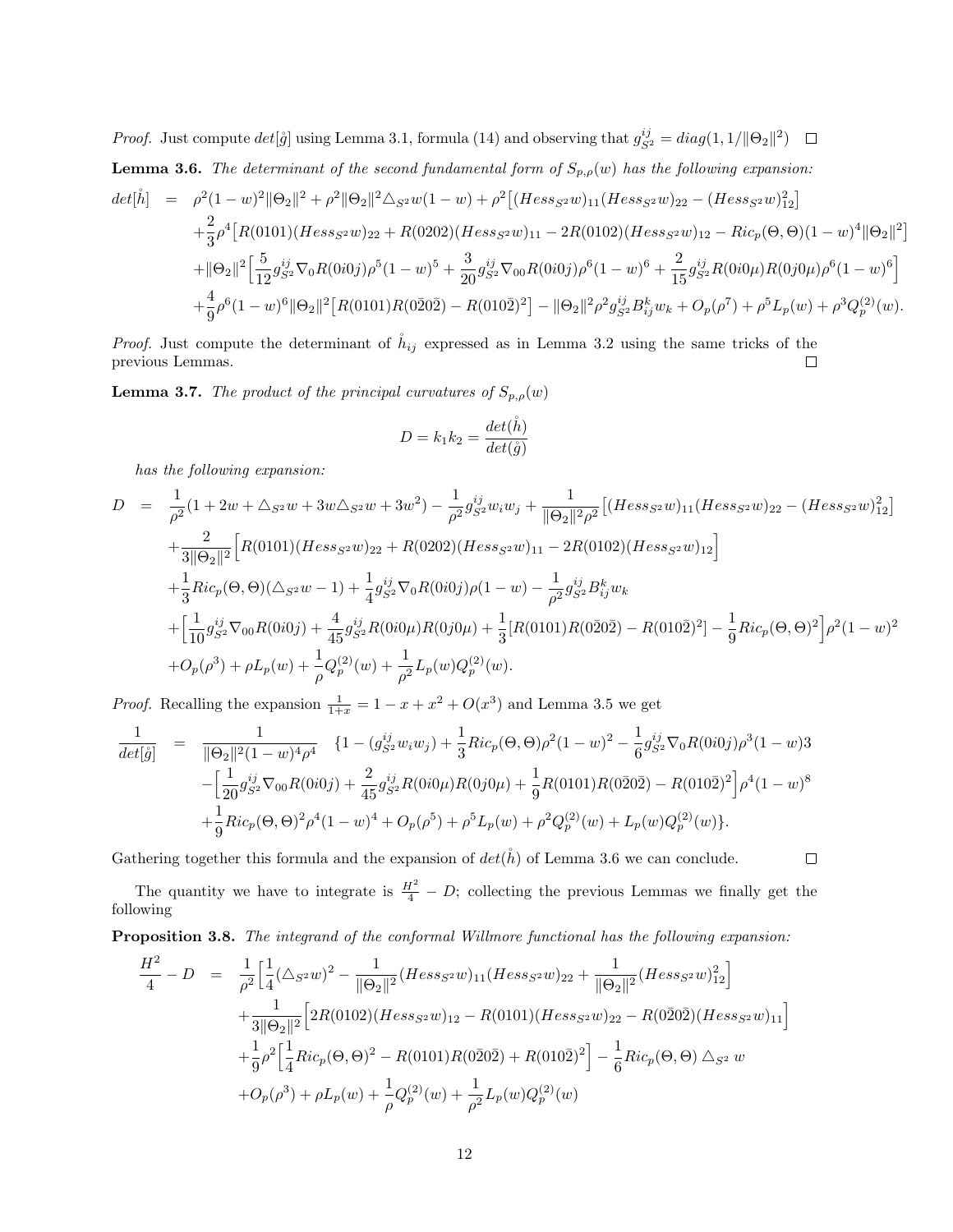Proof. Putting together the formulas of Lemma 3.4 and Lemma 3.7, we get

$$
\frac{H^2}{4} - D = \frac{1}{4\rho^2} (\triangle_{S^2} w)^2 + \frac{1}{\|\Theta_2\|^2 \rho^2} \left[ (Hess_{S^2} w)^2_{12} - (Hess_{S^2} w)_{11} (Hess_{S^2} w)_{22} \right]
$$
  
\n
$$
- \frac{1}{3} g_{S^2}^{il} R(000k) g_{S^m}^{kj} (Hess_{S^2} w)_{ij} - \frac{1}{2} Ric_p(\Theta, \Theta) \triangle_{S^2} w
$$
  
\n
$$
+ \frac{2}{3\|\Theta_2\|^2} \left[ 2R(0102)(Hess_{S^2} w)_{12} - R(0101)(Hess_{S^2} w)_{22} - R(0202)(Hess_{S^2} w)_{11} \right]
$$
  
\n
$$
- \frac{1}{9} \rho^2 \left[ g_{S^2}^{ik} g_{S^2}^{jl} R(0i0l) R(0j0k) \right] - \frac{1}{3} \rho^2 \left[ R(0101) R(0\overline{2}0\overline{2}) - R(010\overline{2})^2 \right]
$$
  
\n
$$
+ \frac{5}{36} Ric_p(\Theta, \Theta)^2 \rho^2 + O_p(\rho^3) + \rho L_p(w) + \frac{1}{\rho} Q_p^{(2)}(w) + \frac{1}{\rho^2} L_p(w) Q_p^{(2)}(w)
$$

Let us simplify the second and the third lines; they can be rewritten as

$$
-\frac{1}{3}R(0101)(Hess_{S^2}w)_{11} - \frac{1}{3}R(0\bar{2}0\bar{2})\frac{1}{\|\Theta_2\|^2}(Hess_{S^2}w)_{22} + \frac{2}{3\|\Theta_2\|^2}R(0102)(Hess_{S^2}w)_{12}
$$
  

$$
-\frac{2}{3}R(0101)\frac{1}{\|\Theta_2\|^2}(Hess_{S^2}w)_{22} - \frac{2}{3}R(0\bar{2}0\bar{2})(Hess_{S^2}w)_{11} - \frac{1}{2}Ric_p(\Theta,\Theta) \triangle_{S^2}w
$$
  

$$
= \frac{2}{3\|\Theta_2\|^2}R(0102)(Hess_{S^2}w)_{12} + \frac{1}{3}Ric_p(\Theta,\Theta) \triangle_{S^2}w
$$
  

$$
-\frac{1}{3}R(0101)\frac{1}{\|\Theta_2\|^2}(Hess_{S^2}w)_{22} - \frac{1}{3}R(0\bar{2}0\bar{2})(Hess_{S^2}w)_{11} - \frac{1}{2}Ric_p(\Theta,\Theta) \triangle_{S^2}w
$$
  

$$
= -\frac{1}{6}Ric_p(\Theta,\Theta) \triangle_{S^2}w + \frac{1}{3\|\Theta_2\|^2}[2R(0102)(Hess_{S^2}w)_{12} - R(0101)(Hess_{S^2}w)_{22} - R(0\bar{2}0\bar{2})(Hess_{S^2}w)_{11}]
$$

Finally we have to simplify the forth and the fifth lines; they can be rewritten as

$$
\begin{split}\n&\Big\{-\frac{1}{9}R(0101)^2-\frac{1}{9}R(0\bar{2}0\bar{2})^2-\frac{2}{9}R(010\bar{2})^2+\frac{5}{36}Ric_p(\Theta,\Theta)^2-\frac{1}{3}R(0101)R(0\bar{2}0\bar{2})+\frac{1}{3}R(010\bar{2})^2\Big\}\rho^2\\ &=\Big\{-\frac{1}{9}[R(0101)+R(0\bar{2}0\bar{2})]^2-\frac{1}{9}R(0101)R(0\bar{2}0\bar{2})+\frac{1}{9}R(010\bar{2})^2+\frac{5}{36}Ric_p(\Theta,\Theta)^2\Big\}\rho^2\\ &=\Big\{\frac{1}{36}Ric_p(\Theta,\Theta)^2-\frac{1}{9}R(0101)R(0\bar{2}0\bar{2})+\frac{1}{9}R(010\bar{2})^2\Big\}\rho^2\n\end{split}
$$

where, in the last equality, we used the usual identity  $R(0101) + R(0\overline{2}0\overline{2}) = -Ric_p(\Theta, \Theta)$ . Collecting the formulas we get the desired expansion.

# 3.2 The differential of the conformal Willmore functional on perturbed geodesic spheres  $S_{p,\rho}(w)$

 $\Box$ 

**Proposition 3.9.** On the perturbed geodesic sphere  $S_{p,\rho}(w)$  the differential of the conformal Willmore functional has the following form:

$$
I'(S_{p,\rho}(w))=\frac{1}{2\rho^3}\triangle_{S^2}(\triangle_{S^2}+2)w-\frac{1}{6\rho}\triangle_{S^2}Ric_p(\Theta,\Theta)+O_p(\rho^0)+\frac{1}{\rho^2}L^{(4)}_p(w)+\frac{1}{\rho^3}Q^{(2)(4)}_p(w)
$$

Proof. Let us recall the general expression of the differential of the conformal Willmore functional computed in [HL] (Theorem 3.1 plus an easy computation using Codazzi equation).

Given a compact Riemannian surface  $(M, \mathring{g})$  isometrically immersed in the three dimensional Riemannian manifold  $(M, g)$  and called N<sup>v</sup> the inward normal unit vector, the differential of the conformal Willmore functional

$$
I(\mathring{M}) = \int_{\mathring{M}} \left( \frac{H^2}{4} - D \right) d\Sigma
$$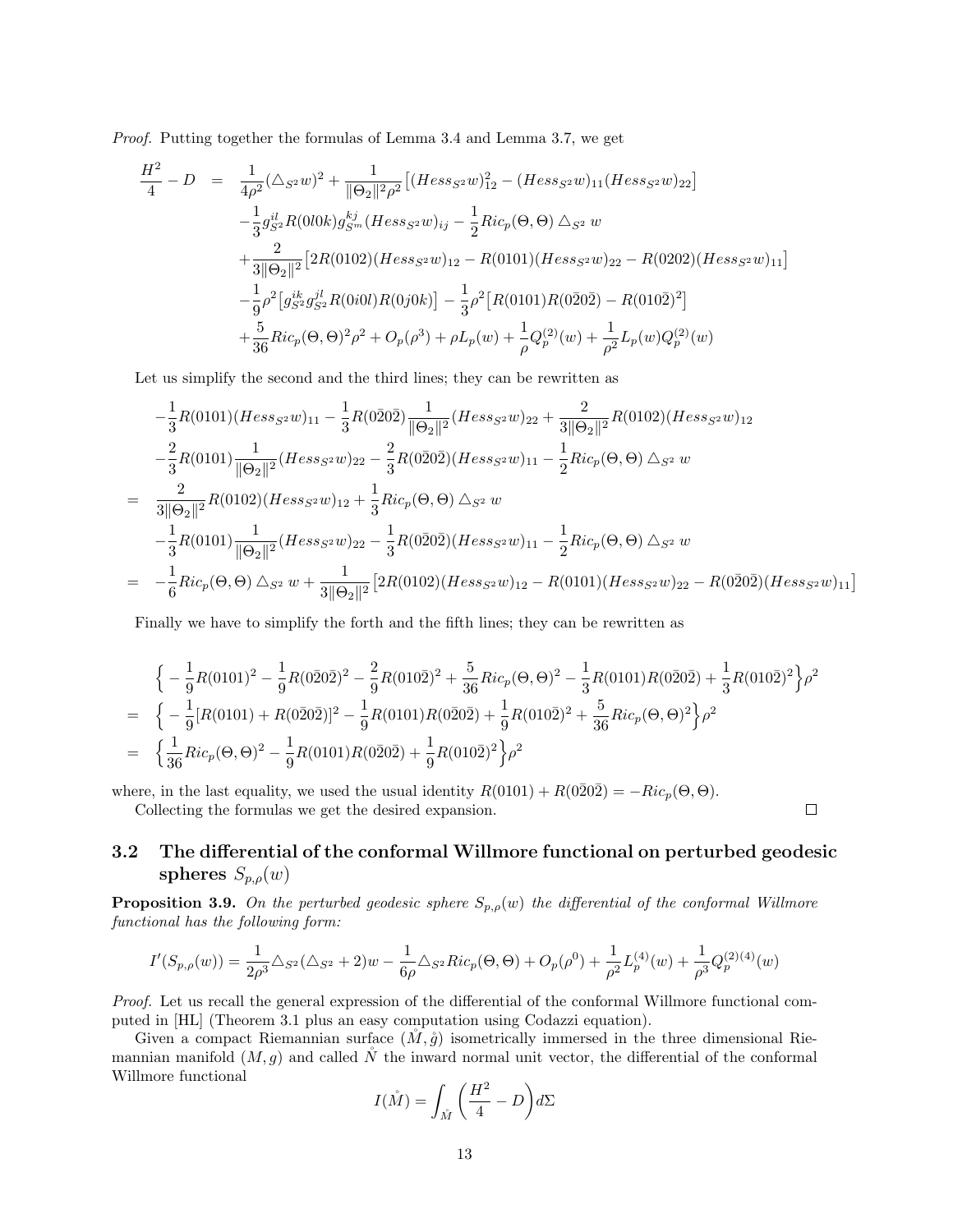$$
I'(\mathring{M}) = \frac{1}{2} \triangle_{\mathring{M}} H + H\left(\frac{H^2}{4} - D\right) + \sum_{ij} R(\mathring{N}, e_i, \mathring{N}, e_j) \mathring{h}_{ij} - \frac{1}{2} \sum_i H R(\mathring{N}, e_i, \mathring{N}, e_i) + \sum_{ij} (\nabla_{e_i} R)(\mathring{N}, e_j, e_j, e_i)
$$

where  $e_1, e_2$  is a local orthonormal frame of  $T_pM$ <sup>n</sup> which diagonalizes the second fundamental form  $\hat{h}_{ij}$ . Since  $e_1, e_2$  are principal directions we get

$$
\sum_{ij} R(\mathring{N}, e_i, \mathring{N}, e_j) \mathring{h}_{ij} - \frac{1}{2} \sum_i HR(\mathring{N}, e_i, \mathring{N}, e_i) = \frac{(\lambda_1 - \lambda_2)}{2} [R(\mathring{N}, e_1, \mathring{N}, e_1) - R(\mathring{N}, e_2, \mathring{N}, e_2)]
$$

where  $\lambda_1, \lambda_2$  are the principal curvatures. So in this frame the differential is (15)

$$
I'(\mathring{M}) = \frac{1}{2}\triangle_{\mathring{M}}H + H\left(\frac{H^2}{4} - D\right) + \frac{(\lambda_1 - \lambda_2)}{2}[R(\mathring{N}, e_1, \mathring{N}, e_1) - R(\mathring{N}, e_2, \mathring{N}, e_2)] + \sum_{ij}(\nabla_{e_i}R)(\mathring{N}, e_j, e_j, e_i).
$$

Now we want to compute the differential on the perturbed geodesic sphere  $S_{p,\rho}(w)$ . Recall that

$$
\Delta_{\hat{g}} u = \mathring{g}^{ij} (u_{ij} - \mathring{\Gamma}_{ij}^k u_k)
$$
  
\n
$$
= \frac{1}{\rho^2} g_{S^2}^{ij} (u_{ij} - \Gamma_{ij}^k u_k) + O(\rho^0) L(u) + \frac{1}{\rho^2} L_p(w) L(u) + \frac{1}{\rho^2} Q_p^{(2)}(w) L(u)
$$
  
\n
$$
= \frac{1}{\rho^2} \Delta_{S^2} u + O(\rho^0) L(u) + \frac{1}{\rho^2} L_p(w) L(u) + \frac{1}{\rho^2} Q_p^{(2)}(w) L(u)
$$

where  $L(u)$  is a linear function depending on u and on its derivatives up to order two. From the above computation of  $H$  we have

$$
H = \frac{2}{\rho} + \frac{1}{\rho}(2 + \triangle_{S^2})w - \frac{1}{3}Ric_p(\Theta, \Theta)\rho + O(\rho^2) + \rho L_p(w) + \frac{1}{\rho}Q_p^{(2)}(w),
$$

hence

$$
\Delta_{\mathring{g}}H = \frac{1}{\rho^3} \Delta_{S^2} (\Delta_{S^2} + 2) w - \frac{1}{3\rho} \Delta_{S^2} Ric_p(\Theta, \Theta) + O_p(\rho^0) + \frac{1}{\rho^2} L_p^{(4)}(w) + \frac{1}{\rho^3} Q_p^{(2)(4)}(w).
$$

Now let us show that the other summands are negligible.

First we find an expansion for the principal directions  $\lambda_1$  and  $\lambda_2$ . From the definitions, they are the roots of the polynomial equation

$$
x^2 - Hx + D = 0
$$

so

$$
\lambda_{1,2} = \frac{H}{2} \pm \frac{\sqrt{H^2 - 4D}}{2} = \frac{1}{\rho} + O(\rho) + \frac{1}{\rho}L_p(w) + \frac{1}{\rho}Q_p^{(2)}(w)
$$

and the third summand is negligible:

$$
(\lambda_1 - \lambda_2)[R(\mathring{N}, e_1, \mathring{N}, e_1) - R(\mathring{N}, e_2, \mathring{N}, e_2)] = O(\rho) + \frac{1}{\rho}L_p(w) + \frac{1}{\rho}Q_p^{(2)}(w).
$$

From the above computation of  $\frac{H^2}{4} - D$ , we have

$$
\frac{H^2}{4} - D = O_p(\rho^2) + L_p(w) + \frac{1}{\rho^2} Q_p^{(2)}(w)
$$

hence we get

$$
H\left(\frac{H^2}{4} - D\right) = O_p(\rho) + \frac{1}{\rho}L_p(w) + \frac{1}{\rho^3}Q_p^{(2)}(w).
$$

Therefore also this term is negligible and we can conclude observing that  $(\nabla_{e_i} R)(\mathring{N}, e_j, e_i) = O(\rho^0)$ .

is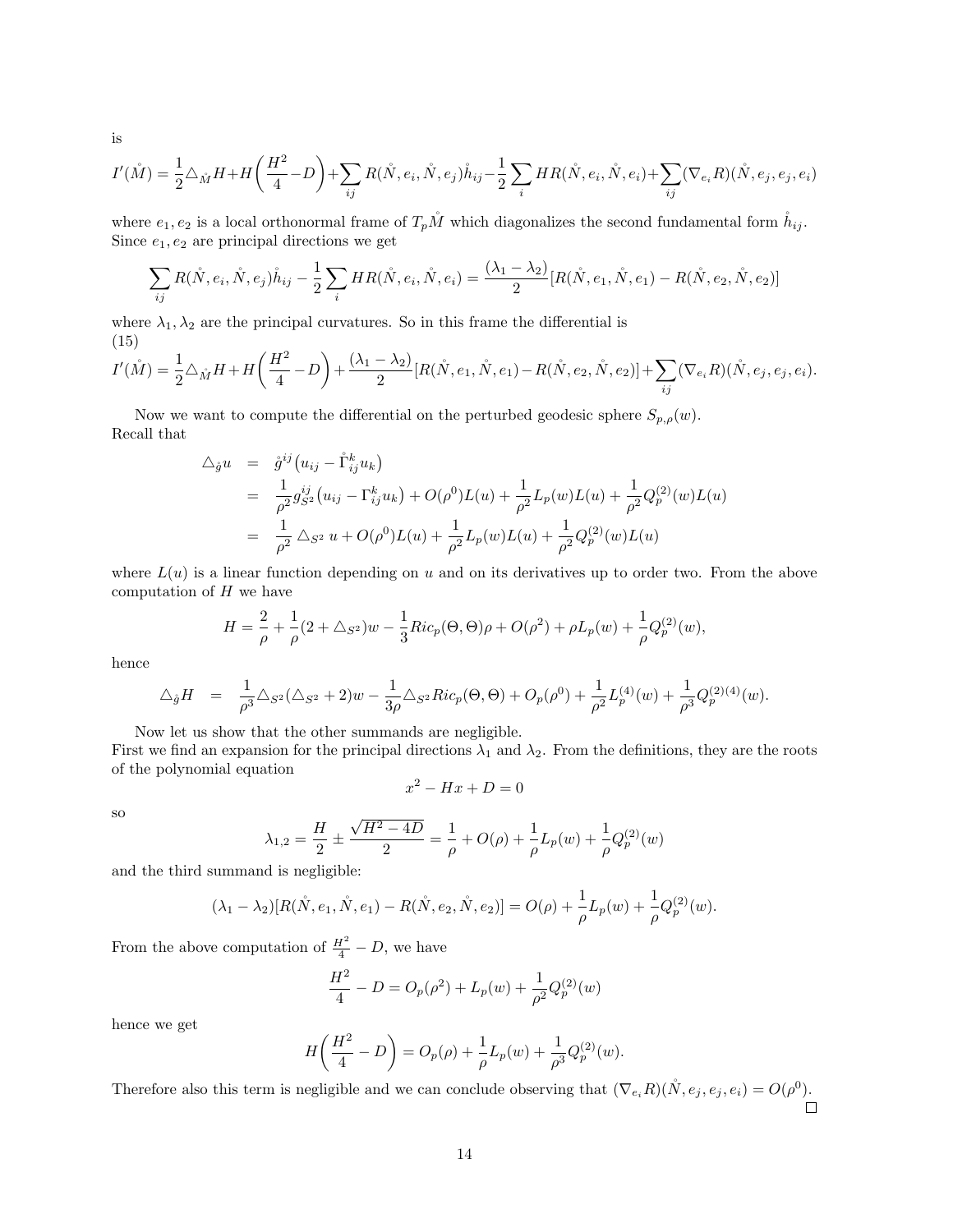# 3.3 The finite dimensional reduction

NOTATION. In this subsection, the functional space will be  $C^{4,\alpha}(S^2)^{\perp}$ : the perturbation w will be an element of  $C^{4,\alpha}(S^2)^{\perp}$  and  $B(0,r)$  will denote the ball of center 0 and radius r in  $C^{4,\alpha}(S^2)^{\perp}$ .

**Lemma 3.10.** Fixed a compact subset  $Z_c \subseteq M$ , there exist  $\rho_0 > 0$ ,  $r > 0$  and a map  $w_{(.,.)}: Z_c \times [0, \rho_0] \to$  $C^{4,\alpha}(S^2)^{\perp}$ ,  $(p, \rho) \mapsto w_{p,\rho}$  such that if  $S_{p,\rho}(w)$  is a critical point of the conformal Willmore functional I with  $(p, \rho, w) \in Z_c \times [0, \rho_0] \times B(0, r)$  then  $w = w_{p,\rho}$ .

Moreover the map  $w_{(\ldots)}$  satisfies the following properties:

(i) the map  $(p, \rho) \mapsto w_{p,\rho}$  is  $C^1$ ,

(ii)  $||w_{p,\rho}||_{C^{4,\alpha}(S^2)} = O(\rho^2)$  as  $\rho \to 0$  uniformly for  $p \in Z_c$ ,

- (iii)  $\|\frac{\partial}{\partial \rho} w_{p,\rho}\|_{L^2(S^2)} = O(\rho)$  as  $\rho \to 0$  uniformly for  $p \in Z_c$ ,
- (iv) we have the following explicit expansion of  $w_{n,o}$ :

(16) 
$$
w_{p,\rho} = -\frac{1}{12}\rho^2 Ric_p(\Theta, \Theta) + \frac{1}{36}\rho^2 R(p) + O(\rho^3)
$$

where the remainder  $O(\rho^3)$  has to be intended in  $C^{4,\alpha}(S^2)$  norm.

*Proof.* For the proof of  $(i)$ ,  $(ii)$  and  $(iii)$  we refer to Lemma 4.4 of [Mon], here we only give a sketch of the idea. Fixed a compact subset  $Z_c \subseteq M$  and  $p \in Z_c$ , if

$$
I'(S_{p,\rho}(w)) = 0 \quad \text{(equality in } L^2(S^2)),
$$

then, setting  $P: L^2(S^2) \to Ker[\Delta_{S^2}(\Delta_{S^2}+2)]^{\perp}$  the orthogonal projection, a fortiori we have

$$
PI'(S_{p,\rho}(w)) = 0;
$$

that is, using the expansion of Proposition 3.9,

(17) 
$$
P\Big[\Delta_{S^2}(\Delta_{S^2}+2)w+O_p(\rho^2)+\rho L_p^{(4)}(w)+Q_p^{(2)(4)}(w)\Big]=0.
$$

Since  $\Delta_{S^2}(\Delta_{S^2}+2)$  is invertible on the space orthogonal to the Kernel and  $w \in C^{4,\alpha}(S^2)^{\perp} := Ker[\Delta_{S^2}(\Delta_{S^2}+2)]$  $(2)$ <sup> $\perp \cap C^{4,\alpha}(S^2)$ , setting</sup>

$$
K := [\Delta_{S^2}(\Delta_{S^2} + 2)]^{-1} : Ker[\Delta_{S^2}(\Delta_{S^2} + 2)]^{\perp} \subseteq L^2(S^2) \to Ker[\Delta_{S^2}(\Delta_{S^2} + 2)]^{\perp},
$$

the equation (17) is equivalent to the fixed point problem

(18) 
$$
w = K[O_p(\rho^2) + \rho L_p^{(4)}(w) + Q_p^{(2)(4)}(w)] = F_{p,\rho}(w).
$$

The projection in the right hand side is intended. In the aforementioned paper (using Schauder estimates) it is proved that once the compact  $Z_c \subset M$  is fixed, there exist  $\rho_0 > 0$  and  $r > 0$  such that for all  $p \in Z_c$ and  $\rho < \rho_0$  the map

$$
F_{p,\rho}: B(0,r) \subset C^{4,\alpha}(S^2)^{\perp} \to C^{4,\alpha}(S^2)^{\perp}
$$

is a contraction. In the same paper the regularity and the decay properties are shown.

Now let us prove the expansion  $(iv)$ .

Using the formula of Proposition 3.9, the unique solution  $w \in B(0,r)$  to the fixed point problem will have to satisfy the following fourth order elliptic PDE:

$$
\Delta_{S^2}(\Delta_{S^2} + 2)w = \frac{1}{3}\rho^2 \Delta_{S^2} Ric_p(\Theta, \Theta) + O_p(\rho^3) + \rho L_p^{(4)}(w) + Q_p^{(2)(4)}(w).
$$

Clearly the unique solution w has the form  $w = \rho^2 \bar{w} + O(\rho^3)$  where the remainder has to be intended in  $C^{4,\alpha}(S^2)$  norm and  $\bar{w} \in C^{4,\alpha}(S^2)$  is independent on  $\rho$ . Now we want to find an explicit formula for  $\bar{w}$ .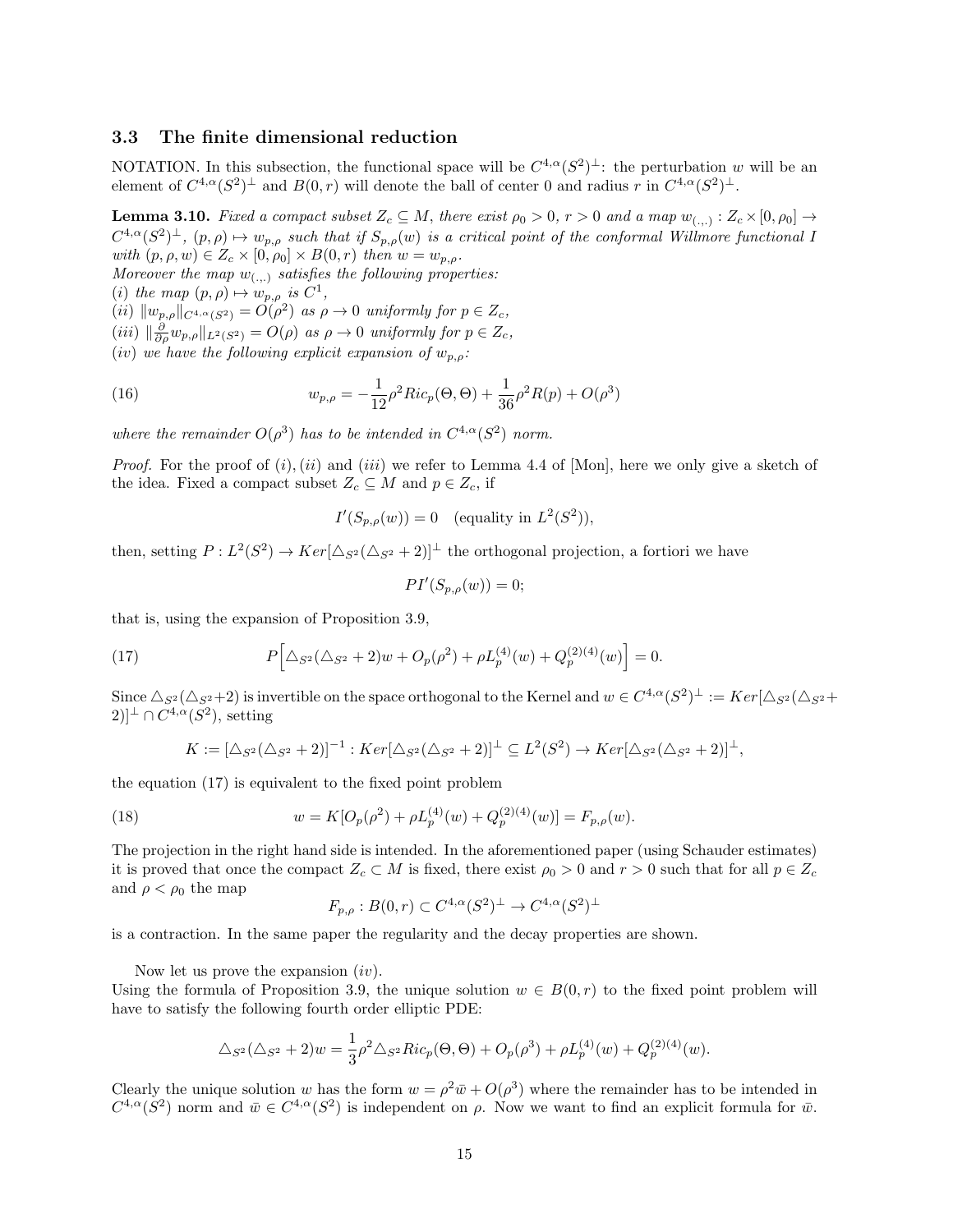Writing the radial unit vector in normal coordinates on  $T_pM$ , we have  $\Theta = x^i \frac{\partial}{\partial x^i}$  and the Ricci tensor can be written as

$$
Ric_p(\Theta, \Theta) = \sum_{i \neq j} R_{ij} x^i x^j + \sum_i R_{ii} (x^i)^2.
$$

Recall that the eigenfunctions of  $\triangle_{S^2}$  relative to the second eigenvalue  $\lambda_2 = -6$  are  $x^i x^j, i \neq j$  and  $(x^{i})^{2} - (x^{j})^{2}, i \neq j$  and notice that

$$
2(x1)2 - 1 = (x1)2 - (x2)2 + (x1)2 - (x3)2 - (x1)2
$$

so

$$
(x1)2 - \frac{1}{3} = \frac{1}{3} \left\{ [(x1)2 - (x2)2] + [(x1)2 - (x3)2] \right\}
$$

is an element of the eigenspace relative to  $\lambda_2 = -6$  (analogously for the others  $(x^i)^2$ ). So

$$
Ric_p(\Theta, \Theta) = \sum_{i \neq j} R_{ij}(p)x^i x^j + \sum_i R_{ii}(p)[(x^i)^2 - \frac{1}{3}] + \frac{1}{3} \sum_i R_{ii}(p)
$$
  
= 
$$
\sum_{i \neq j} R_{ij}(p)x^i x^j + \sum_i R_{ii}(p)[(x^i)^2 - \frac{1}{3}] + \frac{1}{3}R(p)
$$

and  $Ric_p(\Theta, \Theta) - \frac{1}{3}R(p)$  is an element of the second eigenspace of  $\triangle_{S^2}$ . Recalling that  $w = \rho^2 \bar{w} + O(\rho^3)$ , then  $\bar{w}$  has to solve the following linear elliptic PDE

$$
\Delta_{S^2}(\Delta_{S^2} + 2)\overline{w} = \frac{1}{3}\Delta_{S^2} \Big[ Ric_p(\Theta, \Theta) - \frac{1}{3}R(p) \Big].
$$

Since the right hand side is an eigenfunction of  $\Delta_{S^2}$  with eigenvalue –6 the equation is easily solved as

$$
\bar{w} = -\frac{1}{12}Ric(\Theta, \Theta) + \frac{1}{36}R(p).
$$

# 3.4 The expansion of the reduced functional  $I(S_{p,\rho}(w_{p,\rho}))$

In this subsection we want to evaluate the reduced functional  $I(S_{p,\rho}(w_{p,\rho}))$ , that is the conformal Willmore functional on perturbed geodesic spheres with perturbation  $w$  in the constraint given by Proposition 3.10.

**Proposition 3.11.** The conformal Willmore functional on perturbed geodesic spheres  $S_{p,\rho}(w_{p,\rho})$  with perturbation  $w_{p,\rho}$  lying in the constraint given by Proposition 3.10 can be expanded in  $\rho$  as follows

$$
I(S_{p,\rho}(w_{p,\rho})) = \frac{\pi}{5} ||S_p||^2 \rho^4 + O_p(\rho^5),
$$

where  $S_p$  is the Traceless Ricci tensor defined in (5).

*Proof.* In the sequel we fix a point  $p \in M$  and we want to evaluate  $I(S_{p,\rho}(w_{p,\rho}))$  for small  $\rho$ . For simplicity of notation, let us denote  $w = w_{p,\rho}$ ; from Proposition 3.10 we know that  $w = \rho^2 \bar{w} + O(\rho^3)$ . Notice that the leading part of  $H^2/4 - D$  is homogeneous of degree two in  $\rho$ , so in order to evaluate  $I(S_{p,\rho}(w_{p,\rho}))$  it is sufficient to multiply  $H^2/4 - D$  by the first term of  $\sqrt{det[\tilde{g}]}$  (that is  $\rho^2 ||\Theta_2||$ ). Using the expansion of Proposition 3.8 we get

$$
I(S_{p,\rho}(w)) = \rho^4 \int_{S^2} \left[ \frac{1}{4} (\Delta_{S^2} \bar{w})^2 - \frac{1}{\|\Theta_2\|^2} (Hess_{S^2} \bar{w})_{11} (Hess_{S^2} \bar{w})_{22} + \frac{1}{\|\Theta_2\|^2} (Hess_{S^2} \bar{w})_{12}^2 - \frac{1}{6} Ric_p(\Theta, \Theta) \Delta_{S^2} \bar{w} \right]
$$
  
+ 
$$
\frac{2}{3\|\Theta_2\|^2} R(0102)(Hess_{S^2} \bar{w})_{12} - \frac{1}{3\|\Theta_2\|^2} R(0101)(Hess_{S^2} \bar{w})_{22} - \frac{1}{3} R(0\bar{2}0\bar{2})(Hess_{S^2} \bar{w})_{11}
$$
  
(19) 
$$
+ \frac{1}{9} \Big( \frac{1}{4} Ric_p(\Theta, \Theta)^2 - R(0101)R(0\bar{2}0\bar{2}) + R(010\bar{2})^2 \Big) \Big] d\Sigma_0 + O_p(\rho^5).
$$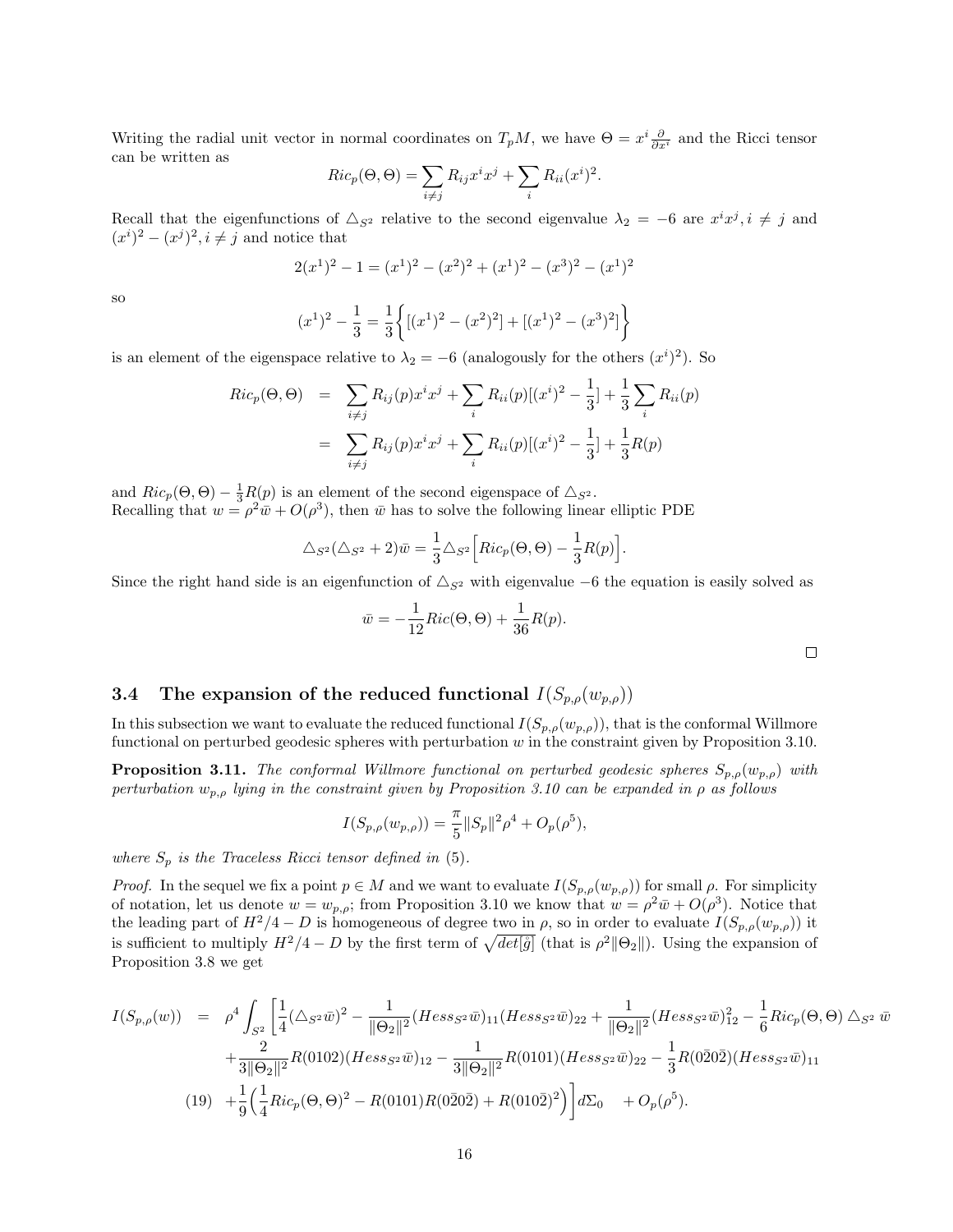From (iv) of Proposition 3.10 it follows that

$$
\Delta_{S^2}\bar{w} = -6\bar{w} = \frac{1}{2}Ric_p(\Theta, \Theta) - \frac{1}{6}R(p)
$$

so, after some easy computation, one can write

(20)  
\n
$$
\frac{1}{4}(\triangle_{S^2}\bar{w})^2 - \frac{1}{6}Ric_p(\Theta, \Theta) \triangle_{S^2}\bar{w} + \frac{1}{36}Ric_p(\Theta, \Theta)^2 = \frac{1}{144}Ric_p(\Theta, \Theta)^2 - \frac{1}{72}Ric_p(\Theta, \Theta)R(p) + \frac{1}{144}R(p)^2.
$$

In order to simplify the other integrands of (19) we compute  $(Hess_{S^2}\bar{w})_{ij}$ . The nonvanishing Christoffel symbols of  $S^2$  in polar coordinates  $\theta^1, \theta^2$  are

$$
\Gamma_{12}^2 = \Gamma_{21}^2 = \cot \theta^1
$$
  

$$
\Gamma_{22}^1 = -\sin \theta^1 \cos \theta^1.
$$

Hence, recalling that  $(Hessw)_{ij} = w_{ij} - \Gamma_{ij}^k w_k$  and the expression of w given in (iv), we get

$$
(Hess_{S^2}\bar{w})_{11} = \bar{w}_{11} = -\frac{1}{6}\partial_{\theta^1}(Ric_p(\Theta, \Theta_1))
$$
  
\n
$$
= -\frac{1}{6}Ric_p(\Theta_1, \Theta_1) - \frac{1}{6}Ric_p(\Theta, \Theta_{11}) \text{ but } \Theta_{11} = -\Theta
$$
  
\n
$$
= -\frac{1}{6}Ric_p(\Theta_1, \Theta_1) + \frac{1}{6}Ric_p(\Theta, \Theta)
$$
  
\n
$$
(Hess_{S^2}\bar{w})_{12} = \bar{w}_{12} - \Gamma_{12}^2\bar{w}_2 = -\frac{1}{6}\partial_{\theta^1}(Ric_p(\Theta, \Theta_2)) + \frac{1}{6}\Gamma_{12}^2Ric_p(\Theta, \Theta_2)
$$
  
\n
$$
= -\frac{1}{6}Ric_p(\Theta_1, \Theta_2) - \frac{1}{6}Ric_p(\Theta, \Theta_{12}) + \frac{1}{6}\Gamma_{12}^2Ric_p(\Theta, \Theta_2) \text{ but } \Theta_{12} = cotan\theta^1\Theta_2
$$
  
\n
$$
= -\frac{1}{6}Ric_p(\Theta_1, \Theta_2)
$$

$$
(Hess_{S^2}\bar{w})_{22} = \bar{w}_{22} - \Gamma_{22}^1\bar{w}_1
$$
  
=  $-\frac{1}{6}Ric_p(\Theta_2, \Theta_2) - \frac{1}{6}Ric_p(\Theta, \Theta_{22}) + \frac{1}{6}\Gamma_{22}^1Ric_p(\Theta, \Theta_1)$  but  $\Theta_{22} = -\sin\theta^1\cos\theta^1\Theta_1 - \sin^2\theta^1\Theta$   
=  $-\frac{1}{6}Ric_p(\Theta_2, \Theta_2) + \frac{1}{6}\|\Theta_2\|^2Ric_p(\Theta, \Theta).$ 

Therefore the other part of the integrand can be written as

$$
-\frac{1}{\|\Theta_2\|^2}(Hess_{S^2}\bar{w})_{11}(Hess_{S^2}\bar{w})_{22} + \frac{1}{\|\Theta_2\|^2}(Hess_{S^2}\bar{w})_{12}^2 + \frac{2}{3\|\Theta_2\|^2}R(0102)(Hess_{S^2}\bar{w})_{12}
$$
  

$$
-\frac{1}{3}R(0101)\frac{1}{\|\Theta_2\|^2}(Hess_{S^2}\bar{w})_{22} - \frac{1}{3}R(0\bar{2}0\bar{2})(Hess_{S^2}\bar{w})_{11} - \frac{1}{9}R(0101)R(0\bar{2}0\bar{2}) + \frac{1}{9}R(010\bar{2})^2
$$
  

$$
= -\frac{1}{36}Ric(\Theta,\Theta)^2 + \frac{1}{36}Ric(\Theta,\Theta)[Ric(\bar{\Theta}_2,\bar{\Theta}_2) + Ric(\Theta_1,\Theta_1)] - \frac{1}{36}Ric(\bar{\Theta}_2,\bar{\Theta}_2)Ric(\Theta_1,\Theta_1)
$$
  

$$
+\frac{1}{36}Ric(\Theta_1,\bar{\Theta}_2)^2 - \frac{1}{9}R(010\bar{2})Ric(\Theta_1,\bar{\Theta}_2) + \frac{1}{18}R(0101)(Ric(\bar{\Theta}_2,\bar{\Theta}_2) - Ric(\Theta,\Theta))
$$
  

$$
(21) \qquad + \frac{1}{18}R(0\bar{2}0\bar{2})(Ric(\Theta_1,\Theta_1) - Ric(\Theta,\Theta)) - \frac{1}{9}R(0101)R(0\bar{2}0\bar{2}) + \frac{1}{9}R(010\bar{2})^2.
$$

Using the following three identities (which follow from the orthogonality of  $\{\Theta, \Theta_1, \bar{\Theta}_2\}$ , from the definitions and the symmetries of the curvature tensors)

(22) 
$$
-\frac{1}{18}\Big(R(0101) + R(0\overline{2}0\overline{2})\Big)Ric_p(\Theta, \Theta) = \frac{1}{18}Ric_p(\Theta, \Theta)^2
$$

$$
Ric_p(\Theta_1, \Theta_1) + Ric_p(\overline{\Theta}_2, \overline{\Theta}_2) = R(p) - Ric_p(\Theta, \Theta)
$$

$$
R(010\overline{2}) = -Ric_p(\Theta_1, \overline{\Theta}_2),
$$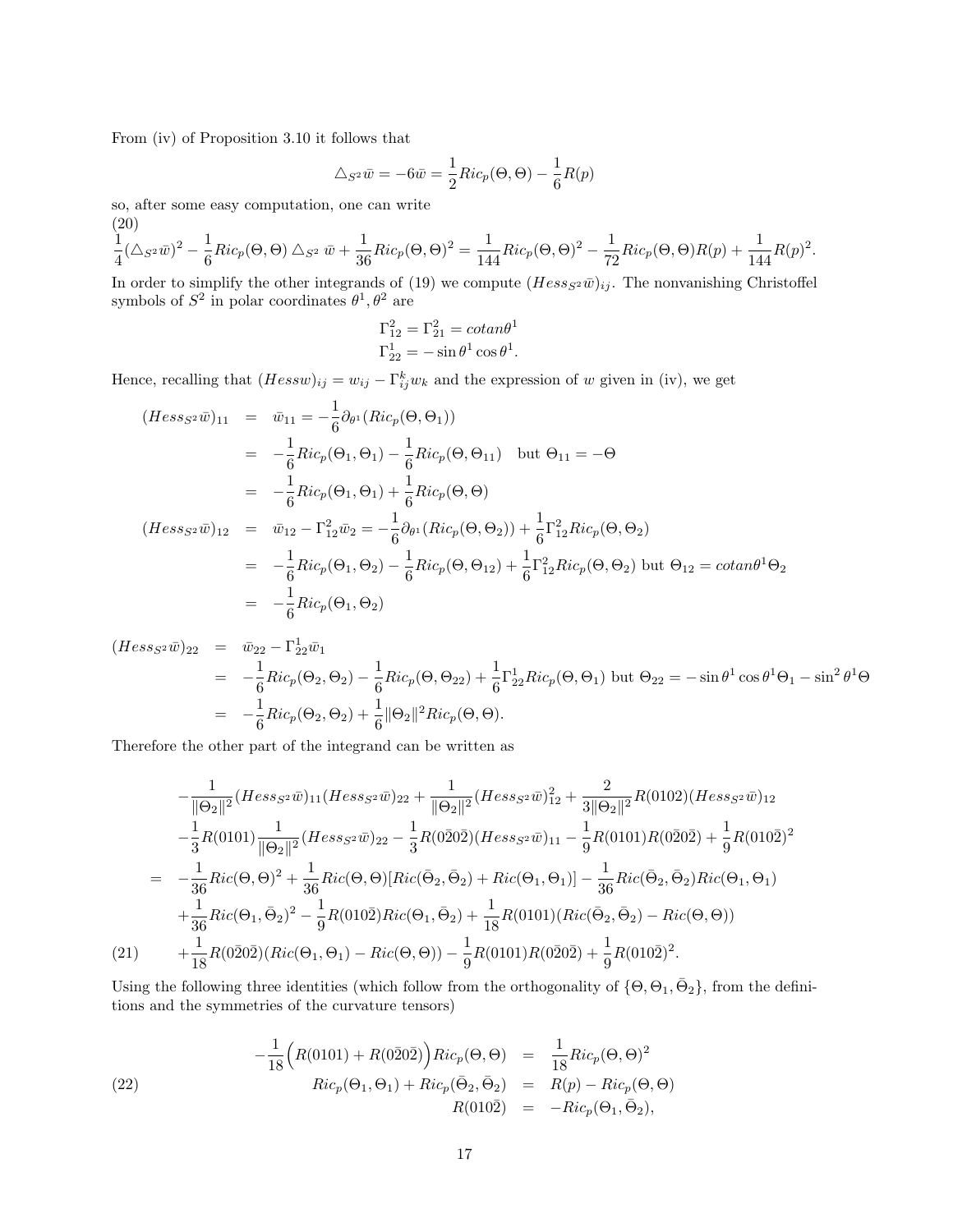after some easy computations we can say that (21) equals

(23) 
$$
= \frac{1}{36}Ric(\Theta,\Theta)R(p) - \frac{1}{36}Ric(\bar{\Theta}_2,\bar{\Theta}_2)Ric(\Theta_1,\Theta_1) + \frac{1}{4}Ric(\Theta_1,\bar{\Theta}_2)^2 + \frac{1}{18}R(0101)Ric(\bar{\Theta}_2,\bar{\Theta}_2) + \frac{1}{18}R(0\bar{2}0\bar{2})Ric(\Theta_1,\Theta_1) - \frac{1}{9}R(0101)R(0\bar{2}0\bar{2}).
$$

Let us try to simplify the last line using that  $R(0101) + R(2121) = -Ric(\Theta_1, \Theta_1)$  and identity (22):

$$
\frac{1}{18}R(0101)Ric(\bar{\Theta}_2, \bar{\Theta}_2) + \frac{1}{18}R(0\bar{2}0\bar{2})Ric(\Theta_1, \Theta_1) - \frac{1}{9}R(0101)R(0\bar{2}0\bar{2})
$$
\n
$$
= -\frac{1}{18}\left[Ric_p(\Theta_1, \Theta_1) + R(1\bar{2}1\bar{2})\right]Ric_p(\bar{\Theta}_2, \bar{\Theta}_2) - \frac{1}{18}\left[Ric(\bar{\Theta}_2, \bar{\Theta}_2) + R(1\bar{2}1\bar{2})\right]Ric_p(\Theta_1, \Theta_1)
$$
\n
$$
-\frac{1}{9}\left[Ric_p(\Theta_1, \Theta_1) + R(1\bar{2}1\bar{2})\right]\left[Ric(\bar{\Theta}_2, \bar{\Theta}_2) + R(1\bar{2}1\bar{2})\right]
$$
\n
$$
(24) \quad = -\frac{2}{9}Ric_p(\Theta_1, \Theta_1)Ric_p(\bar{\Theta}_2, \bar{\Theta}_2) + \frac{1}{6}R(1\bar{2}1\bar{2})Ric_p(\Theta, \Theta) - \frac{1}{6}R(1\bar{2}1\bar{2})R(p) - \frac{1}{9}R(1\bar{2}1\bar{2})^2.
$$

Since  $\{\Theta, \Theta_1, \bar{\Theta}_2\}$  is an orthonormal base of  $T_pM$  we have the following useful identity

(1212) = 
$$
R(1\overline{2}1\overline{2}) - Ric_p(\Theta, \Theta) + Ric_p(\Theta, \Theta)
$$
  
\n=  $[R(1\overline{2}1\overline{2}) + R(0\overline{2}0\overline{2}) + R(0101)] + Ric_p(\Theta, \Theta)$   
\n=  $-\frac{1}{2}[Ric_p(\Theta_1, \Theta_1) + Ric_p(\overline{\Theta}_2, \overline{\Theta}_2) + Ric_p(\Theta, \Theta)] + Ric_p(\Theta, \Theta)$   
\n(25) =  $-\frac{1}{2}R(p) + Ric_p(\Theta, \Theta).$ 

Plugging the last identity (25) into formula (24), we get that (24) equals

(26) 
$$
= -\frac{2}{9}Ric_p(\Theta_1, \Theta_1)Ric_p(\bar{\Theta}_2, \bar{\Theta}_2) - \frac{5}{36}Ric_p(\Theta, \Theta)R(p) + \frac{1}{18}Ric_p(\Theta, \Theta)^2 + \frac{1}{18}R(p)^2.
$$

Therefore the last line of (21) equals (26) and the integrands (21) become

$$
= \frac{1}{18}Ric(\Theta, \Theta)^2 - \frac{1}{9}Ric(\Theta, \Theta)R(p) + \frac{1}{18}R(p)^2 + \frac{1}{4}Ric(\Theta_1, \bar{\Theta}_2)^2 - \frac{1}{4}Ric_p(\Theta_1, \Theta_1)Ric_p(\bar{\Theta}_2, \bar{\Theta}_2);
$$

hence the conformal Willmore functional expressed as in (19), using the last formula and (20), becomes

$$
I(S_{p,\rho}(w)) = \rho^4 \int_{S^2} \left[ \frac{1}{16} Ric_p(\Theta, \Theta)^2 - \frac{1}{8} Ric_p(\Theta, \Theta)R(p) + \frac{1}{16} R(p)^2 + \frac{1}{4} Ric(\Theta_1, \bar{\Theta}_2)^2 - \frac{1}{4} Ric_p(\Theta_1, \Theta_1) Ric_p(\bar{\Theta}_2, \bar{\Theta}_2) \right] d\Sigma_0
$$
\n(27)

The integral of the first three summands is well-known (see for example the appendix of [PX]), let us compute the integral of the last two summands.

Claim.

$$
\int_{S^2} \left[ Ric_p(\Theta_1, \bar{\Theta}_2)^2 - Ric_p(\Theta_1, \Theta_1) Ric_p(\bar{\Theta}_2, \bar{\Theta}_2) \right] d\Sigma_0 = \frac{2\pi}{3} (||Ric_p||^2 - R(p)^2)
$$

Proof of the Claim:

As before let us denote with  $E_{\mu}, \mu = 1, 2, 3$  an orthonormal base of  $T_pM$  and with  $x^{\mu}$  the induced coordinates. Under this notation the radial unit vector is

$$
S^2 \ni \Theta = x^{\mu} E_{\mu}.
$$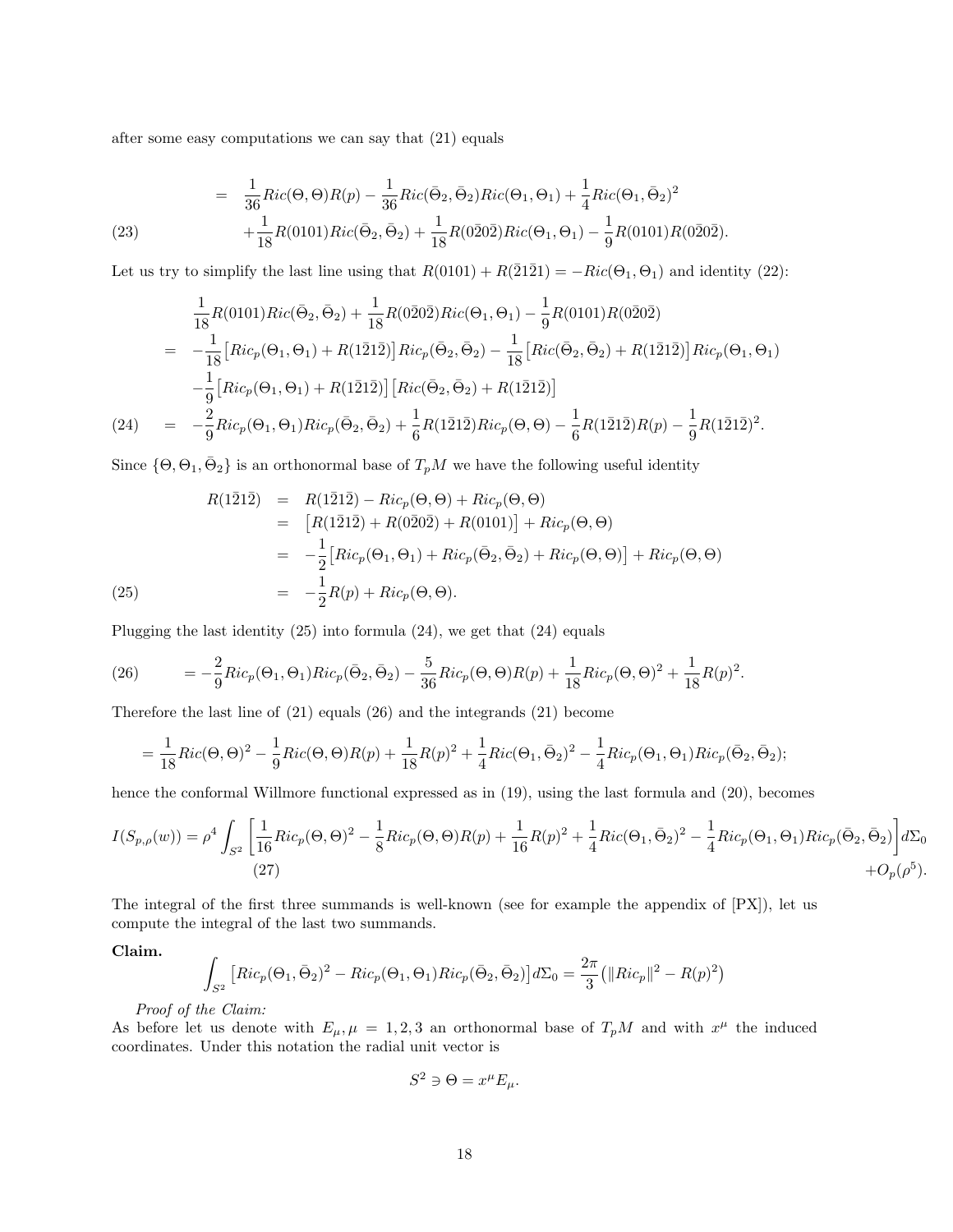Recall that the polar coordinates  $0 < \theta^1 < \pi$ ,  $0 < \theta^2 < 2\pi$  have been chosen such that  $S^2$  is parametrized as follows

$$
\begin{cases}\n x^1 = \sin \theta^1 \cos \theta^2 \\
 x^2 = \sin \theta^1 \sin \theta^2 \\
 x^3 = \cos \theta^1.\n\end{cases}
$$

The normalized tangent vectors  $\bar{\Theta}_i := \frac{\Theta_i}{\|\Theta_i\|}$  have coordinates

(28)  
\n
$$
\bar{\Theta}_1 = \Theta_1 = (\cos \theta^1 \cos \theta^2, \cos \theta^1 \sin \theta^2, -\sin \theta^1)
$$
\n
$$
= \left( \frac{x^1 x^3}{\sqrt{(x^1)^2 + (x^2)^2}}, \frac{x^2 x^3}{\sqrt{(x^1)^2 + (x^2)^2}}, -\sqrt{(x^1)^2 + (x^2)^2} \right)
$$
\n
$$
\bar{\Theta}_2 = (-\sin \theta^2, \cos \theta^2, 0)
$$

(29) 
$$
= \left(-\frac{x^2}{\sqrt{(x^1)^2 + (x^2)^2}}, \frac{x^1}{\sqrt{(x^1)^2 + (x^2)^2}}, 0\right).
$$

Using this expressions for  $\bar{\Theta}_i$  we get the following formulas for  $Ric_p(\bar{\Theta}_i, \bar{\Theta}_j)$ :

$$
Ric_p(\Theta_1, \Theta_1) = R_{11} \frac{(x^1)^2 (x^3)^2}{(x^1)^2 + (x^2)^2} + 2R_{12} \frac{x^1 x^2 (x^3)^2}{(x^1)^2 + (x^2)^2} + R_{22} \frac{(x^2)^2 (x^3)^2}{(x^1)^2 + (x^2)^2} - 2R_{13} x^1 x^3 - 2R_{23} x^2 x^3 + R_{33} [(x^1)^2 + (x^2)^2]
$$
  
\n
$$
Ric_p(\bar{\Theta}_2, \bar{\Theta}_2) = R_{11} \frac{(x^2)^2}{(x^1)^2 + (x^2)^2} - 2R_{12} \frac{x^1 x^2}{(x^1)^2 + (x^2)^2} + R_{22} \frac{(x^1)^2}{(x^1)^2 + (x^2)^2}
$$
  
\n
$$
Ric_p(\Theta_1, \bar{\Theta}_2) = -R_{11} \frac{x^1 x^2 x^3}{(x^1)^2 + (x^2)^2} - 2R_{12} \frac{(x^2)^2 x^3}{(x^1)^2 + (x^2)^2} + R_{22} \frac{x^1 x^2 x^3}{(x^1)^2 + (x^2)^2} + R_{12} x^3 + R_{13} x^2 - R_{23} x^1.
$$

Notice that the summands which contain a term of the type  $(x^{i})^{2m+1}$   $(m \in \mathbb{N})$  have vanishing integral on  $S^2$ ; then, calling "Remainder" all these summands, we get

$$
Ric(\Theta_1, \bar{\Theta}_2)^2 = (R_{11}^2 - 2R_{11}R_{22} + R_{22}^2 - 4R_{12}^2) \frac{(x^1)^2 (x^2)^2 (x^3)^2}{[(x^1)^2 + (x^2)^2]^2} + R_{12}^2 (x^3)^2 + R_{13}^2 (x^2)^2 + R_{23}^2 (x^1)^2
$$
  
+ Remainder,  

$$
\Theta_1) Ric(\bar{\Theta}_2, \bar{\Theta}_2) = (R_{11}^2 - 2R_{11}R_{22} + R_{22}^2 - 4R_{12}^2) \frac{(x^1)^2 (x^2)^2 (x^3)^2}{[(x^1)^2 + (x^2)^2]^2} + R_{11}R_{22} (x^3)^2 + R_{11}R_{33} (x^2)^2 + R_{22}R_{33} (x^1)^2
$$

## + Remainder.

Therefore the integral of the left hand side of the Claim becomes

 $Ric(\Theta_1,$ 

$$
= \int_{S^2} \left[ R_{12}^2(x^3)^2 + R_{13}^2(x^2)^2 + R_{23}^2(x^1)^2 - R_{11}R_{22}(x^3)^2 - R_{11}R_{33}(x^2)^2 - R_{22}R_{33}(x^1)^2 \right] d\Sigma_0.
$$

Recalling that  $\int_{S^2} (x^{\mu})^2 d\Sigma_0 = \frac{4\pi}{3}$ , we can continue the equalities

$$
= \frac{4\pi}{3} [R_{12}^2 + R_{13}^2 + R_{23}^2 - R_{11}R_{22} - R_{11}R_{33} - R_{22}R_{33}]
$$
  
\n
$$
= \frac{2\pi}{3} [(R_{11}^2 + R_{22}^2 + R_{33}^2 + 2R_{12}^2 + 2R_{13}^2 + 2R_{23}^2) - (R_{11}^2 + R_{22}^2 + R_{33}^2 + 2R_{11}R_{22} + 2R_{11}R_{33} + 2R_{22}R_{33})]
$$
  
\n
$$
= \frac{2\pi}{3} (||Ric_p||^2 - R(p)^2)
$$

Now we are in position to conclude the computation of the integral (27).

It is known that  $\int_{S^2} Ric_p(\Theta, \Theta) d\Sigma_0 = \frac{4\pi}{3} R(p)$  and  $\int_{S^2} [Ric_p(\Theta, \Theta)]^2 d\Sigma_0 = \frac{4\pi}{15} (2||Ric_p||^2 + R(p)^2)$  (see the appendix of [PX]) thus, grouping together this formulas and the claim, we can say that the conformal Willmore functional on constrained small geodesic spheres can be expanded as

$$
I(S_{p,\rho}(w)) = \frac{\pi}{5} \left( ||Ric_p||^2 - \frac{1}{3}R(p)^2 \right) \rho^4 + O_p(\rho^5).
$$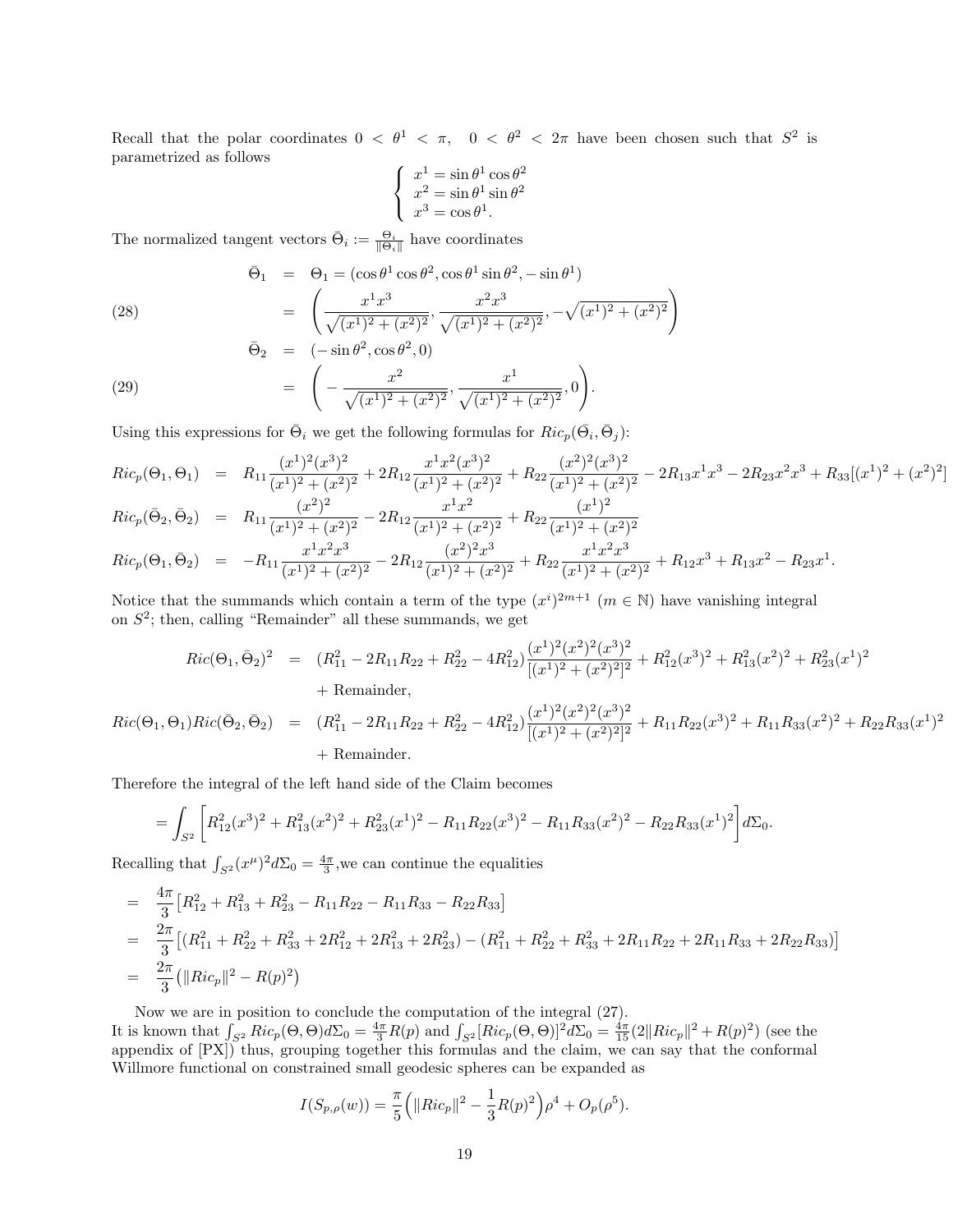A simple computation in the orthonormal basis that diagonalizes  $Ric_p$  shows that the first term in the expansion is the squared norm of the Traceless Ricci tensor:

$$
\left(\|Ric_p\|^2 - \frac{1}{3}R(p)^2\right) = \|Ric_p - \frac{1}{3}g_pR(p)\|^2 = \|S_p\|^2.
$$

## 3.5 Proof of the non existence result

We start with a Lemma, which asserts that for small perturbation  $u \in C^{4,\alpha}(S^2)$  and small radius  $\rho$ , the perturbed geodesic sphere  $S_{p,\rho}(u)$  can be obtained as a normal graph on an other geodesic sphere  $S_{\tilde{p},\tilde{\rho}}$ with perturbation  $\tilde{w} \in C^{4,\alpha^{\perp}}$ :  $S_{p,\rho}(u) = S_{\tilde{p},\tilde{\rho}}(\tilde{w})$ ; for the proof see [Mon] Lemma 5.3.

**Lemma 3.12.** Let  $(M, g)$  be a Riemannian manifold of dimension three and fix  $\bar{p} \in M$ . Then there exist  $B(0,r_1) \subset C^{4,\alpha}(S^2)$ ,  $\rho_1 > 0$ , a compact neighbourhood U of  $\bar{p}$  and three continuous functions  $\cdot p(.) : B(0,r_1) \rightarrow U \subset M,$ 

 $\cdot \rho(.,.): (0, \rho_1) \times B(0, r_1) \to \mathbb{R}^+,$ 

 $\cdot w(.,.): U \times B(0,r_1) \to C^{4,\alpha}(S^2)^{\perp},$ 

such that for all  $\bar{\rho} < \rho_1$  and  $u \in B(0,r_1)$ , all the perturbed geodesic spheres  $S_{\bar{p},\bar{\rho}}(u)$  can be realized as

$$
S_{\bar{p},\bar{\rho}}(u) = S_{p(u),\rho(\bar{\rho},u)}[w(p(u),u)].
$$

Now we are in position to prove the non existence result.

#### Proof of Theorem 1.4.

Since  $||S_{\tilde{p}}|| \neq 0$ , there exists  $\eta > 0$  and a compact neighbourhood  $Z_c$  of  $\tilde{p}$  such that  $||S_p|| > \eta$  for all  $p \in Z_c$ .

From Lemma 3.10 there exist  $\rho_0 > 0$  and a ball  $B(0,r) \subset C^{4,\alpha}(S^2)$  such that- for  $w \in C^{4,\alpha^{\perp}} \cap B(0,r)$ ,  $p \in Z_c$  and  $\rho < \rho_0$ - if the perturbed geodesic sphere  $S_{p,\rho}(w)$  is a critical point of I then  $w = w_{p,\rho}$  with good decay properties as  $\rho \to 0$ . Moreover, for  $p \in Z_c$  and  $\rho < \rho_0$  we can consider the  $C^1$  function

$$
\Phi(p,\rho) = I(S_{p,\rho}(w_{p,\rho})).
$$

Observe that if  $S_{\tilde{p},\tilde{\rho}}(w_{\tilde{p},\tilde{\rho}})$  is a critical point for I then a fortiori  $(\tilde{p},\tilde{\rho})$  is a critical point of the constricted functional  $\Phi(.,.)$ .

Proposition 3.11 gives an expansion for  $\Phi(p, \rho)$ ; differentiating it with respect to  $\rho$  and recalling (from Lemma 3.10) that as  $\rho \to 0$  one has  $||w_{p,\rho}||_{C^{4,\alpha}} = O(\rho^2)$  and  $||\frac{\partial}{\partial \rho}w_{p,\rho}||_{L^2} = O(\rho)$  uniformly for  $p \in Z_c$ , we get

$$
\frac{\partial}{\partial \rho} \Phi(p,\rho) = \frac{4\pi}{5} ||S_p|| \rho^3 + O_p(\rho^4)
$$

and

(30) 
$$
\left|\frac{\partial}{\partial \rho}\Phi(p,\rho)\right| > \frac{4\pi}{5}\eta\rho^3 + O(\rho^4) \text{ for all } p \in Z_c,
$$

where the remainder  $O(\rho^4)$  is uniform on  $Z_c$ .

From this equation we can say that there exist  $\rho_2 \in ]0, \rho_0[$  such that for all  $p \in Z_c$  and  $\rho < \rho_2$ ,  $(p, \rho)$  is not a critical point of Φ.

Hence

(31) 
$$
\forall w \in C^{4,\alpha}(S^2)^{\perp} \cap B(0,r), \ \rho < \rho_2 \text{ and } p \in Z_c
$$

$$
\Rightarrow S_{p,\rho}(w) \text{ is NOT a critical point of } I.
$$

Now from Lemma 3.12, if  $u \in B(0,r_1) \subset C^{4,\alpha}(S^2)$  and  $\bar{\rho} < \rho_1$ , any perturbed sphere  $S_{\bar{p},\bar{\rho}}(u)$  can be realized as

$$
S_{\bar{p},\bar{\rho}}(u) = S_{p(u),\rho(\bar{\rho},u)}[w(p(u),u)], \quad w(p(u),u) \in C^{4,\alpha}(S^2)^{\perp}.
$$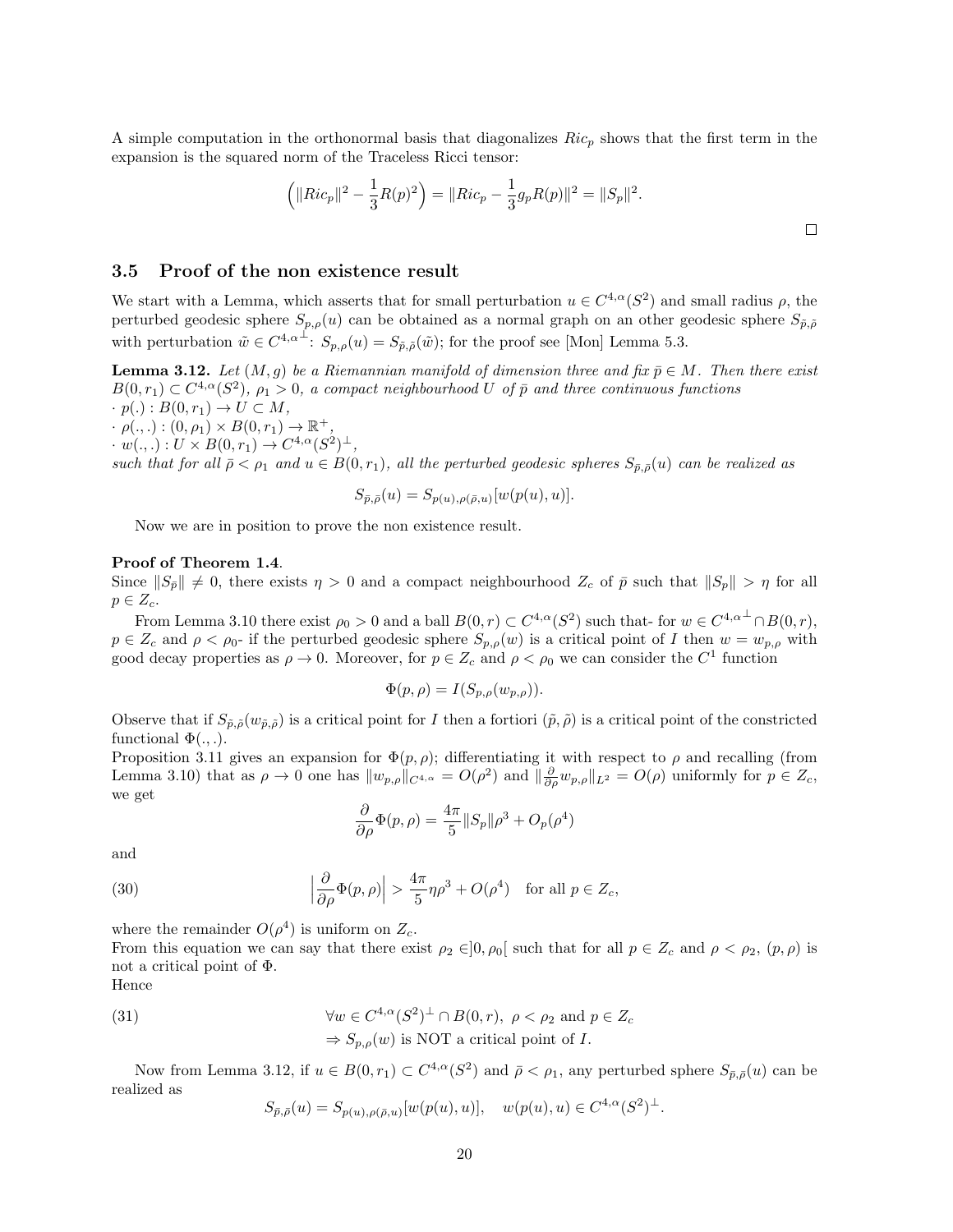From the continuity of the functions  $p(.)$ ,  $\rho(.,.)$  and  $w(.,.)$ , there exist  $\rho_3 \in ]0, \min(\rho_1, \rho_2)]$  and  $r_2 \in$  $]0, \min(r, r_1)[$  such that for all  $u \in B(0, r_2) \subset C^{4,\alpha}(S^2)$  and  $\bar{\rho} < \rho_3$  we have:

- $\cdot p(u) \in Z_c$
- $\cdot$   $\rho(\bar{\rho}, u) < \rho_2$  and
- $\cdot w(p(u), u) \in C^{4,\alpha}(S^2)^{\perp} \cap B(0,r).$

It follows that if  $u \in B(0,r_2)$  and  $\bar{\rho} < \rho_3$ , the sphere  $S_{\bar{p},\bar{\rho}}(u)$  can be realized as  $S_{p(u),\rho(\bar{\rho},u)}[w(p(u),u)]$ which satisfies the assumptions (31); so it is not a critical point of  $I$ .

# 4 The conformal Willmore functional on perturbed standard spheres  $S_p^{\rho}$  $p^{\rho}_{p}(w)$  in  $(\mathbb{R}^3, g_\epsilon)$

Throughout this section  $I_{\epsilon}(\mathring{M}) := \int_{\mathring{M}} \left[ \frac{H^2}{4} - D \right] d\Sigma_{\epsilon}$  will be the conformal Willmore functional of the surface  $\mathring{M}$  embedded in the ambient manifold  $(\mathbb{R}^3, g_\epsilon)$ , where  $g_\epsilon = \delta + \epsilon h$  is a perturbation of the euclidean metric  $(h$  is a bilinear form with good decay properties at infinity, for simplicity we will treat in detail the case when h has compact support but as one can see from the estimates it is enough to take h fast decreasing. See for example [Mon] Theorem 1.1).

The problem will be studied through a perturbation method relying on the Lyapunov-Schmidt reduction: In Subsection 4.1 we will perform the abstract reduction, in Subsection 4.2 we will compute an expansion of the reduced functional and in the last Subsection 4.3 we will prove the main Theorems of this paper, that is the existence of conformal Willmore surfaces.

## 4.1 The finite dimensional reduction

We already know from Theorem 2 that  $I_0$  possesses a critical manifold made up of the standard spheres  $S_p^{\rho}$  of  $\mathbb{R}^3$ , we want to study the perturbed functional  $I_{\epsilon}$  near this critical manifold. First of all let us point out a clarification about  $I'_0(S_p^{\rho})$  and  $I''_0(S_p^{\rho})$ , that are the first and second variations of the unperturbed functional on the standard spheres, which will be useful throughout this Section.

**Remark 4.1.** In the previous paper [Mon], (remark 3.3, notice the factor difference in the definition of the Willmore functional) we observed that

$$
I_0'(S_p^{\rho}(w)) = \frac{1}{2\rho^3} \triangle_{S^2} (\triangle_{S^2} + 2)w + \frac{1}{\rho^3} Q_p^{(2)(4)}(w)
$$

and

$$
I_0''(S_p^{\rho})[w] = \frac{1}{2\rho^3} \Delta_{S^2}(\Delta_{S^2} + 2)[w].
$$

The sense of the two formulas were the following.

By definition  $S_p^{\rho}(w)$  is a normal graph on  $S_p^{\rho}$  with perturbation  $\rho w$  (we chose the inward normal  $\stackrel{\circ}{N}$  for all the computations), hence

$$
I_0(S_p^{\rho}(w)) = I_0(S_p^{\rho}) + \int_{S_p^{\rho}} \left( I_0'(S_p^{\rho})(\rho w) \right) d\Sigma_0 + \frac{1}{2} \int_{S_p^{\rho}} \left( I_0''(S_p^{\rho})[w](\rho w) \right) d\Sigma_0 + o(|w|^2).
$$

If we want to bring the expression to the standard sphere we get

$$
I_0(S_p^{\rho}(w)) = I_0(S_p^{\rho}) + \int_{S^2} (\rho^3 I_0'(S_p^{\rho})w) d\Sigma_0 + \frac{1}{2} \int_{S^2} (\rho^3 I_0''(S_p^{\rho})[w]w) d\Sigma_0 + o(|w|^2).
$$

Now we denote

$$
\tilde{I}'_0(S_p^{\rho}(w)) = \rho^3 I'_0(S_p^{\rho}(w)) = \frac{1}{2} \Delta_{S^2}(\Delta_{S^2} + 2)[w] + Q_p^{(2)(4)}(w)
$$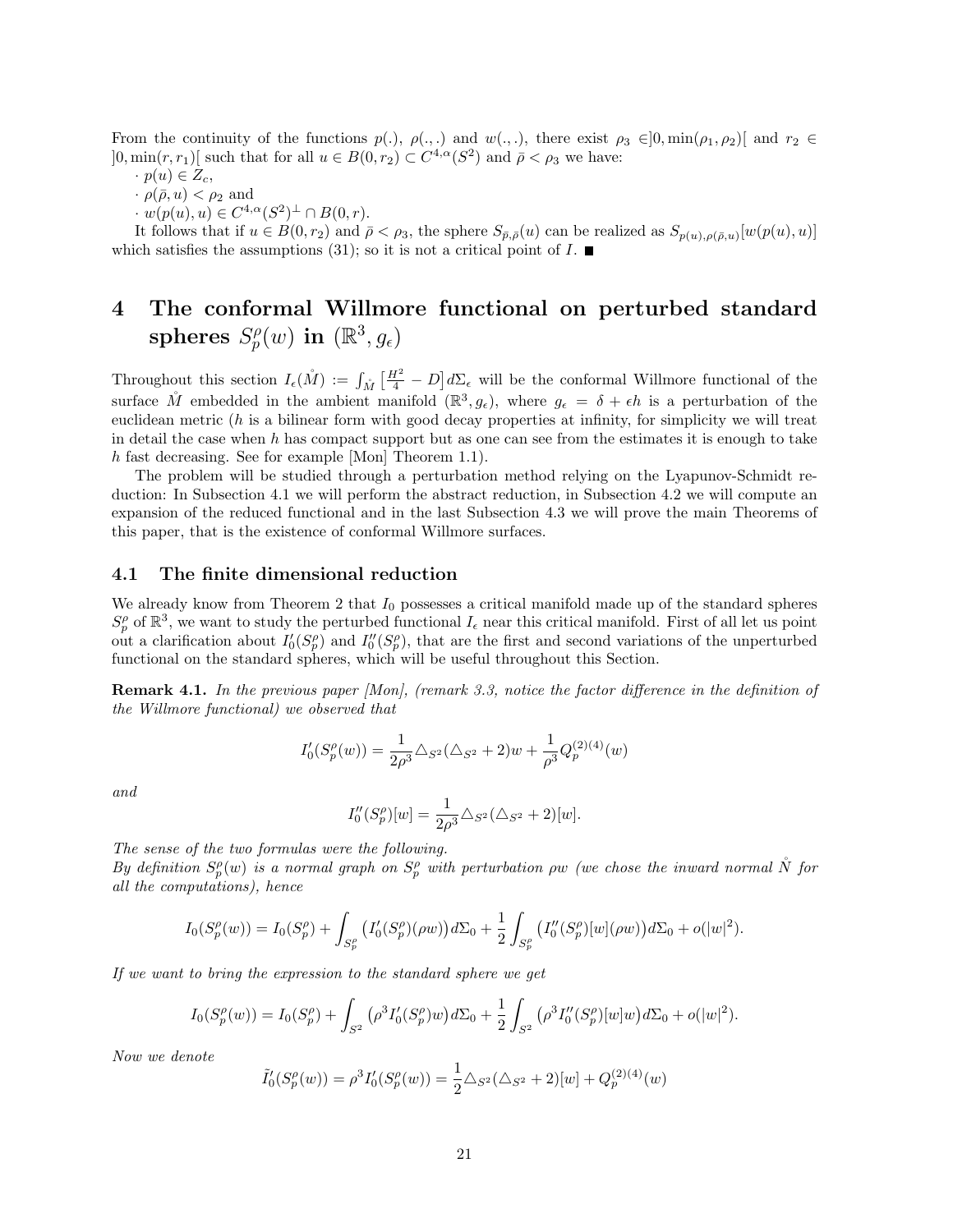and

$$
\tilde{I}_0''(S_p^{\rho})[w] = \rho^3 I_0''(S_p^{\rho})[w] = \frac{1}{2} \Delta_{S^2} (\Delta_{S^2} + 2)[w]
$$

then we get the more familiar formula

$$
I_0(S_p^{\rho}(w)) = I_0(S_p^{\rho}) + \int_{S^2} (\tilde{I}'_0(S_p^{\rho})w) + \frac{1}{2} \int_{S^2} (\tilde{I}''_0(S_p^{\rho})[w]w) + o(|w|^2).
$$

This was about the functional  $\int \frac{H^2}{4}$  but the same argument can be repeated for the functional  $\int (\frac{H^2}{4} - D)$ (since the ambient is euclidean,  $D = K$  the Gaussian curvature which by the Gauss Bonnet Theorem does not influence the differential). Since  $S_p^{\rho}$  are critical points for  $I_0$  we can say that the conformal Willmore functional on perturbed standard spheres is

$$
I_0(S_p^{\rho}(w)) = \frac{1}{4} \int_{S^2} \left( \Delta_{S^2}(\Delta_{S^2} + 2)[w]w \right) + o(|w|^2).
$$

In the following we will always denote

$$
I'_0(S_p^{\rho})[w] = \frac{1}{2} \triangle_{S^2} (\triangle_{S^2} + 2)[w] + Q_p^{(2)(4)}(w)
$$

$$
I''_0(S_p^{\rho})[w] = \frac{1}{2} \triangle_{S^2} (\triangle_{S^2} + 2)[w]
$$

since, as we saw, it is more natural.

Since from Proposition 3.11 we have an expansion of  $I_{\epsilon}$  on small geodesic spheres and on the other hand the critical manifold of  $I_0$  is made up of standard spheres, let us link the two objects. The geodesic sphere in  $(\mathbb{R}^3, g_{\epsilon})$  of center p and radius  $\rho$  will be denoted by  $S_{p,\rho}^{\epsilon}$ .

**Lemma 4.2.** For small  $\epsilon$  the geodesic spheres  $S_{p,\rho}^{\epsilon}$  are normal graphs on the standard spheres  $S_p^{\rho}$  with a perturbation  $v_{\epsilon} \in C^{\infty}(\mathbb{R}^{+} \times \mathbb{R}^{3} \times S^{2})$ :

$$
S_{p,\rho}^{\epsilon} = S_p^{\rho}(v_{\epsilon}(\rho, p,.)).
$$

Moreover the perturbation  $v_{\epsilon}$  satisfies the following decreasing properties: 1)  $\rho v_{\epsilon} = O(\epsilon)$  in  $C^{k}$  norm on compact subsets of  $\mathbb{R}^{+} \times \mathbb{R}^{3} \times S^{2}$  for all  $k \geq 0$ ; 2)  $v_{\epsilon}(\rho, \ldots) = O(\rho)$  as  $\rho \to 0$  uniformly for  $\Theta \in S^2$  and p in a compact subset of  $\mathbb{R}^3$ .

*Proof.* The geodesic spheres  $S_{p,\rho}^{\epsilon}$  are parametrized by  $\Theta \mapsto Exp_p(\rho \Theta)$ . So one is interested in the solution of the geodesic equation

$$
\left\{\begin{array}{l} \ddot{y}^i+\Gamma^i_{jk}\dot{y}^j\dot{y}^k=0\\ y^i(0)=p^i\\ \dot{y}^i(0)=\Theta^i \end{array}\right.
$$

evaluated at  $\rho$ . We look for  $y^i$  of the form

$$
y^i = p^i + \rho \Theta^i + \epsilon u^i + o(\epsilon)
$$

where

$$
u^{i} : \mathbb{R}^{+} \times \mathbb{R}^{3} \times S^{2} \to \mathbb{R}, \quad (\rho, p, \Theta) \mapsto u^{i}(\rho, p, \Theta)
$$

is  $C^{\infty}(\mathbb{R}^+ \times \mathbb{R}^3 \times S^2)$  and have to be determined. A straightforward computation (setting  $\Gamma^i_{jk} = \epsilon \tilde{\Gamma}^i_{jk}$ ) shows that  $u^i$  must solve the following non linear second order ODE:

$$
\left\{\begin{array}{ll} \ddot{u}^i+\tilde{\Gamma}^i_{jk}\Theta^j\Theta^k=0\\ u^i(0)=0\\ \dot{u}^i(0)=0 \end{array}\right.
$$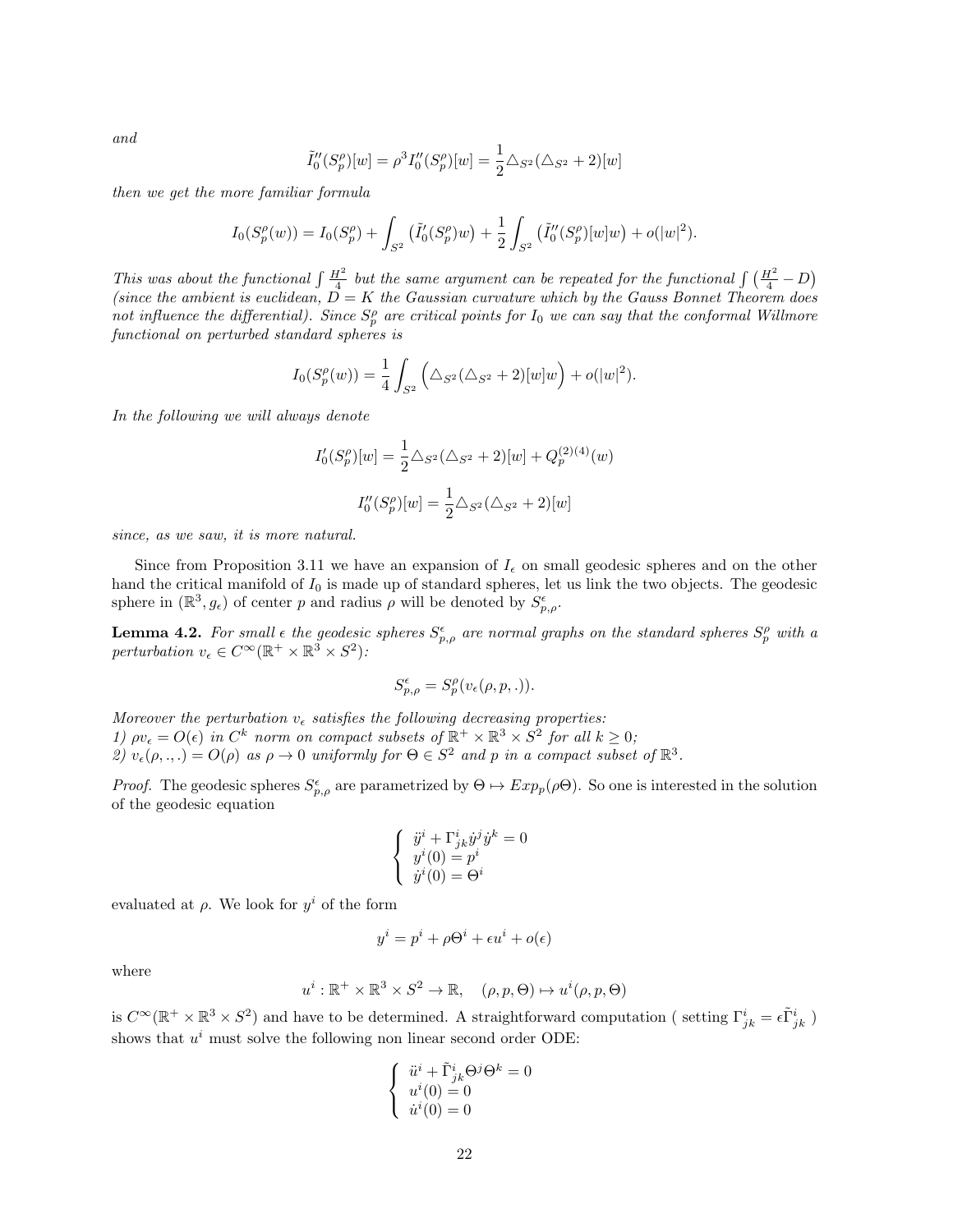where we have denoted  $\dot{u}^i = \frac{\partial}{\partial \rho} u^i$  and  $\ddot{u}^i = \frac{\partial^2}{\partial \rho^2} u^i$  and the equation has to be considered at  $(p, \Theta)$  fixed. Since  $h$  is compactly supported (more generally it is enough to assume that  $h$  and its first derivatives vanish at infinity), the Christoffel symbols  $\tilde{\Gamma}^i_{jk}$  vanish at infinity and the ODE admits unique solution defined for all  $\rho \geq 0$ . From differentiable dependence on parameters,  $u^i$  is of class  $C^{\infty}(\mathbb{R}^+ \times \mathbb{R}^3 \times S^2)$ , observe also that  $u^i = O(\rho^2)$  as  $\rho \to 0$  uniformly for  $\Theta \in S^2$  and p in a compact subset of  $\mathbb{R}^3$ .

It follows that the geodesic sphere  $S_{p,\rho}^{\epsilon}$  can be obtained from the standard sphere  $S_p^{\rho}$  with the small variation  $\epsilon u^i(\rho, p, \Theta)$ . Now it is easy to see that for  $\epsilon$  small enough there exists  $v_{\epsilon} \in C^{\infty}(\mathbb{R}^+ \times \mathbb{R}^3 \times S^2)$ such that

- $S_{p,\rho}^{\epsilon} = S_p^{\rho}(v_{\epsilon})$
- $\rho v_{\epsilon} = O(\epsilon)$  in  $C^k$  norm on compact subsets of  $\mathbb{R}^+ \times \mathbb{R}^3 \times S^2$  for all  $k \geq 0$
- $v_{\epsilon}(\rho, \Theta) = O(\rho)$  as  $\rho \to 0$ , uniformly for  $\Theta \in S^2$  and p in a compact subset of  $\mathbb{R}^3$ .

 $\Box$ 

Now we define the manifold of approximate solutions that will play the role of the "critical manifold" Z. Let  $R_1$  and  $R_2$  be positive real numbers to be determined and  $\chi$  a  $C^{\infty}(\mathbb{R}^+)$  cut off function such that

$$
\begin{cases} \n\chi(\rho) = 1 \text{ for } 0 \le \rho \le R_1 \\ \n0 \le \chi(\rho) \le 1 \text{ for } R_1 \le \rho \le R_2 \\ \n\chi(\rho) = 0 \text{ for } \rho \ge R_2. \n\end{cases}
$$

We denote with  $\Sigma_{p,\rho}^{\epsilon}$  the perturbed standard sphere

$$
\Sigma_{p,\rho}^{\epsilon} = S_p^{\rho}(\chi v_{\epsilon})
$$

and we consider it as parametrized on  $S^2$ ; observe that for  $\rho < R_1$  one gets the geodesic spheres  $\Sigma_{p,\rho}^{\epsilon} = S_{p,\rho}^{\epsilon}$ and for  $\rho > R_2$  one has the standard spheres  $\Sigma_{p,\rho}^{\epsilon} = S_p^{\rho}$ .

Denoted by  $\mathring{N}$  the inward normal unit vector, given a function w on  $S^2$ ,  $\Sigma_{p,\rho}^{\epsilon}(w)$  will be the surface parametrized by  $\Sigma_{p,\rho}^{\epsilon} + \rho w \mathring{N}$  (notice that we are consistent with the previous notations since  $\Theta$  points outward).

At this point we can state the two Lemmas which allow us to perform the Finite Dimensional Reduction. Recall that, as always,  $P: L^2(S^2) \to Ker[\Delta_{S^2}(\Delta_{S^2}+2)]^{\perp}$  is the orthogonal projection.

**Lemma 4.3.** For each compact subset  $Z_c \subseteq \mathbb{R}^3 \oplus \mathbb{R}^+$ , there exist  $\epsilon_0 > 0$  and  $r > 0$  with the following property: for all  $|\epsilon| \leq \epsilon_0$  and  $(p, \rho) \in Z_c$ , the auxiliary equation  $PI'_{\epsilon}(\Sigma_{p,\rho}^{\epsilon}(w)) = 0$  has unique solution  $w = w_{\epsilon}(p, \rho) \in B(0, r) \subset C^{4,\alpha}(S^2)^{\perp}$  such that:

- 1) the map  $w_{\epsilon}(\cdot, \cdot) : Z_c \to C^{4,\alpha}(S^2)^{\perp}$  is of class  $C^1$ ;
- 2)  $\|w_{\epsilon}(p, \rho)\|_{C^{4,\alpha}(S^2)} \to 0$  for  $\epsilon \to 0$  uniformly with respect to  $(p, \rho) \in Z_c$ ;
- 3) more precisely  $||w_{\epsilon}(p, \rho)||_{C^{4,\alpha}(S^2)} = O(\epsilon)$  for  $\epsilon \to 0$  uniformly in  $(p, \rho) \in Z_c$ ;
- $\| \langle \mu \rangle \| w_{\epsilon}(p,\rho) \|_{C^{4,\alpha}} = O(\rho^2)$  uniformly for p in the compact set.

Proof. The proof will be rather sketchy, for more details we refer to Section 4 of [Mon].

•  $\rho \le R_1$ : Recall Lemma 3.10 and choose  $R_1 = \rho_0$ ; for  $\rho \le R_1$ , the surface  $\Sigma_{p,\rho}^{\epsilon}$  coincides with the geodesic sphere  $S_{p,\rho}$ , so thanks to Lemma 3.10 there exists a unique  $w_{\epsilon}(p,\rho) \in C^{4,\alpha}(S^2)^{\perp}$  which solves the auxiliary equation. During the proof of Proposition 3.9 we wrote  $I'$  as in equation (15); observing that all the curvature tensors of  $(\mathbb{R}^3, g_\epsilon)$  are of order  $O(\epsilon)$  (in  $C^k$  norm  $\forall k \in \mathbb{N}$  on each fixed compact set of  $\mathbb{R}^3$ , it follows that

$$
PI'_{\epsilon}(S_{p,\rho}^{\epsilon}(w_{\epsilon}(p,\rho))) = \frac{1}{2} \Delta_{S_{p,\rho}^{\epsilon}(w_{\epsilon}(p,\rho))} H + Q^{(2)(4)}(w_{\epsilon}(p,\rho)) + O(\epsilon) = 0 \quad \text{in } C^{0,\alpha}(S^2);
$$

from this formula and the expansions of  $\mathring{h}$ ,  $\mathring{g}^{-1}$  and H, we have that

$$
\Delta_{S^2}(\Delta_{S^2} + 2)[w_{\epsilon}(p,\rho)] + Q^{(2)(4)}(w_{\epsilon}(p,\rho)) = O(\epsilon) \text{ in } C^{0,\alpha}(S^2)
$$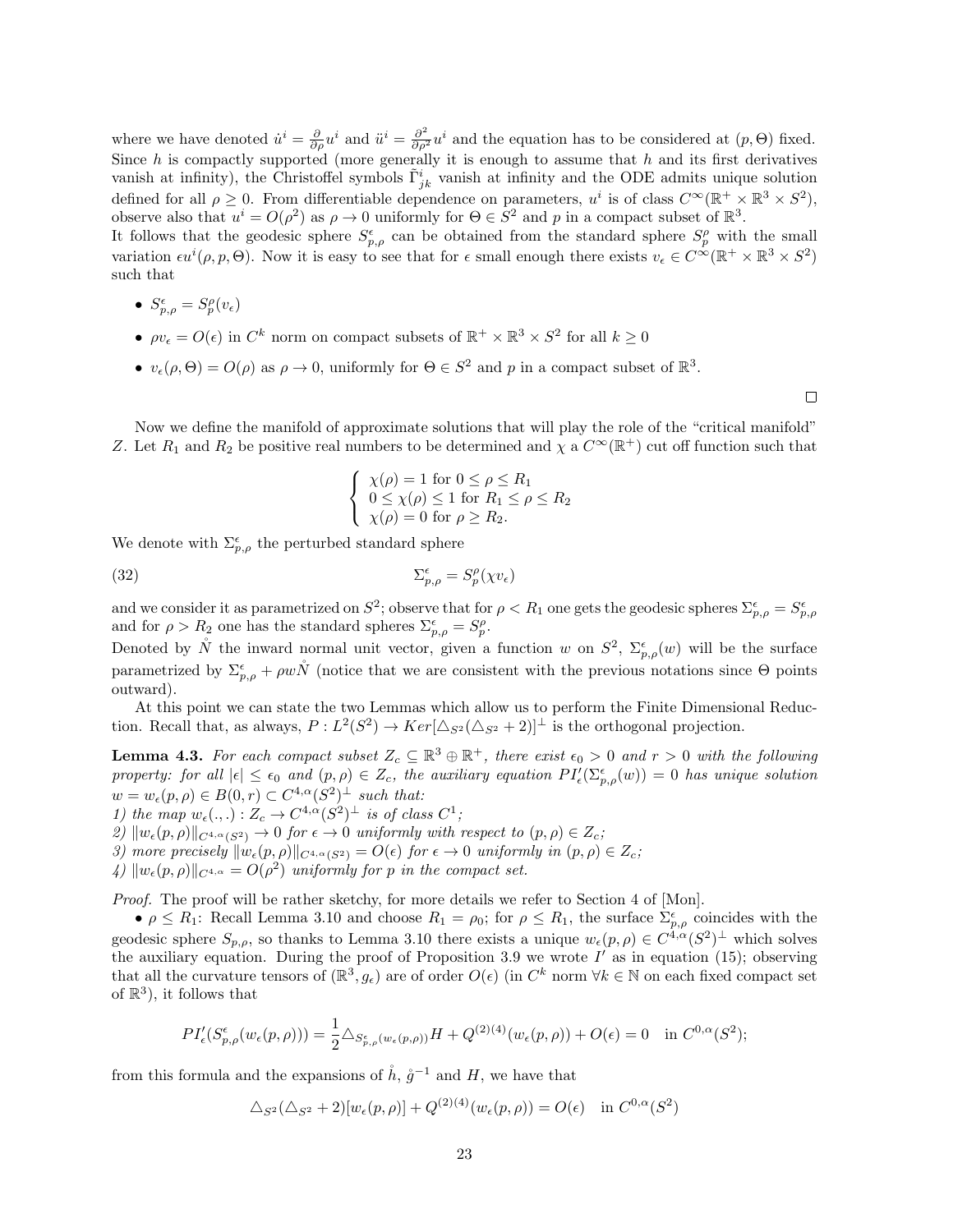uniformly for  $(p, \rho) \in Z_c$ ; first observe that  $||w_{\epsilon}||_{C^{4,\alpha}(S^2)} \to 0$  as  $\epsilon \to 0$  uniformly in  $Z_c$  so the second summand is negligible, then conclude that  $||w_{\epsilon}||_{C^{4,\alpha}(S^2)} = O(\epsilon)$  uniformly on  $Z_c$ . The other properties follow from Lemma 3.10.

•  $\rho \geq R_2$ : in this case the surface  $\Sigma_{p,\rho}^{\epsilon}$  coincides with the standard sphere  $S_p^{\rho}$  for which the discussion has already been done in Lemma 4.1 of [Mon].

•  $R_1 \leq \rho \leq R_2$ : with a Taylor expansion the auxiliary equation becomes

$$
0 = PI'_{\epsilon}(\Sigma_{p,\rho}^{\epsilon}(w_{\epsilon})) = PI'_{\epsilon}(\Sigma_{p,\rho}^{\epsilon}) + PI''_{\epsilon}(\Sigma_{p,\rho}^{\epsilon})[w_{\epsilon}] + o(||w_{\epsilon}||_{C^{4,\alpha}(S^2)}).
$$

But by definition  $\Sigma_{p,\rho}^{\epsilon} = S_p^{\rho}(\chi v_{\epsilon}),$  so

$$
I'_{\epsilon}(\Sigma_{p,\rho}^{\epsilon}) = I'_{\epsilon}(S_p^{\rho}(\chi v_{\epsilon})) = I'_{0}(S_p^{\rho}) + I''_{0}(S_p^{\rho})[\chi v_{\epsilon}] + O(\epsilon).
$$

Since  $I_0'(S_p^{\rho}) = 0$  and  $||v_{\epsilon}||_{C^{4,\alpha}} = O(\epsilon)$  we get

$$
||I'_{\epsilon}(\Sigma_{p,\rho}^{\epsilon})||_{C^{0,\alpha}(S^2)} = O(\epsilon).
$$

Now  $PI''_0(S_p^{\rho}) = \Delta_{S^2}(\Delta_{S^2} + 2)$  which is an invertible map  $C^{4,\alpha^{\perp}} \to C^{0,\alpha^{\perp}}$  uniformly on  $Z_c$ ; since the set of invertible operators is open, for  $\epsilon$  small also  $PI''_{\epsilon}(S_p^{\rho})$  is uniformly invertible. From the fact that  $||v_{\epsilon}||_{C^{k}(S^{2})} = O(\epsilon)$  for all k it follows that also  $PI''_{\epsilon}(\Sigma_{p,\rho}^{\epsilon}) = PI''_{\epsilon}(S_{p}^{\rho}(\chi v_{\epsilon}))$  is uniformly invertible on  $Z_{c}$ . With a fixed point argument analogous to the proof of Lemma 4.1 in [Mon] it is possible to show that there exist  $r > 0$  and a unique solution  $w_{\epsilon} \in B(0, r) \subset C^{4, \alpha^{\perp}}$  of

$$
w_{\epsilon} = -PI_{\epsilon}^{\prime\prime}(\Sigma_{p,\rho}^{\epsilon})^{-1} \Big( PI_{\epsilon}'(\Sigma_{p,\rho}^{\epsilon}) + o(||w_{\epsilon}||_{C^{4,\alpha}(S^2)}) \Big)
$$

with the desired properties.

Now we are in position to define the reduced functional  $\Phi_{\epsilon}(p,\rho) = I_{\epsilon}(\Sigma_{p,\rho}^{\epsilon}(w_{\epsilon}(p,\rho)))$  and to state the following fundamental Lemma:

**Lemma 4.4.** Fixed a compact set  $Z_c \subseteq \mathbb{R}^3 \oplus \mathbb{R}^+$ , for  $|\epsilon| \leq \epsilon_0$  consider the functional  $\Phi_{\epsilon}: Z_c \to \mathbb{R}$ . Assume that, for  $\epsilon$  small enough,  $\Phi_{\epsilon}$  has a critical point  $(p_{\epsilon}, \rho_{\epsilon}) \in Z_c$ . Then  $\Sigma_{p_{\epsilon}, \rho_{\epsilon}}^{\epsilon}(w_{\epsilon}(p_{\epsilon}, \rho_{\epsilon}))$  is a critical point of  $I_{\epsilon}$ .

Proof. The proof is a slight modification of the proof of Lemma 4.2 in [Mon] just using the good decay properties of  $v_{\epsilon}$ ,  $w_{\epsilon}$  and their derivatives as  $\epsilon \to 0$ . П

**Remark 4.5.** The reduced functional  $\Phi_{\epsilon}$  is defined for small  $\epsilon$  once a compact  $Z_c \subset \mathbb{R}^3 \oplus \mathbb{R}^+$  is fixed. In the following discussion we will study the behaviour of  $\Phi_{\epsilon}$  for large  $\rho$ ; this makes sense since the compact  $Z_c$  can be chosen arbitrarily large and the solution of the auxiliary equation  $w_{\epsilon}(p, \rho)$  given in Lemma 4.3 is unique in a small ball of  $C^{4,\alpha}(S^2)^{\perp}$ . However the compact  $Z_c$  will be chosen in a rigorous and appropriate way in the proofs of Theorem 1.1 and Theorem 1.2.

# 4.2 Expansion of the reduced functional  $I_{\epsilon}(\Sigma_{p,\rho}^{\epsilon}(w_{\epsilon}(p,\rho)))$

Since Lemma 4.3 applies, we can perform the Finite Dimensional Reduction. In this Subsection we will study the reduced functional  $\Phi_{\epsilon}(p,\rho) = I_{\epsilon}(\Sigma_{p,\rho}^{\epsilon}(w_{\epsilon}(p,\rho)))$ . For  $\rho < R_1$ ,  $\Sigma_{p,\rho}^{\epsilon} = S_{p,\rho}^{\epsilon}$  so for small radius  $\rho$ we have the explicit expansion of  $\Phi_{\epsilon}(p,\rho) = \tilde{I}_{\epsilon}(S_{p,\rho}^{\epsilon}(w_{\epsilon}(p,\rho)))$  given by Proposition 3.11. More generally, for all the radius we can write the conformal Willmore functional on our surfaces  $\Sigma_{p,\rho}^{\epsilon}(w)$  as

(33) 
$$
I_{\epsilon}(\Sigma_{p,\rho}^{\epsilon}(w)) = I_0(\Sigma_{p,\rho}^{\epsilon}(w)) + \epsilon G_1(\Sigma_{p,\rho}^{\epsilon}(w)) + \epsilon^2 G_2(\Sigma_{p,\rho}^{\epsilon}(w)) + o(\epsilon^2).
$$

Now let us study the case  $\rho > R_2$ , when  $\Sigma_{p,\rho}^{\epsilon} = S_p^{\rho}$ ; in this circumstance we get the formula

(34) 
$$
I_{\epsilon}(S_{p}^{\rho}(w)) = I_{0}(S_{p}^{\rho}(w)) + \epsilon G_{1}(S_{p}^{\rho}(w)) + \epsilon^{2} G_{2}(S_{p}^{\rho}(w)) + o(\epsilon^{2}).
$$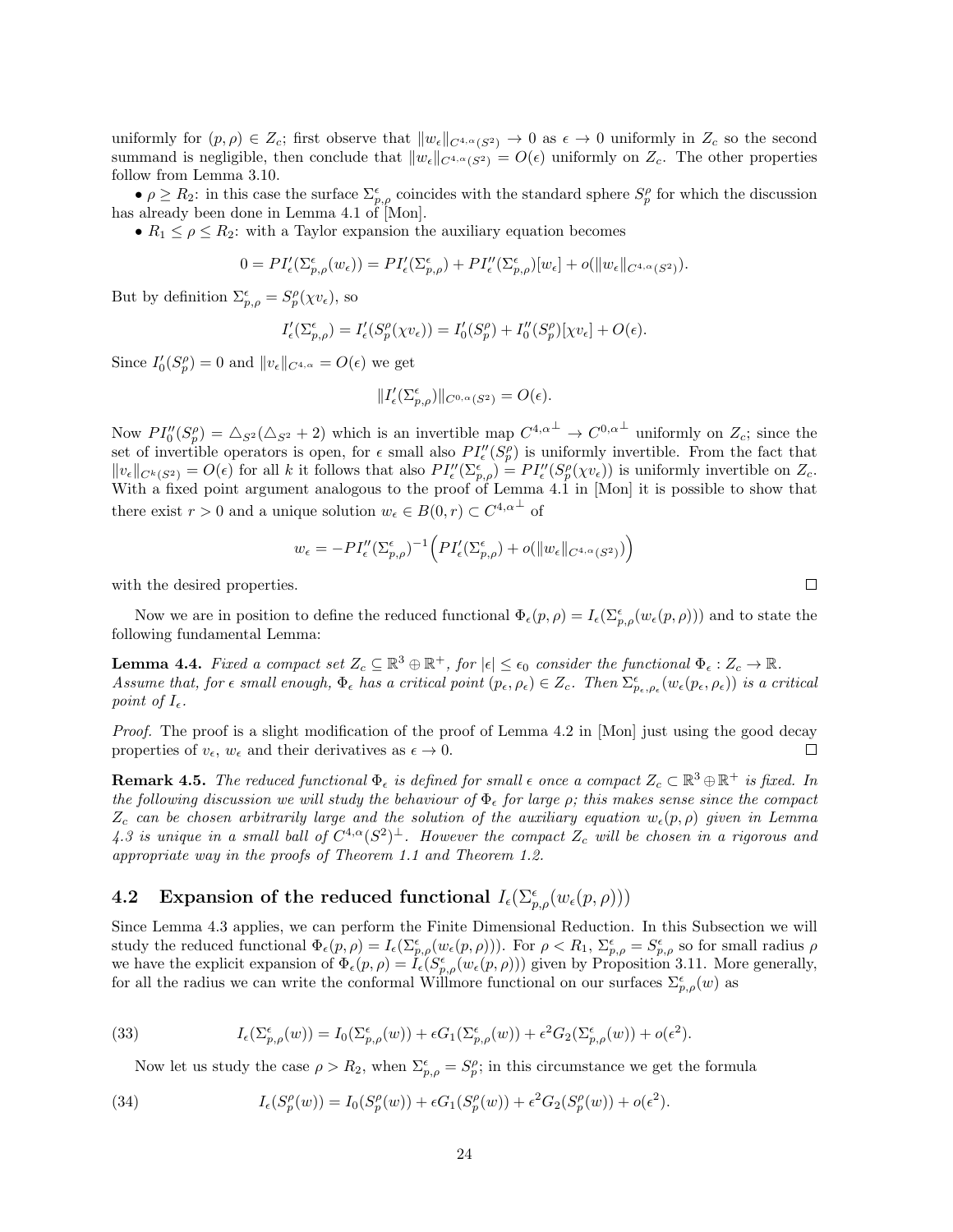**Lemma 4.6.** For all standard spheres  $S_p^{\rho}$  one has

$$
I_0(S_p^{\rho}) = G_1(S_p^{\rho}) = 0.
$$

*Proof.* As above, we write the functional as  $I_{\epsilon}(S_p^{\rho}) = I_0(S_p^{\rho}) + \epsilon G_1(S_p^{\rho}) + o(\epsilon)$ . First let us expand in  $\epsilon$ the geometric quantities of interest starting from the area form  $d\Sigma_{\epsilon} := \sqrt{E_{\epsilon}G_{\epsilon} - F_{\epsilon}^2}$ .

$$
E_{\epsilon} = g_{\epsilon}(\theta_1, \theta_1) = (\theta_1, \theta_1) + \epsilon h(\theta_1, \theta_1) = E_0 + \epsilon h(\theta_1, \theta_1)
$$
  
\n
$$
F_{\epsilon} = F_0 + \epsilon h(\theta_1, \theta_2) = \epsilon h(\theta_1, \theta_2)
$$
  
\n
$$
G_{\epsilon} = G_0 + \epsilon h(\theta_2, \theta_2),
$$

where  $(.,.)$  denotes the euclidean scalar product and  $E_0, F_0, G_0$  are the coefficients of the first fundamental form in euclidean metric. The area form can be expanded as

$$
d\Sigma_{\epsilon} := \sqrt{E_{\epsilon}G_{\epsilon} - F_{\epsilon}^2}
$$
  
= 
$$
\sqrt{E_0G_0 + \epsilon (E_0h(\theta_2, \theta_2) + G_0h(\theta_1, \theta_1)) + o(\epsilon)},
$$

where the remainder  $o(\epsilon)$  is uniform fixed the compact set in the variables  $(p, \rho), \rho > 0$ . where the remainder  $o(\epsilon)$  is uniform fixed the compact set in the variables  $(p, \rho)$ ,  $p$ ,  $\theta$  Using the standard Taylor expansion  $\sqrt{a + bx + cx^2} = \sqrt{a} + \frac{1}{2} \frac{b}{\sqrt{a}} x + o(x)$ , we get

(35) 
$$
\sqrt{E_{\epsilon}G_{\epsilon} - F_{\epsilon}^2} = \sqrt{E_0G_0} + \frac{\epsilon}{2} \frac{E_0h(\theta_2, \theta_2) + G_0h(\theta_1, \theta_1)}{\sqrt{E_0G_0}} + o(\epsilon),
$$

where the remainder  $o(\epsilon)$  is uniform fixed the compact set in the variables  $(p, \rho)$ .

Now let us expand the second fundamental form.

First of all we have to find an expression of the inward normal unit vector  $\nu_{\epsilon}$  on  $S_p^{\rho}$  in metric  $g_{\epsilon}$ . We look for  $\nu_{\epsilon}$  of the form

$$
\nu_\epsilon = \nu_0 + \epsilon N + o(\epsilon)
$$

where  $\nu_0 = -\Theta$  is the inward normal unit vector on  $S_p^{\rho}$  in euclidean metric and the remainder is  $o(\epsilon)$ uniformly fixed the compact in  $(p, \rho)$ . From the orthogonality conditions  $g_{\epsilon}(\theta_1, \nu_{\epsilon}) = 0$  and  $g_{\epsilon}(\theta_2, \nu_{\epsilon}) = 0$ , we get

$$
0 = g_{\epsilon}(\theta_1, \nu_{\epsilon}) = (\theta_1, \nu_0) + \epsilon(\theta_1, N) + \epsilon h(\theta_1, \nu_0) + o(\epsilon)
$$
  
\n
$$
0 = g_{\epsilon}(\theta_2, \nu_{\epsilon}) = (\theta_2, \nu_0) + \epsilon(\theta_2, N) + \epsilon h(\theta_2, \nu_0) + o(\epsilon)
$$

from which, being  $\nu_0$  the euclidean normal vector to  $S_p^{\rho}$ ,

$$
(36) \qquad (N, \theta_1) = -h(\nu_0, \theta_1)
$$

$$
(37) \t\t\t (N, \theta_2) = -h(\nu_0, \theta_2).
$$

Imposing the normalization condition on  $\nu_{\epsilon}$  we obtain

$$
1 = g_{\epsilon}(\nu_{\epsilon}, \nu_{\epsilon}) = (\nu_0, \nu_0) + 2\epsilon(\nu_0, N) + \epsilon h(\nu_0, \nu_0) + o(\epsilon)
$$

from which, being  $(\nu_0, \nu_0) = 1$ 

(38) 
$$
(N, \nu_0) = -\frac{1}{2}h(\nu_0, \nu_0).
$$

Denote with  $\bar{\theta}_i = \frac{\theta_i}{|\theta_i|}$  the normalized tangent vectors; since  $(\bar{\theta}_1, \bar{\theta}_2, \nu_0)$  are an orthonormal base, the expressions  $(36),(37),(38)$  characterize univocally N, which can be written in this base as

(39) 
$$
N = -h(\nu_0, \bar{\theta}_1)\bar{\theta}_1 - h(\nu_0, \bar{\theta}_2)\bar{\theta}_2 - \frac{1}{2}h(\nu_0, \nu_0)\nu_0.
$$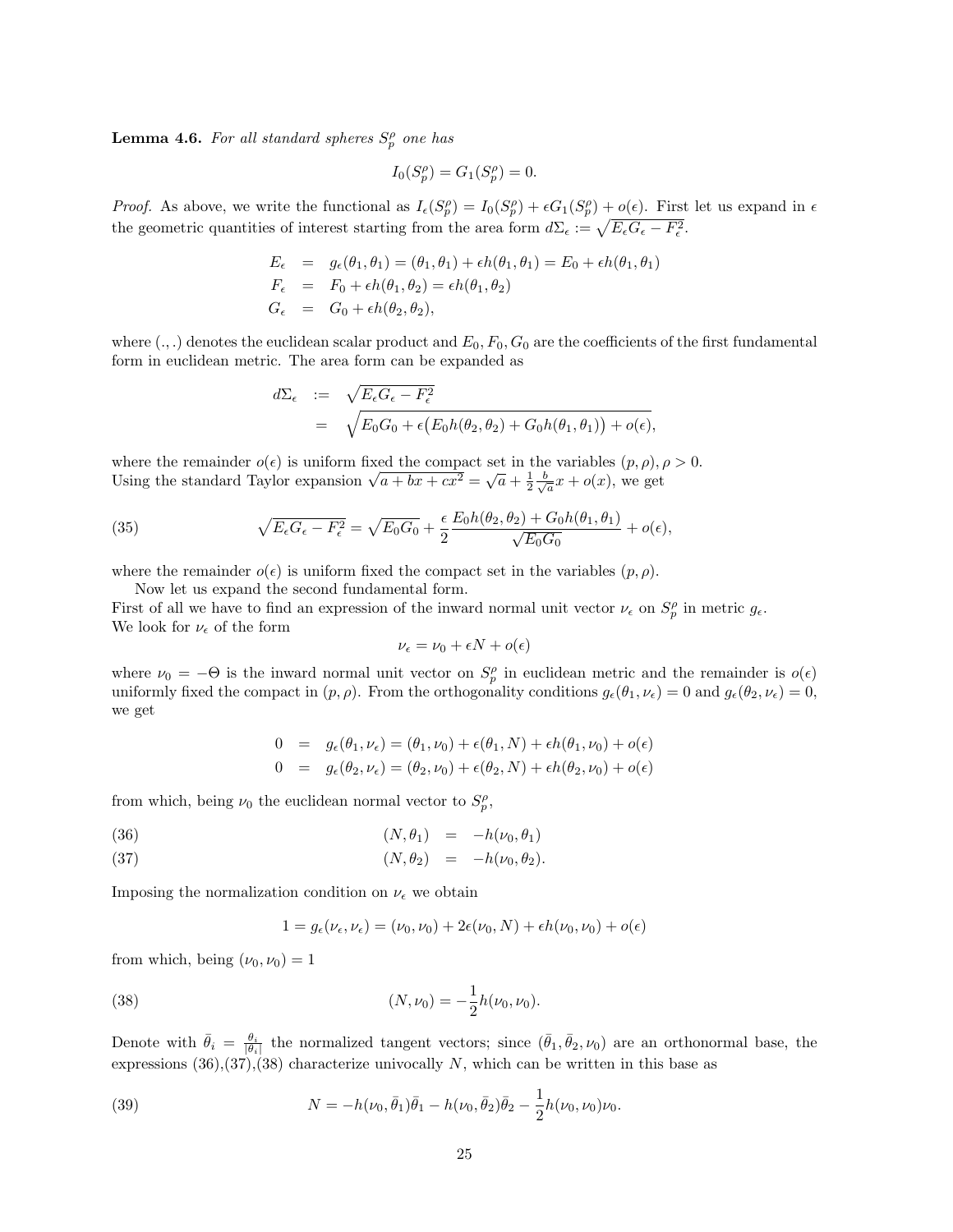Knowing the normal vector we can evaluate the coefficients of the second fundamental form

$$
\mathring{h}_{\epsilon ij} := -g_{\epsilon}(\nabla_{\theta_i} \nu_{\epsilon}, \theta_j),
$$

where  $\nabla$  is the connection on  $\mathbb{R}^3$  endowed with the metric  $g_{\epsilon}$ . By linearity, denoting with  $\frac{\partial}{\partial x^{\lambda}}$  the standard euclidean frame of  $\mathbb{R}^3$ 

$$
\nabla_{\theta_i} \nu_{\epsilon} = \theta_i^{\mu} \nabla_{\mu} (\nu_{\epsilon}^{\lambda} \frac{\partial}{\partial x^{\lambda}}) = \frac{\partial \nu_{\epsilon}}{\partial \theta^i} + \theta_i^{\mu} \nu_{\epsilon}^{\lambda} \Gamma_{\mu\lambda}^{\nu} \frac{\partial}{\partial x^{\nu}}
$$

where  $\Gamma^{\nu}_{\mu\lambda}$  are the Christoffel symbols of  $(\mathbb{R}^3, g_{\epsilon})$ . Let us find an expansion in  $\epsilon$  of  $\Gamma^{\nu}_{\mu\lambda}$ . By definition

$$
\Gamma^{\nu}_{\mu\lambda} = \frac{1}{2} g^{\nu\sigma} [D_{\mu} g_{\lambda\sigma} + D_{\lambda} g_{\sigma\mu} - D_{\sigma} g_{\mu\lambda}].
$$

Noticing that  $g^{\mu\sigma} = \delta^{\mu\sigma} - \epsilon h_{\mu\sigma} + o(\epsilon)$  and  $D_{\mu}g_{\lambda\sigma} = \epsilon D_{\mu}h_{\lambda\sigma}$ , we obtain

$$
\Gamma^{\nu}_{\mu\lambda} = \frac{1}{2} \epsilon \delta^{\nu\sigma} [D_{\mu} h_{\lambda\sigma} + D_{\lambda} h_{\sigma\mu} - D_{\sigma} h_{\mu\lambda}] + o(\epsilon)
$$
  
= 
$$
\frac{1}{2} \epsilon \delta^{\nu\sigma} A_{\mu\sigma\lambda}
$$

(40)

where we set

(41) 
$$
A_{\mu\nu\lambda} := [D_{\mu}h_{\lambda\nu} + D_{\lambda}h_{\nu\mu} - D_{\nu}h_{\mu\lambda}].
$$

Hence

$$
\nabla_{\theta_i} \nu_{\epsilon} = \frac{\partial \nu_{\epsilon}}{\partial \theta^i} + \frac{1}{2} \epsilon \theta_i^{\mu} \nu_0^{\lambda} \delta^{\nu \sigma} A_{\mu \sigma \lambda} \frac{\partial}{\partial x^{\nu}} + o(\epsilon)
$$

and the second fundamental form becomes

(42) 
$$
\dot{h}_{\epsilon ij} = -\left(\frac{\partial \nu_0}{\partial \theta^i}, \theta_j\right) - \epsilon \left[h\left(\frac{\partial \nu_0}{\partial \theta^i}, \theta_j\right) + \left(\frac{\partial N}{\partial \theta^i}, \theta_j\right)\right] - \frac{1}{2} \epsilon \theta_i^{\mu} \theta_j^{\nu} \nu_0^{\lambda} A_{\mu\nu\lambda}.
$$

In order to simplify the expressions let us recall the values of the coefficients of the unperturbed first fundamental form

$$
E_0 = \rho^2
$$
  
\n
$$
F_0 = 0
$$
  
\n
$$
G_0 = \rho^2 \sin^2 \theta^1,
$$

those of the unperturbed second fundamental form (following the classical notation of the theory of surfaces, we denote with  $l_0, m_0, n_0$  the quantities  $\dot{h}_{0_{11}}, \dot{h}_{0_{12}}, \dot{h}_{0_{22}})$ 

$$
l_0 = \rho
$$
  
\n
$$
m_0 = 0
$$
  
\n
$$
n_0 = \rho \sin^2 \theta^1
$$

and the unperturbed mean curvature and Gaussian curvature

$$
H_0 = \frac{2}{\rho}
$$
  

$$
D_0 = \frac{1}{\rho^2}.
$$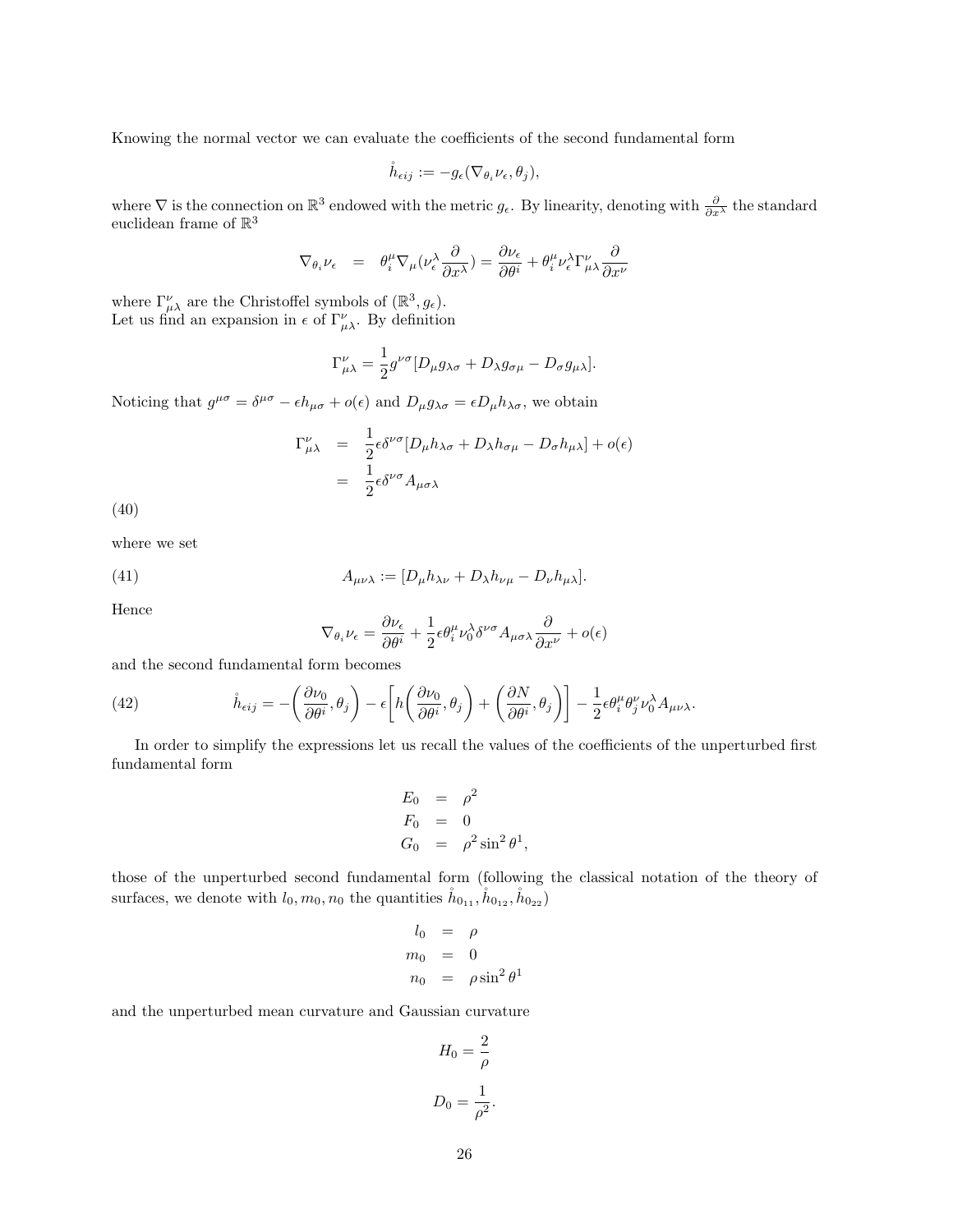From formula (22) in the proof of Lemma 3.4 in [Mon] and the above expressions of the unperturbed quantities we have immediately that

$$
\int_{S_p^{\rho}} \frac{H_{\epsilon}^2}{4} d\Sigma_{\epsilon} = 4\pi - \frac{1}{2} \epsilon \int_{S^2} \left[ h(\bar{\theta}_1, \bar{\theta}_1) + h(\bar{\theta}_2, \bar{\theta}_2) \right] d\Sigma_0 - \frac{1}{2} \epsilon \rho \int_{S^2} \left[ (\bar{\theta}_2^{\mu} \bar{\theta}_2^{\nu} + \bar{\theta}_1^{\mu} \bar{\theta}_1^{\nu}) \nu_0^{\lambda} A_{\mu\nu\lambda} \right] d\Sigma_0
$$
\n
$$
(43) \qquad -\epsilon \int_{(0,\pi)\times(0,2\pi)} \left[ h \left( \frac{\partial \nu_0}{\partial \theta^2}, \bar{\theta}_2 \right) + \left( \frac{\partial N}{\partial \theta^2}, \bar{\theta}_2 \right) \right] d\theta^1 d\theta^2 - \epsilon \int_{S^2} \left[ h \left( \frac{\partial \nu_0}{\partial \theta^1}, \bar{\theta}_1 \right) + \left( \frac{\partial N}{\partial \theta^1}, \bar{\theta}_1 \right) \right] d\Sigma_0 + o(\epsilon).
$$

Now we have to compute  $\int_{S_p^{\rho}} D_{\epsilon} d\Sigma_{\epsilon}$ . Knowing the first and the second fundamental forms we can evaluate  $D_{\epsilon} := \frac{\det \hat{h}_{\epsilon}}{\det \hat{g}_{\epsilon}},$  in fact observing that

(44)  
\n
$$
\det \mathring{h}_{\epsilon} = \det \mathring{h}_{0} - \epsilon n_{0} \left[ h \left( \frac{\partial \nu_{0}}{\partial \theta^{1}}, \theta_{1} \right) + \left( \frac{\partial N}{\partial \theta^{1}}, \theta_{1} \right) \right] - \frac{1}{2} \epsilon n_{0} \theta_{1}^{\mu} \theta_{1}^{\nu} \nu_{0}^{\lambda} A_{\mu\nu\lambda} +
$$
\n
$$
- \epsilon l_{0} \left[ h \left( \frac{\partial \nu_{0}}{\partial \theta^{2}}, \theta_{2} \right) + \left( \frac{\partial N}{\partial \theta^{2}}, \theta_{2} \right) \right] - \frac{1}{2} \epsilon l_{0} \theta_{2}^{\mu} \theta_{2}^{\nu} \nu_{0}^{\lambda} A_{\mu\nu\lambda} + o(\epsilon)
$$

and that

det  $\mathring{g}_{\epsilon} = \det \mathring{g}_0 + \epsilon E_0 h(\theta_2, \theta_2) + \epsilon G_0 h(\theta_1, \theta_1),$ 

using the Taylor expansion  $\frac{1}{a+\epsilon b+o(\epsilon)} = \frac{1}{a} - \epsilon \frac{b}{a^2} + o(\epsilon)$ , we get

$$
D_{\epsilon} = D_0 - \epsilon \frac{n_0 \left[ h \left( \frac{\partial \nu_0}{\partial \theta^1}, \theta_1 \right) + \left( \frac{\partial N}{\partial \theta^1}, \theta_1 \right) \right] + \frac{1}{2} n_0 \theta_1^{\mu} \theta_1^{\nu} \nu_0^{\lambda} A_{\mu\nu\lambda} + l_0 \left[ h \left( \frac{\partial \nu_0}{\partial \theta^2}, \theta_2 \right) + \left( \frac{\partial N}{\partial \theta^2}, \theta_2 \right) \right] + \frac{1}{2} l_0 \theta_2^{\mu} \theta_2^{\nu} \nu_0^{\lambda} A_{\mu\nu\lambda}}{E_0 G_0} - \epsilon \frac{\left[ E_0 h(\theta_2, \theta_2) + G_0 h(\theta_1, \theta_1) \right] \det \dot{h}_0}{(E_0 G_0)^2} + o(\epsilon).
$$

Recalling (35) we obtain

$$
\int_{S_p^{\rho}} D_{\epsilon} d\Sigma_{\epsilon} = \int_{S_p^{\rho}} D_0 d\Sigma_0 + \frac{\epsilon}{2} \int_{(0,\pi)\times(0,2\pi)} D_0 \left\{ \frac{E_0 h(\theta_2,\theta_2) + G_0 h(\theta_1,\theta_1)}{\sqrt{E_0 G_0}} \right\} d\theta^1 d\theta^2
$$
\n
$$
-\epsilon \int_{(0,\pi)\times(0,2\pi)} \left\{ \frac{n_0 \left[ h\left(\frac{\partial \nu_0}{\partial \theta^1},\theta_1\right) + \left(\frac{\partial N}{\partial \theta^1},\theta_1\right) \right] + \frac{1}{2} n_0 \theta_1^{\mu} \theta_1^{\nu} \nu_0^{\lambda} A_{\mu\nu\lambda} + l_0 \left[ h\left(\frac{\partial \nu_0}{\partial \theta^2},\theta_2\right) + \left(\frac{\partial N}{\partial \theta^2},\theta_2\right) \right] \right\} d\theta^1 d\theta^2
$$
\n
$$
-\epsilon \int_{(0,\pi)\times(0,2\pi)} \left\{ \frac{\frac{1}{2} l_0 \theta_2^{\mu} \theta_2^{\nu} \nu_0^{\lambda} A_{\mu\nu\lambda}}{\sqrt{E_0 G_0}} + \frac{[E_0 h(\theta_2,\theta_2) + G_0 h(\theta_1,\theta_1)] \det \mathring{h}_0}{(E_0 G_0)^{3/2}} \right\} d\theta^1 d\theta^2 + o(\epsilon).
$$
\n(45)

Plugging the unperturbed quantities into (45), after some easy computations we get

$$
\int_{S_p^{\rho}} D_{\epsilon} d\Sigma_{\epsilon} = 4\pi - \frac{1}{2} \epsilon \int_{S^2} \left[ h(\bar{\theta}_2, \bar{\theta}_2) + h(\bar{\theta}_1, \bar{\theta}_1) \right] d\Sigma_0 - \epsilon \int_{(0,\pi)\times(0,2\pi)} \left[ h\left( \frac{\partial \nu_0}{\partial \theta^2}, \bar{\theta}_2 \right) + \left( \frac{\partial N}{\partial \theta^2}, \bar{\theta}_2 \right) \right] d\theta^1 d\theta^2
$$
\n
$$
(46) \qquad -\epsilon \int_{S^2} \left\{ \left[ h\left( \frac{\partial \nu_0}{\partial \theta^1}, \bar{\theta}_1 \right) + \left( \frac{\partial N}{\partial \theta^1}, \bar{\theta}_1 \right) \right] + \frac{\rho}{2} [\bar{\theta}_1^{\mu} \bar{\theta}_1^{\nu} \nu_0^{\lambda} A_{\mu\nu\lambda} + \bar{\theta}_2^{\mu} \bar{\theta}_2^{\nu} \nu_0^{\lambda} A_{\mu\nu\lambda}] \right\} d\Sigma_0 + o(\epsilon).
$$

Comparing the integrals (43) and (46) we see that all terms cancel out and we can conclude that

$$
\int_{S_p^{\rho}} \left[ \frac{H_{\epsilon}^2}{4} - D_{\epsilon} \right] d\Sigma_{\epsilon} = o(\epsilon).
$$

 $\Box$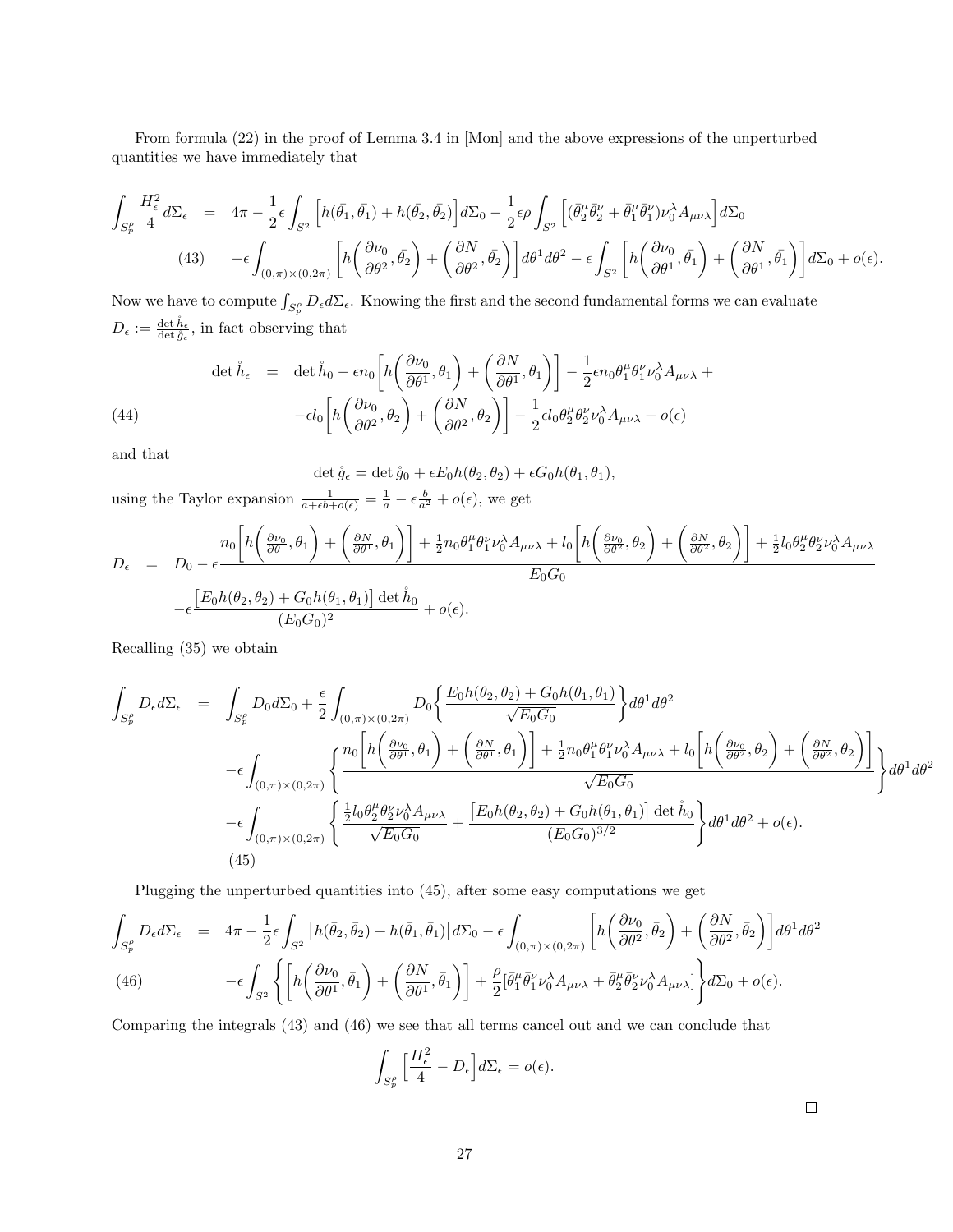In the following Lemma we find the expansion of the reduced functional  $\Phi_{\epsilon}$  in terms of  $I_0, G_1, G_2$  and their derivatives. Recall the notation introduced in Remark 4.1 about  $I'_0$  and  $I''_0$  and the definition of  $R_2$ given in the Subsection 4.1 after Lemma 4.2.

**Lemma 4.7.** For  $\rho > R_2$  the reduced functional has the following expression:

$$
\Phi_{\epsilon} = \epsilon^2 \bigg( G_2(S_p^{\rho}) - \frac{1}{2} \int_{S^2} \bigg[ G_1'(S_p^{\rho}) \big( I_0''(S_p^{\rho})^{-1} \big[ G_1'(S_p^{\rho}) \big] \big) \bigg] d\Sigma_0 \bigg) + o(\epsilon^2).
$$

*Proof.* With a Taylor expansion in  $\epsilon$ , w and recalling that  $||w||_{C^{4,\alpha}} = O(\epsilon)$  (see Lemma 4.3), we have

$$
\begin{array}{lcl} I'_{\epsilon}(S^{\rho}_p(w)) & = & I'_0(S^{\rho}_p(w)) + \epsilon G'_1(S^{\rho}_p(w)) + o(\epsilon) \\ \\ & = & I'_0(S^{\rho}_p) + I''_0(S^{\rho}_p)[w] + \epsilon G'_1(S^{\rho}_p) + o(\epsilon). \end{array}
$$

Since  $I'_0(S_p^{\rho}) = 0$  and w satisfies the auxiliary equation  $PI'_{\epsilon}(S_p^{\rho}(w)) = 0$ , we must have

$$
w = -\epsilon I_0'' (S_p^{\rho})^{-1} [PG'_1(S_p^{\rho})].
$$

Observe that from  $G_1(S_p^{\rho}) \equiv 0 \,\forall p, \rho$  it follows that  $G'_1(S_p^{\rho}) \in Ker[\Delta_{S^2}(\Delta_{S^2}+2)]^{\perp}$ , so  $PG'_1(S_p^{\rho}) = G'_1(S_p^{\rho})$ . Hence, recalling that  $I_0(S_p^{\rho}) = 0, I'_0(S_p^{\rho}) = 0, G_1(S_p^{\rho}) = 0$  we have

$$
I_{\epsilon}(S_{p}^{\rho}(w)) = I_{0}(S_{p}^{\rho}(w)) + \epsilon G_{1}(S_{p}^{\rho}(w)) + \epsilon^{2} G_{2}(S_{p}^{\rho}(w)) + o(\epsilon^{2})
$$
  
\n
$$
= \frac{1}{2} \int_{S^{2}} \left[ I_{0}^{\prime\prime}(S_{p}^{\rho})[w] \right] w dx_{0} + \epsilon \int_{S^{2}} \left[ G_{1}^{\prime}(S_{p}^{\rho}) \right] w dx_{0} + \epsilon^{2} G_{2}(S_{p}^{\rho}) + o(\epsilon^{2})
$$
  
\n
$$
= -\frac{1}{2} \epsilon^{2} \int_{S^{2}} \left[ G_{1}^{\prime}(S_{p}^{\rho}) \right] I_{0}^{\prime\prime}(S_{p}^{\rho})^{-1} \left[ G_{1}^{\prime}(S_{p}^{\rho}) \right] d\Sigma_{0} + \epsilon^{2} G_{2}(S_{p}^{\rho}) + o(\epsilon^{2}).
$$

 $\Box$ 

Now we want to estimate the quantities  $G'_{1}(S_{p}^{\rho})$  and  $G_{2}(S_{p}^{\rho})$  appearing in the expression of the reduced functional.

Lemma 4.8. Writing the conformal Willmore functional on perturbed standard spheres as in (34), we get the following expressions for the differential of  $G_1$  and for  $G_2$  evaluated on  $S_p^{\rho}$ :

$$
G_1'(S_p^{\rho}) = L(h) + (1 + \rho) [L(Dh) + L(D^2h) + L(D^3h)]
$$
  

$$
G_2(S_p^{\rho}) = \int_{S_p^{\rho}} \left[ \frac{1}{\rho^2} L(h)L(Dh) + \frac{1}{\rho} L(h)L(Dh) + \frac{1}{\rho^2} (Q(h) + Q(Dh)) + \frac{1}{\rho} Q(Dh) + Q(Dh) \right]
$$

where  $L(.)$  and  $Q(.)$  denote a generic linear (respectively quadratic) function in the entries of the matrix argument with smooth coefficients on  $S<sup>2</sup>$  which can change from formula to formula and also in the same formula.

*Proof.* To get the expression of the desired quantities we compute the expansion of  $I_{\epsilon}(S_p^{\rho})$  at second order in  $\epsilon$  and first order in w. In the intention of simplifying the notation, we will omit the remainder terms in the expansions. During the proof we use  $L(.)$  and  $Q(.)$  to denote a generic linear (respectively quadratic) in the components real, vector or matrix-valued function, with real, vector or matrix argument and with smooth coefficients on  $S^2$ . The letter a will denote a smooth real, vector or matrix-valued function on  $S<sup>2</sup>$ . L, Q and a can change from formula to formula and also in the same formula.

Let us start with the expansion. Observe that  $S_p^{\rho}$  is parametrized by  $p + \rho(1 - w)\Theta$  so the tangent vectors are

$$
Z_i = \rho(1 - w)\Theta_i - \rho w_i \Theta = \rho(a + L(w) + L(Dw)).
$$

The first fundamental form on  $S_p^{\rho}$  is

$$
\mathring{g}_{ij} = g_{\epsilon}(Z_i, Z_j) = (Z_i, Z_j) + \epsilon h(Z_i, Z_j) = \rho^2 \Big[ a + L(w) + L(Dw) + \epsilon L(h)(a + L(w) + L(Dw)) \Big]
$$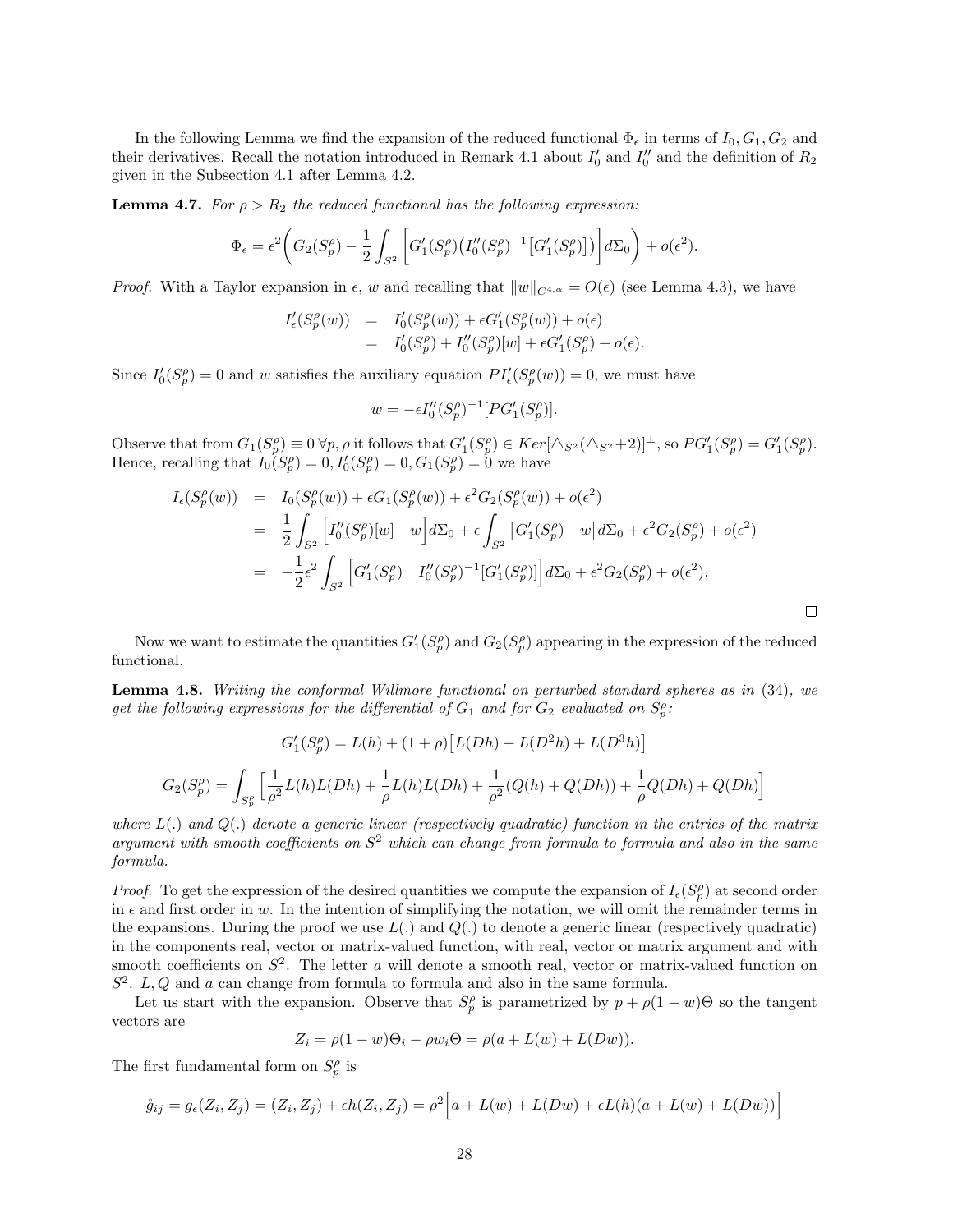and

$$
\det \mathring{g} = \rho^4 \Big[ a + L(w) + L(Dw) + \epsilon L(h)(a + L(w) + L(Dw)) + \epsilon^2 Q(h) \Big]
$$
  

$$
\sqrt{\det \mathring{g}} = \rho^2 \Big[ a + L(w) + L(Dw) + \epsilon L(h)(a + L(w) + L(Dw)) + \epsilon^2 Q(h) \Big];
$$

it's easy to see that the inverse of metric is

$$
\mathring{g}^{ij} = \frac{1}{\rho^2} \Big[ a + L(w) + L(Dw) + \epsilon L(h)(a + L(w) + L(Dw)) + \epsilon^2 Q(h) \Big].
$$

The normal versor  $\nu_{\epsilon}$  has to satisfy the three following equations:

$$
0 = g_{\epsilon}(\nu_{\epsilon}, Z_i) = (\nu_{\epsilon}, Z_i) + \epsilon h(\nu_{\epsilon}, Z_i) = \nu_{\epsilon}(1 + \epsilon L(h)) \Big(a + L(w) + L(Dw)\Big)
$$
  

$$
1 = g_{\epsilon}(\nu_{\epsilon}, \nu_{\epsilon}).
$$

Hence, just solving the linear system given by the first two conditions and plugging in the third one, we realize that

$$
\nu_{\epsilon} = a + L(w) + L(Dw) + \epsilon L(h)(a + L(w) + L(Dw)) + \epsilon^2 Q(h).
$$

In order to compute the second fundamental form  $\mathring{h}_{\epsilon} = -g_{\epsilon}(\nabla_{Z_i}\nu_{\epsilon}, Z_j)$  recall that

$$
\nabla_{Z_i}\nu_\epsilon=\frac{\partial \nu_\epsilon}{\partial \theta^i}+Z_i^\mu\nu^\lambda_\epsilon\Gamma^\nu_{\mu\lambda}\frac{\partial}{\partial x^\nu}
$$

and that

$$
\Gamma^{\nu}_{\mu\lambda} = \frac{1}{2} \epsilon \delta^{\nu\sigma} [D_{\mu} h_{\lambda\sigma} + D_{\lambda} h_{\sigma\mu} - D_{\sigma} h_{\mu\lambda}] = \epsilon L(Dh),
$$

so the covariant derivative of  $\nu_\epsilon$  can be written as

$$
\nabla_{Z_i}\nu_{\epsilon} = a + L(w) + L(Dw) + L(D^2w) + \epsilon L(Dh)(a + L(w) + L(Dw)) + \epsilon L(h)(a + L(w) + L(Dw) + L(D^2w))
$$
  
+ $\epsilon \rho L(Dh)(a + L(w) + L(Dw)) + \epsilon^2 (1 + \rho)L(h)L(Dh)$ 

and the second fundamental form becomes

$$
\dot{h}_{\epsilon} = \rho \Big[ a + L(w) + L(Dw) + L(D^2w) + \epsilon L(Dh)(a + L(w) + L(Dw)) + \epsilon L(h)(a + L(w) + L(Dw) + L(D^2w)) \Big] \n+ \epsilon \rho^2 L(Dh)(a + L(w) + L(Dw)) + \epsilon^2 \rho (1 + \rho)L(h)L(Dh) + \epsilon^2 \rho Q(h).
$$

Using the previous formulas now we are in position to estimate  $H$ ,  $H^2$  and  $D$ . With some easy computations one gets

$$
H = \frac{1}{\rho} \Big[ a + L(w) + L(Dw) + L(D^2w) + \epsilon L(Dh)(a + L(w) + L(Dw)) + \epsilon L(h)(a + L(w) + L(Dw) + L(D^2w)) \Big]
$$
  
+ $\epsilon L(Dh)(a + L(w) + L(Dw)) + \epsilon^2 \frac{1}{\rho}(1 + \rho)L(h)L(Dh) + \epsilon^2 \frac{1}{\rho}Q(h).$   

$$
H^2 = \frac{1}{\rho^2} \Big[ a + L(w) + L(Dw) + L(D^2w) + \epsilon (L(h) + L(Dh) + \rho L(Dh))(a + L(w) + L(Dw) + L(D^2w)) \Big]
$$
  
+ $\epsilon^2 \frac{1}{\rho^2}(1 + \rho)L(h)L(Dh) + \frac{\epsilon^2}{\rho^2}(Q(h) + Q(Dh)) + \frac{\epsilon^2}{\rho}L(Dh)(L(h) + L(Dh)) + \epsilon^2 Q(Dh)$   
 $\det \hat{h} = \rho^2 \Big[ a + L(w) + L(Dw) + L(D^2w) + \epsilon (L(h) + L(Dh) + \rho L(Dh))(a + L(w) + L(Dw) + L(D^2w)) \Big]$   
+ $\epsilon^2 \rho^2(1 + \rho)L(h)L(Dh) + \epsilon^2 \rho^2(Q(h) + Q(Dh)) + \epsilon^2 \rho^3(1 + \rho)Q(Dh)$   
 $D = \frac{\det \hat{h}}{\det \hat{g}} = \frac{1}{\rho^2} \Big[ a + L(w) + L(Dw) + L(D^2w) + \epsilon (L(h) + L(Dh) + \rho L(Dh))(a + L(w) + L(Dw) + L(D^2w)) \Big]$   
+ $\frac{\epsilon^2}{\rho^2}(1 + \rho)L(h)L(Dh) + \frac{\epsilon^2}{\rho^2}(Q(h) + Q(Dh)) + \epsilon^2 \frac{1}{\rho}(1 + \rho)Q(Dh)$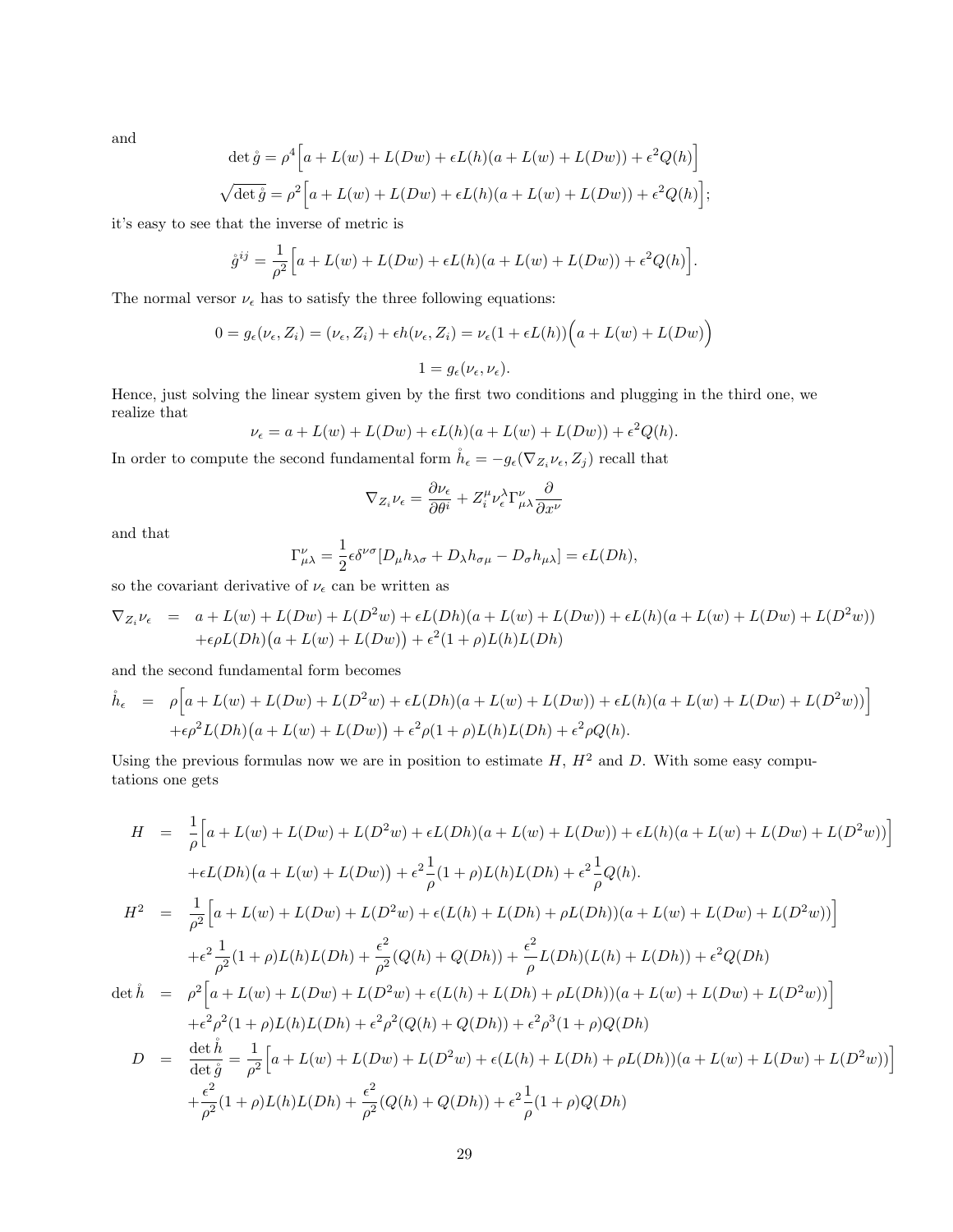Now we can compute  $I_{\epsilon}(S_p^{\rho}(w)) = I_0(S_p^{\rho}(w)) + \epsilon G_1(S_p^{\rho}(w)) + \epsilon^2 G_2(S_p^{\rho}(w))$  at the second order in  $\epsilon$  and first order in w:

$$
I_{\epsilon}(S_{p}^{\rho})) = \int_{S_{p}^{\rho}} \left[ \frac{H^{2}}{4} - D \right] d\Sigma_{0} = \int_{S^{2}} \left[ a + L(w) + L(Dw) + L(D^{2}w) \right] d\Sigma_{0}
$$
  
+  $\epsilon \int_{S^{2}} \left[ (L(h) + L(Dh) + \rho L(Dh)) \left( a + L(w) + L(Dw) + L(D^{2}w) \right) \right] d\Sigma_{0}$   
+  $\epsilon^{2} \int_{S^{2}} \left[ (1 + \rho)L(h)L(Dh) + \rho L(Dh)(L(h) + L(Dh)) + Q(h) + Q(Dh) + \rho^{2} Q(Dh) \right] d\Sigma_{0}.$ 

So  $G_1(S_p^{\rho}(w)) = \int_{S^2} [(L(h) + L(Dh) + \rho L(Dh))(a + L(w) + L(Dw) + L(D^2w))]$ , but also

$$
G_1(S_p^{\rho}(w)) = G_1(S_p^{\rho}) + \int_{S^2} G'_1(S_p^{\rho}) w d\Sigma_0;
$$

with an integration by parts we get the first variation

$$
\int_{S^2} G_1'(S_p^{\rho})w = \int_{S^2} \left[ \left( L(h) + (1+\rho)\left( L(Dh) + L(D^2h) + L(D^3h) \right) \right) w \right] d\Sigma_0,
$$

then the differential of  $G_1$  at  $S_p^{\rho}$  is

$$
G'_{1}(S_{p}^{\rho}) = L(h) + (1 + \rho) [L(Dh) + L(D^{2}h) + L(D^{3}h)].
$$

Finally observe that

$$
G_2(S_p^{\rho}) = \int_{S_p^{\rho}} \left[ \frac{1+\rho}{\rho^2} L(h)L(Dh) + \frac{1}{\rho} L(Dh)(L(h) + L(Dh)) + \frac{1}{\rho^2} (Q(h) + Q(Dh)) + \frac{1}{\rho} Q(Dh) + Q(Dh) \right] d\Sigma_0
$$

## 4.3 Proof of the existence Theorems

In order to get existence of critical points we study the reduced functional  $\Phi_{\epsilon}: \mathbb{R}^3 \oplus \mathbb{R}^+ \to \mathbb{R}$ . Since for small radius  $\rho$ , the reduced functional coincides with the conformal Willmore functional evaluated on the perturbed geodesic spheres  $S_{p,\rho}^{\epsilon}(w_{\epsilon}(p,\rho))$  obtained in Lemma 3.10, then we know the expansion of  $\Phi_{\epsilon}$  for small radius from Proposition 3.11. Now, using the expression of the reduced functional for large radius given in Lemma 4.7 and the estimates of Lemma 4.8, we are able to bound  $\Phi_{\epsilon}(p,\rho)$  for large radius. This is done in the following Lemma:

**Lemma 4.9.** Let  $h_{\mu\nu} \in C_0^{\infty}(\mathbb{R}^3)$  a symmetric bilinear form with compact support (it is enough that h and its first derivatives decrease fast at infinity) and let  $c \in \mathbb{R}$  such that

 $c := \sup \{ ||h_{\mu\nu}||_{H^1(\pi)} : \pi \text{ is an affine plane in } \mathbb{R}^3, \mu, \nu = 1, 2, 3 \}.$ 

Then there exists a constant  $C_c > 0$  depending on c and  $R_3 > 0$  such that for all  $\rho > R_3$ 

$$
|\Phi_\epsilon(p,\rho)| < \epsilon^2 C_c.
$$

Moreover one has that  $\forall \eta > 0$  there exist  $\delta > 0$  small enough and  $R_4 \geq 0$  large enough such that for  $c < \delta$ and  $\rho > R_4$ 

$$
|\Phi_{\epsilon}(p,\rho)| < \eta \epsilon^2.
$$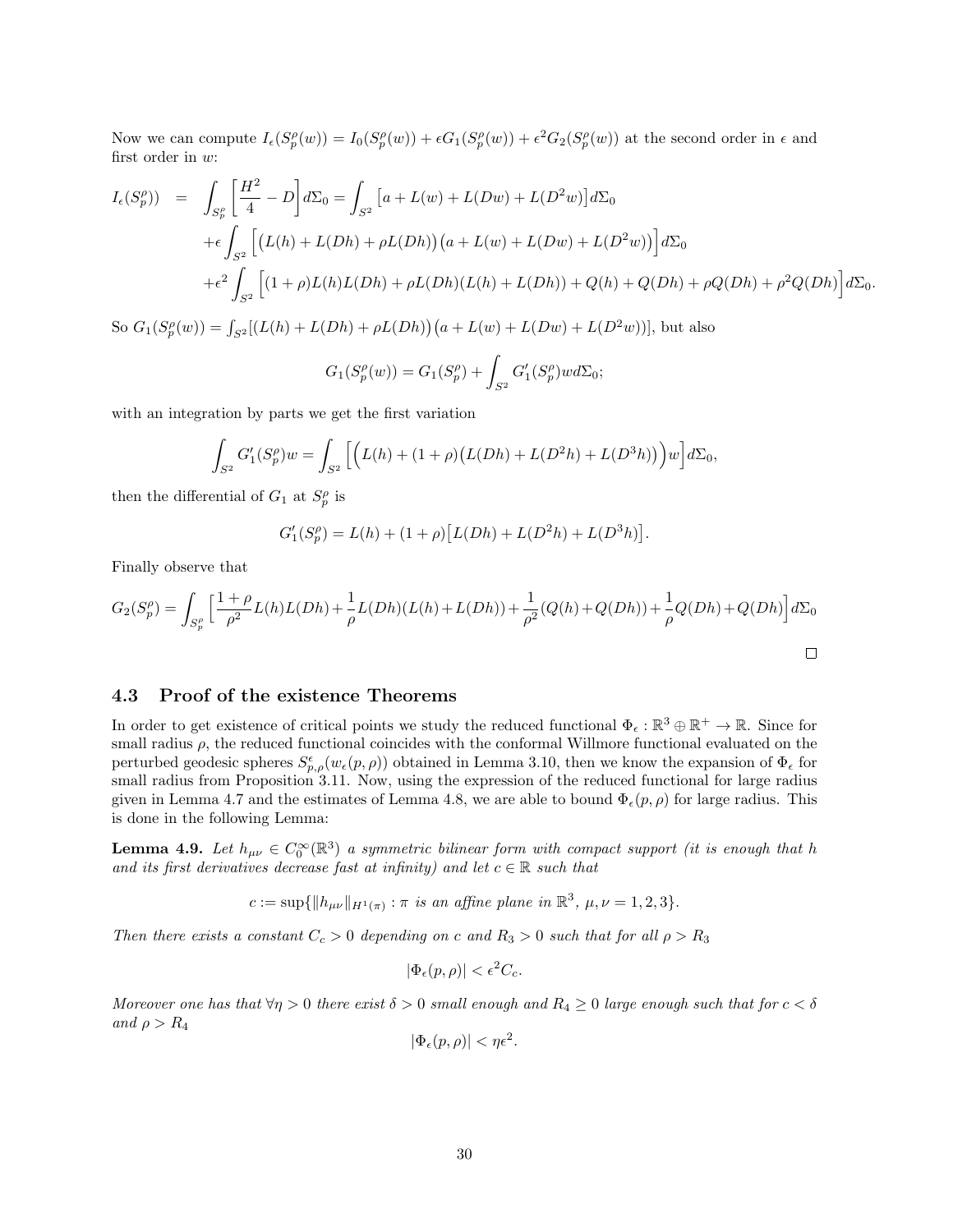*Proof.* For simplicity the proof of the Lemma is done in the case  $h \in C_0^{\infty}$ . Using the notations established in Remark 4.1, from Lemma 4.7 and Lemma 4.8 we can write the reduced functional as

$$
\Phi_{\epsilon}(p,\rho) = \epsilon^{2} \Big( G_{2}(S_{p}^{\rho}) - \frac{1}{2} \int_{S^{2}} \Big[ G'_{1}(S_{p}^{\rho})((I_{0}^{\prime\prime}(S_{p}^{\rho}))^{-1} [G'_{1}(S_{p}^{\rho})]) \Big] \Big) + o(\epsilon^{2})
$$
\n
$$
= \epsilon^{2} \int_{S_{p}^{\rho}} \Big[ \frac{1}{\rho^{2}} L(h)L(Dh) + \frac{1}{\rho} L(h)L(Dh) + \frac{1}{\rho^{2}} (Q(h) + Q(Dh)) + \frac{1}{\rho} Q(Dh) + Q(Dh) \Big] d\Sigma_{0}
$$
\n
$$
+ \epsilon^{2} \int_{S_{p}^{\rho}} \frac{1}{\rho^{2}} \Big[ L(h) + (1 + \rho)(L(Dh) + L(D^{2}h) + L(D^{3}h)) \times \times (\Delta_{S^{2}}(\Delta_{S^{2}} + 2))^{-1} [L(h) + (1 + \rho)(L(Dh) + L(D^{2}h) + L(D^{3}h))] \Big] d\Sigma_{0}.
$$

Now denote  $K = supp(h)$  which is a compact subset of  $\mathbb{R}^3$ ; of course in the formula above the domain of integration can be replaced with  $S_p^{\rho} \cap K$ .

Observe that for all  $\sigma > 0$  there exists  $R > 0$  with the following property: for all standard spheres  $S_p^{\rho}$  with radius  $\rho > R$  there exists an affine plane  $\pi \subset \mathbb{R}^3$  such that

(47) 
$$
||h||_{H^1(S_p^{\rho} \cap K)}^2 < ||h||_{H^1(\pi \cap K)}^2 + \sigma.
$$

This is simply because one can approximate (in  $C^k$  norm for all  $k \in \mathbb{N}$ ) the portion of standard sphere  $S_p^{\rho} \cap K$  with a portion of an affine plane  $\pi$  provided that the radius  $\rho$  is large enough.

So the first integral can be bounded by a constant times  $||h||_{H^1(\pi \cap K)}^2 + \sigma$ . Using the standard elliptic regularity estimates and integration by parts also the second integral can be bounded with a constant times  $||h||_{H^1(\pi \cap K)}^2 + \sigma$ .

Hence for all  $\sigma > 0$  there exists  $R > 0$  and  $\tilde{C} > 0$  such that for all  $(p, \rho)$  with  $\rho > R$ , there exists an affine plane  $\pi$  such that

$$
|\Phi_{\epsilon}(p,\rho)| < \epsilon^2 \tilde{C}(\|h\|_{H^1(\pi \cap K)}^2 + \sigma).
$$

Notice that  $\tilde{C}$  depends on the structure of the functions  $L(.)$  and  $Q(.)$  but is uniform in  $(p, \rho)$ , R and  $\sigma$ as above. Recalling the definition of  $c$  we get:

For all  $\sigma > 0$  there exists  $R > 0$  such that for all  $(p, \rho)$  with  $\rho > R$ ,

$$
|\Phi_\epsilon(p,\rho)| < \epsilon^2 \tilde{C}(c^2+\sigma).
$$

Clearly setting  $\sigma = 1$ ,  $R_3 = R$  and  $C_c = \tilde{C}(c^2 + 1)$  one obtains the first part of the thesys. For the second part we have to show that for all  $\eta > 0$  there exist  $\delta > 0$  and  $R_4 > 0$  such that if  $c < \delta$  then for all  $(p, \rho)$ with  $\rho > R_4$  one has  $\Phi_{\epsilon}(p, \rho) < \epsilon^2 \eta$ ; but this is true setting above  $\delta^2 = \sigma = \frac{\eta}{2C}$  and  $R_4 = R$  associated to  $\sigma$  as before (observe that the estimate is uniform in  $p$ ).  $\Box$ 

Now we are in position to prove the main results of the paper.

Proof of Theorem 1.1 In order to show the Theorem, by Lemma 4.4, it is enough to prove that  $\Phi_{\epsilon}$  has a critical point.

Observe that for 
$$
\rho < R_1
$$

$$
\Phi_{\epsilon}(p,\rho) = I_{\epsilon}(S^{\epsilon}_{p,\rho}(w_{\epsilon})) = O(\rho^{4}),
$$

so  $\Phi_{\epsilon}$  can be extended to a  $C^{1}$  function up to  $\rho = 0$  just putting  $\Phi_{\epsilon}(p,0) = 0$  for all  $p \in \mathbb{R}^{3}$ . Let  $R_3$  and  $C_c$  be as in Lemma 4.9. Since h has compact support, there exists a  $R > 0$  such that for  $|p| \ge R$  and  $\rho \le R_3$ ,  $S_p^{\rho} \cap supp(h) = \emptyset$ .

In order to apply the Finite Dimensional Reduction, we have to fix a compact  $Z_c \subset \mathbb{R}^3 \oplus \mathbb{R}^+$ . Let us choose it as

$$
Z_c := \{ (p, \rho) : |p| \le R, 0 \le \rho \le R_3 \}.
$$

Apply Lemma 4.3 to the compact  $Z_c$  and observe that on the boundary  $\partial Z_c$  we have:  $-\rho = 0$ :  $\Phi_{\epsilon} = 0$ .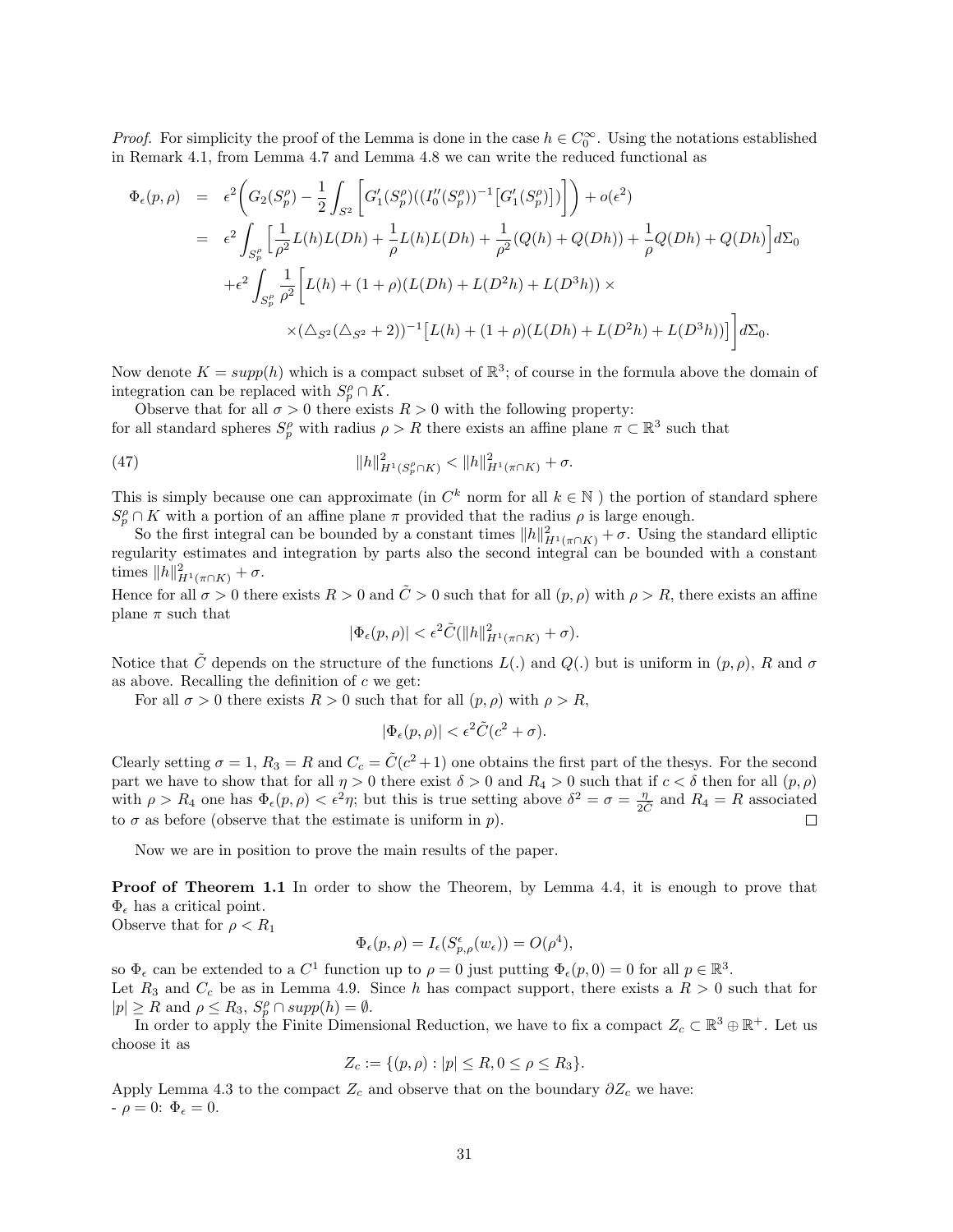$|p| = R$ :  $\Phi_{\epsilon} = 0$ . In fact for  $|p| = R$  the standard sphere  $S_p^{\rho}$  does not intersect the support of h, so  $\Sigma_{p,\rho}^{\epsilon} = S_p^{\rho}$  for all the radius  $0 \leq \rho \leq R_3$ ; since the solution of the auxiliary equation  $PI_{\epsilon}'(\Sigma_{p,\rho}^{\epsilon}(w_{\epsilon})) = 0$ is unique for  $w_{\epsilon}$  small enough and since  $S_p^{\rho}$  is already a critical point for  $I_{\epsilon} (= I_0 \text{ since } S_p^{\rho} \cap supp(h) = \emptyset)$ it follows that  $\Sigma_{p,\rho}^{\epsilon}(w_{\epsilon}) = S_p^{\rho}$ , hence

$$
\Phi_{\epsilon}(p,\rho) = I_{\epsilon}(\Sigma_{p,\rho}^{\epsilon}(w_{\epsilon})) = I_{\epsilon}(S_{p}^{\rho}) = I_{0}(S_{p}^{\rho}) = 0.
$$

 $-\rho = R_3$ : from Lemma 4.9 we have that  $|\Phi_{\epsilon}| < \epsilon^2 C_c$ .

Now observe that  $\Phi_{\epsilon} = O(\epsilon^2)$  uniformly on  $Z_c$ :

from the definition of reduced functional, with a Taylor expansion one gets

$$
\Phi_{\epsilon}(p,\rho) = I_{\epsilon}(\Sigma_{p,\rho}^{\epsilon}(w_{\epsilon})) = I'_{\epsilon}(\Sigma_{p,\rho}^{\epsilon})[w_{\epsilon}] + O(||w_{\epsilon}||^2),
$$

but  $||w_{\epsilon}||_{C^{4,\alpha}(S^2)} = O(\epsilon)$  and  $||v_{\epsilon}||_{C^{4,\alpha}(S^2)} = O(\epsilon)$  uniformly for  $(p, \rho) \in Z_c$ , so

$$
I'_{\epsilon}(\Sigma^{\epsilon}_{p,\rho}) = I'_{\epsilon}(S^{\rho}_{p}(v_{\epsilon})) = I''_{0}(S^{\rho}_{p})[v_{\epsilon}] + \epsilon G'_{1}(S^{\rho}_{p}) + o(\epsilon) = O(\epsilon)
$$

hence  $\Phi_{\epsilon} = O(\epsilon^2)$  uniformly on  $Z_c$ .

At this moment we know that  $\Phi_{\epsilon}$  is of order  $O(\epsilon^2)$  uniformly on  $Z_c$  and we know its behaviour on the boundary  $\partial Z_c$ .

Now we are going to use the expansion for small radius computed in Proposition 3.11. Recall that for  $\rho < R_1, \Phi_{\epsilon}(p, \rho) = I_{\epsilon}(S^{\epsilon}_{p, \rho}(w_{\epsilon}(p, \rho)))$  and from Proposition 3.11 we have the expansion:

$$
\Phi_{\epsilon}(p,\rho) = \frac{\pi}{5} ||S_p||^2 \rho^4 + O(\epsilon^2) O_p(\rho^5).
$$

Recalling (6), the first term can be written as  $||S_p||^2 = \epsilon^2 \tilde{s}_p + o(\epsilon^2)$ , so

$$
\Phi_{\epsilon}(p,\rho) = \frac{\pi}{5} \epsilon^2 \tilde{s}_p \rho^4 + \rho^4 o(\epsilon^2) + O(\epsilon^2) O_p(\rho^5).
$$

Choose  $\bar{\rho} < R_1$  such that for small  $\epsilon$  the remainder  $|\bar{\rho}^4 o(\epsilon^2) + O(\bar{\rho}^5)O(\epsilon^2)| < \epsilon^2$  and choose  $A_c > \frac{5}{\pi} \frac{C_c+1}{\bar{\rho}^4}$ . If there exists a point  $\bar{p}$  such that  $\tilde{s}_{\bar{p}} > A_c$  then

$$
\Phi_{\epsilon}(\bar{p}, \bar{\rho}) > \epsilon^2 C_c
$$

so  $\Phi_{\epsilon}$  attains its global maximum on  $Z_c$  at an interior point  $(p_{\epsilon}, \rho_{\epsilon})$  for all  $\epsilon$  small enough and applying Lemma 4.4 we can say that  $\Sigma_{p,\rho}^{\epsilon}(w_{\epsilon}(p,\rho))$  is a critical point of  $I_{\epsilon}$  for  $\epsilon$  small enough.

Since for  $\epsilon \to 0$  we have  $||v_{\epsilon}||_{C^{4,\alpha}(S^2)} \to 0$  and  $||w_{\epsilon}||_{C^{4,\alpha}(S^2)} \to 0$  (see Lemma 4.2 and Lemma 4.3), then the critical point  $\Sigma_{p,\rho}^{\epsilon}(w_{\epsilon}(p,\rho))$ , for small  $\epsilon$ , can be realized as normal graph on a standard sphere and it converges to a standard sphere as  $\epsilon \to 0$ .

**Proof of Theorem 1.2** Recall (6) and let  $\bar{p} \in \mathbb{R}^3$  be a maximum point of the first term in the expansion of the squared norm of the Traceless Ricci tensor:  $\tilde{s}_{\bar{p}} = M$ . Observe that from Proposition 3.11 and from the proof of the last Theorem, for small radius  $\rho$  the reduced functional  $\Phi_{\epsilon}(\bar{p},\rho)$  expands as

$$
\Phi_{\epsilon}(\bar{p}, \rho) = \frac{\pi}{5} \epsilon^2 \tilde{s}_{\bar{p}} \rho^4 + \rho^4 o(\epsilon^2) + O(\epsilon^2) O_{\bar{p}}(\rho^5).
$$

Let  $\bar{\rho}$  and  $\epsilon$  small enough such that the remainder  $|\bar{\rho}^4 o(\epsilon^2) + O(\epsilon^2)O_{\bar{p}}(\bar{\rho}^5)| < \frac{\pi}{10}M\epsilon^2\bar{\rho}^4$ ; in this way

$$
\Phi_\epsilon(\bar p,\bar\rho)>\frac{\pi}{10}M\epsilon^2\bar\rho^4.
$$

From the second part of Lemma 4.9 there exist  $\delta_M > 0$  and  $R_4 > 0$  such that, if  $c < \delta_M$ 

$$
|\Phi_{\epsilon}(p,\rho)| < \frac{\pi}{11} M \epsilon^2 \overline{\rho}^4 \quad \forall (p,\rho) : \rho \ge R_4.
$$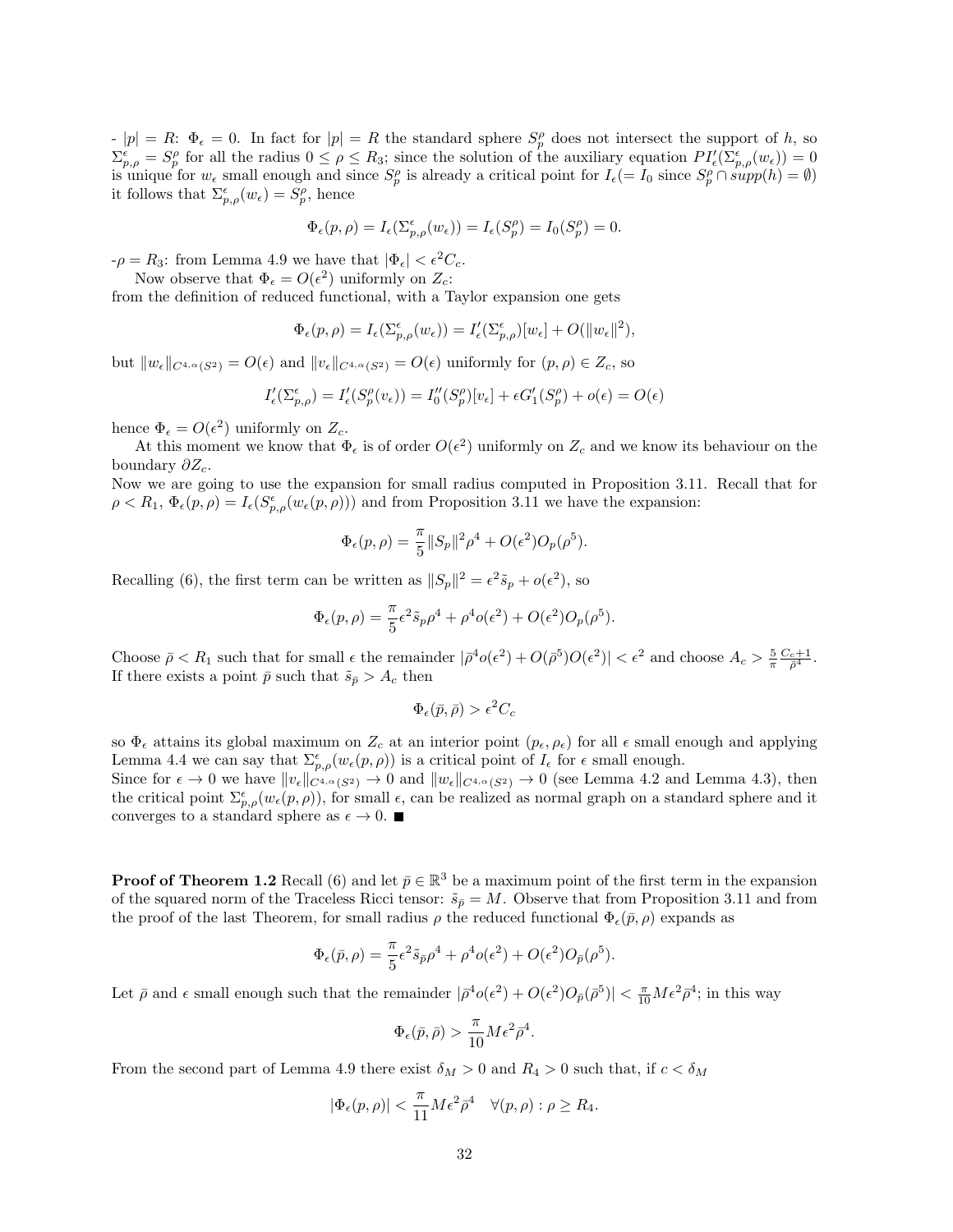(Recall that h has compact support and if  $\Sigma_{p,\rho}^{\epsilon}(w_{\epsilon}(p,\rho))$  does not intersect supp(h) then  $\Phi_{\epsilon}(p,\rho) = 0$ .)

As in the proof of Theorem 1.1, let  $R > 0$  be such that for  $|p| \ge R$  and  $\rho \le R_4$ ,  $S_p^{\rho} \cap supp(h) = \emptyset$ ; now we apply the Finite Dimensional Reduction to the compact subset  $Z_c \subset \mathbb{R}^3 \oplus \mathbb{R}^+$  defined as

$$
Z_c := \{ (p, \rho) : |p| \le R, 0 \le \rho \le R_4 \}.
$$

If we apply Lemma 4.3 to the compact  $Z_c$ , from the previous discussion and from the proof of Theorem 1.1, on the boundary  $\partial Z_c$  we have:

 $-\rho = 0: \Phi_{\epsilon} = 0.$ 

 $-|p| = R: \Phi_{\epsilon} = 0.$ 

 $-\rho = R_4$ :  $|\Phi_{\epsilon}(p,\rho)| < \frac{\pi}{11} M \epsilon^2 \bar{\rho}^4$ .

Observe that  $(\bar{p}, \bar{\rho})$  is an interior point of  $\partial Z_c$  and that

$$
\Phi_{\epsilon}(\bar{p}, \bar{\rho}) > \frac{\pi}{10} M \epsilon^2 \bar{\rho}^4 > \sup_{(p,\rho) \in \partial Z_c} |\Phi_{\epsilon}(p,\rho)|
$$

so  $\Phi_{\epsilon}$  attains its global maximum on  $Z_c$  at an interior point  $(p_{\epsilon}, \rho_{\epsilon})$  for all  $\epsilon$  small enough. Applying Lemma 4.4 we can say that  $\Sigma_{p,\rho}^{\epsilon}(w_{\epsilon}(p,\rho))$  is a critical point of  $I_{\epsilon}$  for  $\epsilon$  small enough and we conclude as in the previous Theorem.

# References

- [AB1] A. Ambrosetti, M. Badiale, *Homoclinics: Poincaré-Melnikov type results via a variational ap*proach, Ann. Inst. Henri Poincar´e Analyse Non Linaire 15 (1998), 233–252.
- [AB2] A. Ambrosetti, M. Badiale, Variational Perturbative methods and bifurcation of bound states from the essential spectrum, Proc. Royal Soc. Edinburgh 18 (1998), 1131–1161.
- [AM] A. Ambrosetti, A. Malchiodi, *Perturbation methods and semilinear elliptic problems in*  $\mathbb{R}^n$ , Progress in mathematics, Birkhauser (2006).
- [BK] M. Bauer, E. Kuwert, Existence of minimizing Willmore surfaces of prescribed genus, Int. Math. Res. Not. 10 (2003), 553–576.
- [Chen] B.Y. Chen, Some conformal invariants of submanifolds and their applications Boll. Un. Mat. Ital., Ser.4, Vol. 10, (1974), 380–385.
- [ZG] Z. Guo, Generalized Willmore functionals and related variational problems, Diff. Geom. and its Appl. 25, (2007), 543–551.
- [GLW] Z. Guo, H. Li, C. Wang, The second variational formula for Willmore submanifolds in  $S<sup>n</sup>$ , Results Math. Vol. 40, Num. 1-4, (2001), 205–225.
- [HL] Z. Hu, H. Li, Willmore submanifolds in a Riemannian manifold, Cont. geom. rel. topics ,(2004), 251–275.
- [KS] E. Kuwert, R. Schätzle, Removability of isolated singularities of Willmore surfaces Annals of Math. Vol. 160, Num. 1, (2004), 315–357.
- [LU] H. Li, L. Vrancken, New examples of Willmore surfaces in  $S<sup>n</sup>$ , Ann. Global Anal. Geom. Vol. 23, Num. 3, (2003), 205–225.
- [MW] X. Ma, P. Wang, Spacelike Willmore surfaces in 4-dimensional Lorentzian space forms, Sci. China, Ser. A, Vol. 51, Num. 9 (2008) 9, 1561–1576.
- [And-Mal] A. Malchiodi, *Existence and multiplicity results for some problems in Differential Geometry,* Ph.D. Thesys, SISSA, October (2000).